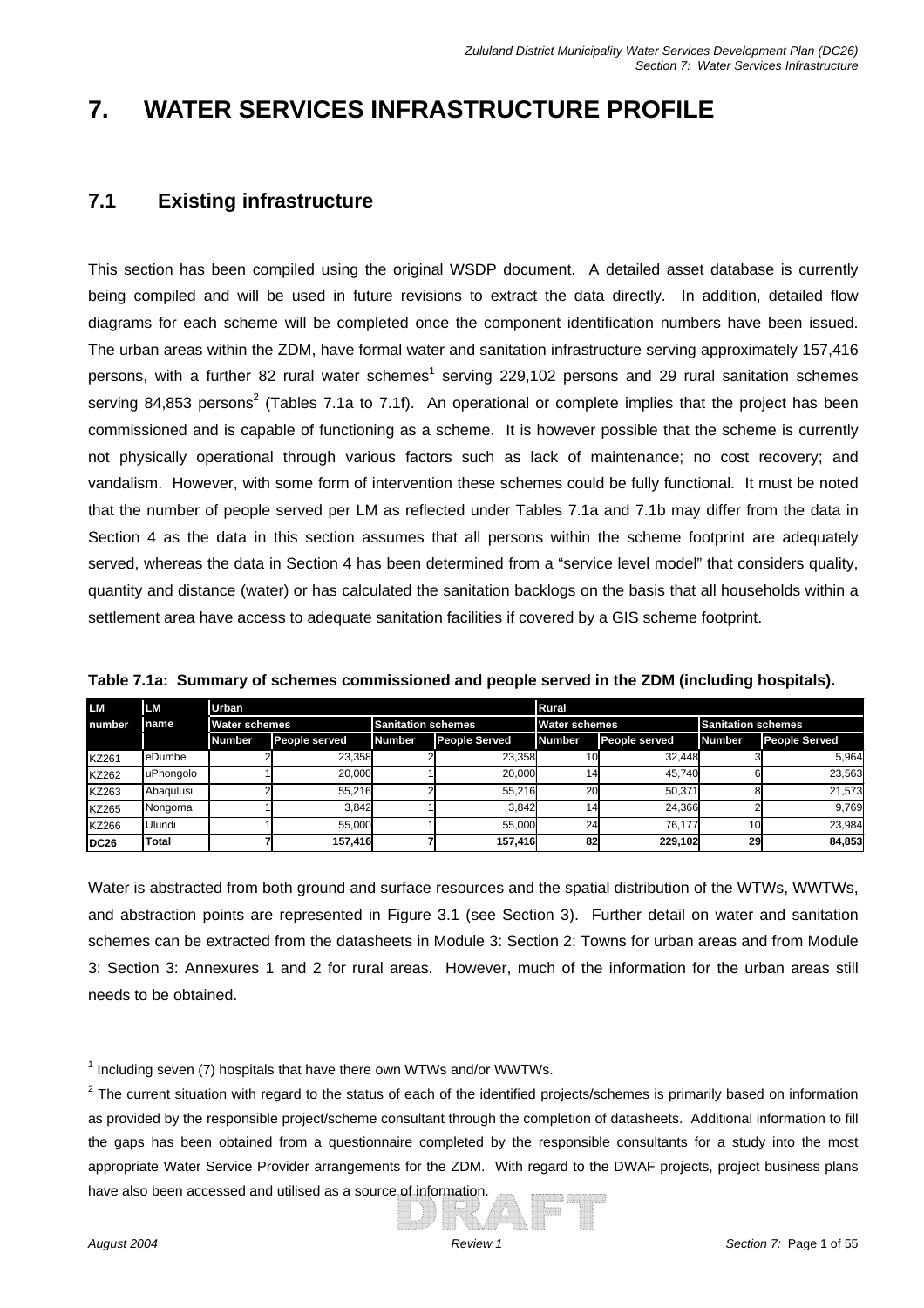|       |           |                          | Settlement |                    |                              | <b>Number</b> of |                           | <b>Bulk</b> | <b>Water Reticulation</b> | <b>Sanitation</b> |
|-------|-----------|--------------------------|------------|--------------------|------------------------------|------------------|---------------------------|-------------|---------------------------|-------------------|
| LM#   | <b>LM</b> | <b>Scheme</b>            | type       | Function           | <b>Traditional Authority</b> | people           | <b>Water source</b>       | Operator    | <b>Water Operator</b>     | Operator          |
| KZ261 | eDumbe    | Paulpietersburg (eDumbe) | Urban      | Water & sanitation | Not applicable               |                  | 15,200 Paulpieterberg WTW | eDumbe LM   | eDumbe LM                 | eDumbe LM         |
| KZ261 | eDumbe    | Frischgewaagd            | Urban      | Water & sanitation | Not applicable               |                  | 8,158 Unknown             | Unknown     | <b>Unknown</b>            | <b>Unknown</b>    |
| KZ261 | eDumbe    | <b>Balmoral</b>          | Rural      | Water              | Ndlangamandla                |                  | 5.356 Borehole            | INA         | ZDM                       | <b>NA</b>         |
| KZ261 | eDumbe    | Bilanyoni                | Rural      | Water & sanitation | <b>Unknown</b>               | Jnknown          | <b>Bilanyoni WTW</b>      | <b>ZDM</b>  | eDumbe LM                 | ZDM               |
| KZ261 | eDumbe    | Emathunzini (Vlakplaas)  | Rural      | <b>Water</b>       | Ndlangamandla                | Unknown          | Borehole                  | <b>INA</b>  | ZDM                       | <b>NA</b>         |
| KZ261 | eDumbe    | Gwebu/Scotshill          | Rural      | Water              | <b>Dlamini</b>               |                  | 969 Spring                | <b>INA</b>  | ZDM                       | <b>NA</b>         |
| KZ261 | eDumbe    | Mangosuthu               | Rural      | Water              | Not applicable               |                  | 8,100 Paulpieterberg WTW  | eDumbe LM   | ZDM                       | <b>NA</b>         |
| KZ261 | eDumbe    | Natal Spa                | Rural      | Water & sanitation | <b>Unknown</b>               | Unknown          | Unknown                   | <b>ZDM</b>  | ZDM                       | ZDM               |
| KZ261 | eDumbe    | Ngobiswe                 | Rural      | Water              | Dlamini                      |                  | 3.024 Borehole            | <b>INA</b>  | ZDM                       | <b>NA</b>         |
| KZ261 | eDumbe    | Obivane                  | Rural      | Water              | Dlamini                      |                  | 1,057 Bivane WTW          | <b>ZDM</b>  | ZDM                       | <b>NA</b>         |
| KZ261 | eDumbe    | Ophuzane                 | Rural      | Water              | Dlamini                      |                  | 7.980 Bivane WTW          | <b>ZDM</b>  | ZDM                       | <b>NA</b>         |
| KZ261 | eDumbe    | Tholakela                | Rural      | Water              | Dlamini                      |                  | 5.962 Tholakela WTW       | <b>ZDM</b>  | ZDM                       | <b>NA</b>         |
| KZ261 | eDumbe    | Tholakele                | Rural      | Sanitation         | Mthethwa                     |                  | 5,964 Not applicable      | <b>INA</b>  | <b>NA</b>                 | <b>NA</b>         |

**Table 7.1b: Overview of areas served with water and sanitation infrastructure within eDumbe LM.** 

**Table 7.1c: Overview of areas served with water and sanitation infrastructure within uPhongolo LM.** 

|              |                     |                                    | <b>Settlement</b> |                    |                              | Number of |                       | <b>Bulk</b>    | <b>Water Reticulation</b> | <b>Sanitation</b> |
|--------------|---------------------|------------------------------------|-------------------|--------------------|------------------------------|-----------|-----------------------|----------------|---------------------------|-------------------|
| LM#          | <b>LM</b>           | <b>Scheme</b>                      | type              | <b>Function</b>    | <b>Traditional Authority</b> | people    | <b>Water source</b>   | Operator       | <b>Water Operator</b>     | Operator          |
| KZ262        |                     | uPhongolo Pongola/Ncotshane        | Jrban             | Water & sanitation | Not applicable               |           | 20,000 Pongola WTW    | uPongolo LM    | uPongolo LM               | uPongolo LM       |
| KZ262        | uPhongolo Belgrade  |                                    | Rural             | Water & sanitation | Ndlangamandla                |           | 5,359 Belgrade WTW    | <b>ZDM</b>     | uPongolo LM               | Unknown           |
| KZ262        |                     | uPhongolo Dumenkungwini            | Rural             | Sanitation         | Ntshangase                   |           | 6,978 Not applicable  | <b>INA</b>     | <b>NA</b>                 | <b>INA</b>        |
| KZ262        | uPhongolo Dwarsrand |                                    | Rural             | Water              | Not applicable               |           | 320 Borehole          | <b>INA</b>     | <b>ZDM</b>                | <b>INA</b>        |
| KZ262        | uPhongolo Gulela    |                                    | Rural             | Water & sanitation | Unknown                      | Unknown   | Jnknown               | <b>ZDM</b>     | <b>ZDM</b>                | <b>ZDM</b>        |
| KZ262        |                     | uPhongolo Highlands - Ndlagamandla | Rural             | Water              | Ndlangamandla                | .157      | Unknown               | <b>ZDM</b>     | <b>ZDM</b>                | <b>INA</b>        |
| KZ262        | uPhongolo Illovo    |                                    | Rural             | Water              | Unknown                      | Unknown   | Jnknown               | <b>ZDM</b>     | <b>ZDM</b>                | <b>INA</b>        |
| KZ262        |                     | uPhongolo Itshelejuba Hospital     | Rural             | Water & sanitation | Not applicable               |           | 900 Itshelejuba WTW   | <b>ZDM</b>     | <b>ZDM</b>                | <b>ZDM</b>        |
| KZ262        |                     | uPhongolo Khiphunyawo/Siyaphambili | Rural             | Water              | Sibiya                       |           | 3,554 Siyapambili WTW | <b>ZDM</b>     | <b>ZDM</b>                | <b>INA</b>        |
| KZ262        | uPhongolo Magudu    |                                    | Rural             | Water & sanitation | Not applicable               |           | 380 Unknown           | <b>Unknown</b> | <b>Unknown</b>            | <b>Unknown</b>    |
| KZ262        | uPhongolo Mavuso    |                                    | Rural             | Water              | Mavuso                       |           | 3,000 Borehole        | <b>NA</b>      | <b>ZDM</b>                | <b>INA</b>        |
| <b>KZ262</b> |                     | uPhongolo Mkhwakhweni              | Rural             | Sanitation         | Ntshangase                   |           | 9,946 Not applicable  | <b>NA</b>      | <b>NA</b>                 | <b>INA</b>        |
| KZ262        | uPhongolo Msibi     |                                    | Rural             | Water              | Msibi                        |           | 1,099 Msibi WTW       | <b>ZDM</b>     | <b>ZDM</b>                | <b>INA</b>        |
| KZ262        |                     | uPhongolo Nkosentsha               | Rural             | Water              | Mavuso                       |           | ,620 Nkosentsha WTW   | <b>ZDM</b>     | <b>ZDM</b>                | <b>INA</b>        |
| KZ262        | uPhongolo Ntungwini |                                    | Rural             | Water              | Dlamini                      |           | Spring                | <b>INA</b>     | <b>ZDM</b>                | <b>INA</b>        |
| KZ262        | uPhongolo Ombimbini |                                    | Rural             | Water              | Msibi                        |           | 6,664 Msibi WTW       | <b>ZDM</b>     | <b>ZDM</b>                | <b>INA</b>        |
| KZ262        |                     | uPhongolo Simdlangentsha           | Rural             | Water              | Ntshangase & Mthethwa        |           | 19,983 Unknown        | <b>ZDM</b>     | ZDM                       | <b>INA</b>        |

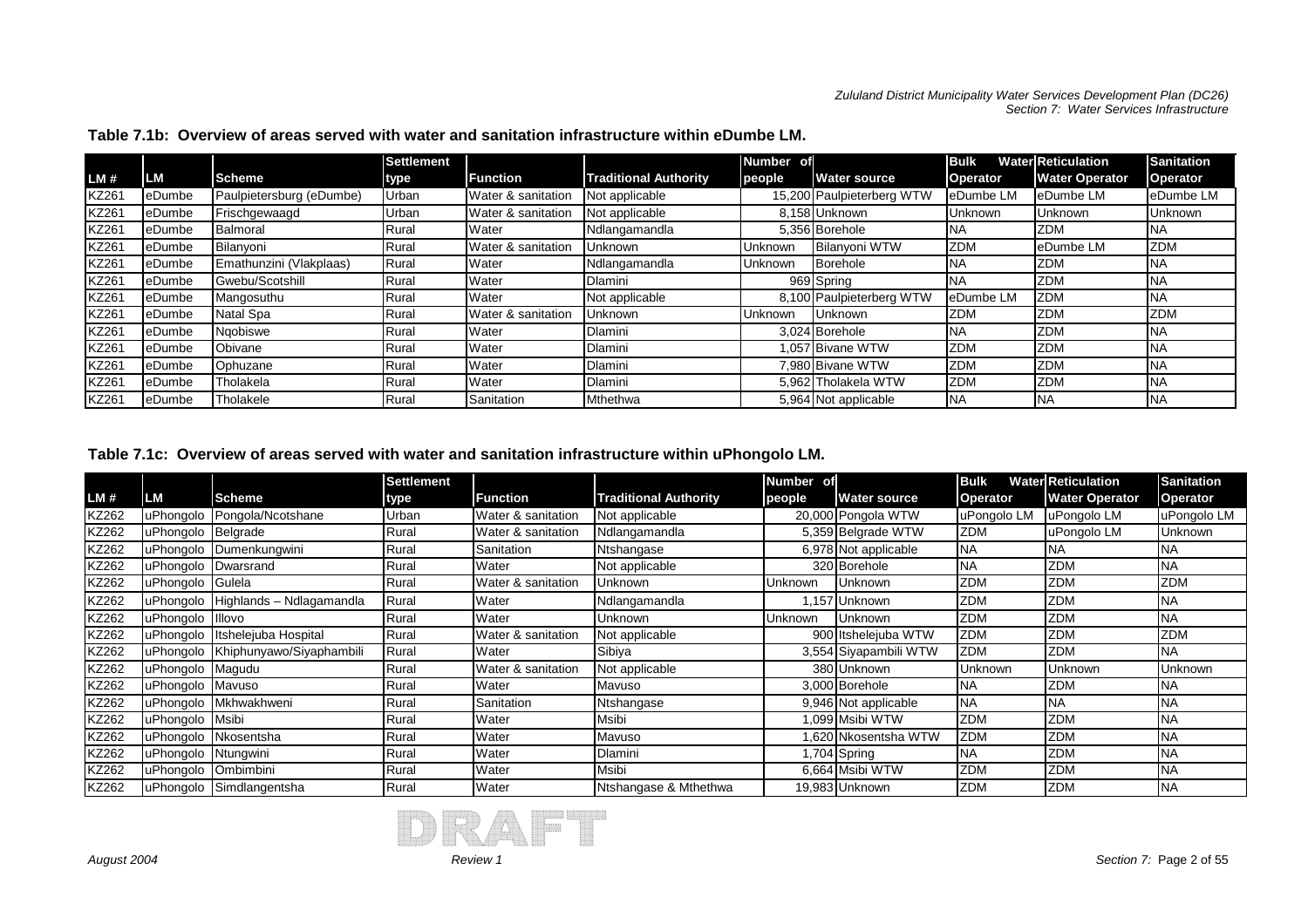# *Zululand District Municipality Water Services Development Plan (DC26) Section 7: Water Services Infrastructure*

|                             |           |                            | <b>Settlement</b> |                    | <b>Traditional</b> | Number of |                                     | <b>Bulk</b>  | <b>Water Reticulation</b> | <b>Sanitation</b> |
|-----------------------------|-----------|----------------------------|-------------------|--------------------|--------------------|-----------|-------------------------------------|--------------|---------------------------|-------------------|
| LM#                         | <b>LM</b> | <b>Scheme</b>              | type              | <b>Function</b>    | <b>Authority</b>   | people    | <b>Water source</b>                 | Operator     | <b>Water Operator</b>     | Operator          |
| KZ263                       | Abaqulusi | Vryheid (Bhekuzulu)        | Urban             | Water & sanitation | Not applicable     |           | 33,666 Klipfontein & Bloemveld WTWs | Abaqulusi LM | Abaqulusi LM              | Abaqulusi LM      |
| KZ263                       | Abaqulusi | eMondlo                    | Urban             | Water & sanitation | Not applicable     |           | 21,550 Emondlo WTW                  | Abaqulusi LM | Abaqulusi LM              | Abaqulusi LM      |
| KZ263                       | Abaqulusi | Alpha                      | Rural             | Water & sanitation | Not applicable     | Unknown   | Alpha WTW                           | ZDM          | <b>ZDM</b>                | <b>ZDM</b>        |
| KZ263                       | Abaqulusi | Atdoro                     | Rural             | Water              | Not applicable     |           | 910 Spring                          | <b>NA</b>    | <b>ZDM</b>                | <b>NA</b>         |
| $\langle$ Z263              | Abagulusi | Bhekephi                   | Rural             | Water              | Khambi             |           | 3,500 Unknown                       | <b>NA</b>    | <b>ZDM</b>                | <b>NA</b>         |
| <b><z263< b=""></z263<></b> | Abaqulusi | Bhekumthetho Phase 1 and 2 | Rural             | Water              | Disputed area      |           | 4,765 Emondlo WTW                   | Abaqulusi LM | <b>ZDM</b>                | <b>NA</b>         |
| KZ263                       | Abaqulusi | Bhekumthetho Phase 3       | Rural             | Water              | Disputed area      |           | 3,434 Emondlo WTW                   | Abaqulusi LM | <b>ZDM</b>                | <b>NA</b>         |
| KZ263                       | Abaqulusi | Cliffdale                  | Rural             | Water & sanitation | Not applicable     |           | 5,434 Coronation WTW                | Abaqulusi LM | Abaqulusi LM              | Abaqulusi LM      |
| KZ263                       | Abaqulusi | Coronation                 | Rural             | Water & sanitation | Not applicable     |           | 3,143 Coronation WTW                | Abaqulusi LM | Abaqulusi LM              | Abaqulusi LM      |
| KZ263                       | Abaqulusi | Dlomodlomo                 | Rural             | Water              | Khambi             |           | 684 Borehole                        | <b>NA</b>    | ZDM                       | <b>NA</b>         |
| KZ263                       | Abaqulusi | Enyathi                    | Rural             | Water & sanitation | Not applicable     |           | 734 Enyathi WTW                     | ZDM          | ZDM                       | <b>ZDM</b>        |
| KZ263                       | Abaqulusi | Gluckstad                  | Rural             | Water & sanitation | Not applicable     |           | 176 Unknown                         | Unknown      | <b>Unknown</b>            | Unknown           |
| KZ263                       | Abaqulusi | Hlobane                    | Rural             | Water & sanitation | Not applicable     |           | 2,400 Hlobane WTW                   | Abaqulusi LM | Abaqulusi LM              | Abaqulusi LM      |
| KZ263                       | Abaqulusi | Isulabasha Mvunyane        | Rural             | Water              | Hlahlindlela       |           | 10,000 Boreholes                    | <b>NA</b>    | <b>ZDM</b>                | <b>NA</b>         |
| <b><z263< b=""></z263<></b> | Abaqulusi | Kromellenboog              | Rural             | Water              | Othaka             |           | 1,305 Borehole                      | <b>NA</b>    | <b>ZDM</b>                | <b>NA</b>         |
| KZ263                       | Abaqulusi | Louwsberg                  | Rural             | Water & sanitation | Not applicable     |           | 3,120 Louwsberg WTW                 | Abaqulusi LM | Abaqulusi LM              | <b>NA</b>         |
| <b><z263< b=""></z263<></b> | Abaqulusi | Mvuzini                    | Rural             | Water              | Hlahlindlela       |           | 2,500 Mvuzini WTW                   | ZDM          | <b>ZDM</b>                | <b>NA</b>         |
| <b><z263< b=""></z263<></b> | Abaqulusi | Mountain View Mission      | Rural             | Water              | Not applicable     |           | 1.700 Mountain View WTW             | ZDM          | <b>ZDM</b>                | <b>NA</b>         |
| KZ263                       | Abaqulusi | Ncome Prison               | Rural             | Water              | Unknown            | Unknown   | <b>Unknown</b>                      | ZDM          | ZDM                       | <b>NA</b>         |
| KZ263                       | Abaqulusi | Nkongolwane                | Rural             | Water & sanitation | Not applicable     |           | 6,566 Coronation WTW                | Abaqulusi LM | Abaqulusi LM              | Abaqulusi LM      |
| KZ263                       | Abaqulusi | Sikhwebezi                 | Rural             | Water              | Unknown            | Unknown   | Unknown                             | Unknown      | ZDM                       | <b>NA</b>         |
| KZ263                       | Abaqulusi | Vrede                      | Rural             | Water              | Not applicable     | Unknown   | Coronation WTW                      | Abaqulusi LM | Abaqulusi LM              | <b>NA</b>         |

#### **Table 7.1d: Overview of areas served with water and sanitation infrastructure within Abaqulusi LM.**

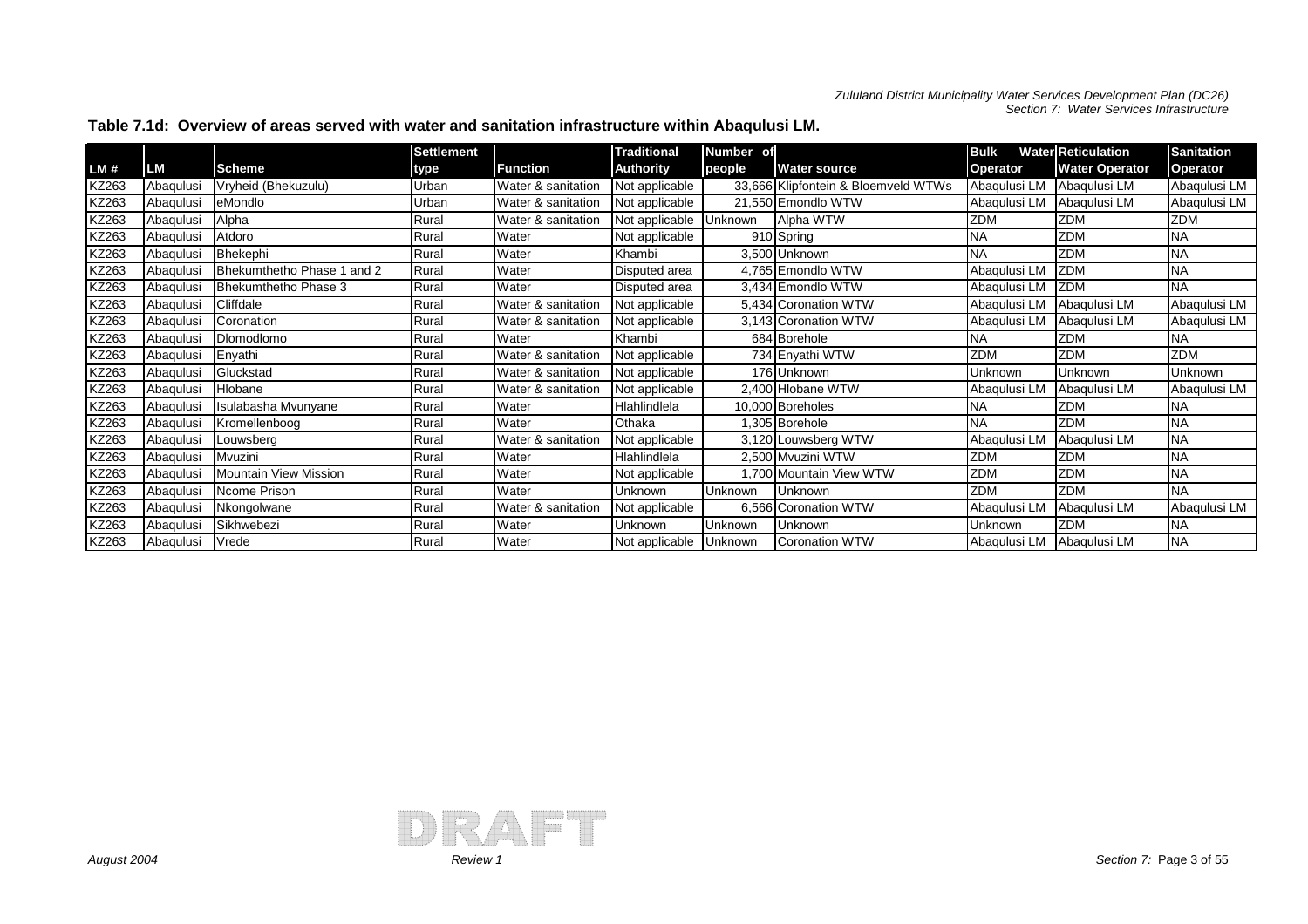# *Zululand District Municipality Water Services Development Plan (DC26) Section 7: Water Services Infrastructure*

|       |           |                        | <b>Settlement</b> |                    | <b>Traditional</b> | Number of |                                 | <b>Bulk</b> | <b>Water Reticulation</b> | <b>Sanitation</b> |
|-------|-----------|------------------------|-------------------|--------------------|--------------------|-----------|---------------------------------|-------------|---------------------------|-------------------|
| LM #  | <b>LM</b> | <b>Scheme</b>          | type              | <b>Function</b>    | Authority          | people    | <b>Water source</b>             | Operator    | <b>Water Operator</b>     | Operator          |
| KZ265 | Nongoma   | Nongoma                | Urban             | Water & sanitation | <b>NA</b>          |           | 3,842 Nongoma Vuna & Mbile WTWs | <b>ZDM</b>  | Nongoma LM                | Nongoma LM        |
| KZ265 | Nongoma   | Bukhalini              | Rural             | Water              | Mandhlakazi        | Unknown   | Package plant                   | <b>ZDM</b>  | ZDM                       | <b>NA</b>         |
| KZ265 | Nongoma   | <b>Buxedeni</b>        | Rural             | Water              | Mandhlakazi        |           | 3,050 Borehole                  | <b>NA</b>   | ZDM                       | <b>NA</b>         |
| KZ265 | Nongoma   | Enyokeni Palace        | Rural             | Water              | INA                |           | 50 Enkonyeni WTW                | <b>ZDM</b>  | ZDM                       | <b>NA</b>         |
| KZ265 | Nongoma   | Esiphambanweni         | Rural             | Water              | Mandhlakazi        |           | 3,731 Unknown                   | Unknown     | ZDM                       | <b>NA</b>         |
| KZ265 | Nongoma   | Fankoma                | Rural             | <b>Water</b>       | Usuthu             | Unknown   | <b>Unknown</b>                  | Unknown     | ZDM                       | <b>NA</b>         |
| KZ265 | Nongoma   | Gobamagagu             | Rural             | Water              | Matheni            |           | 150 Spring                      | <b>NA</b>   | ZDM                       | <b>NA</b>         |
| KZ265 | Nongoma   | Gwebu                  | Rural             | Water              | Mandhlakazi        |           | 2,000 Nongoma WTWs              | <b>ZDM</b>  | ZDM                       | <b>NA</b>         |
| KZ265 | Nongoma   | Hlanganisa             | Rural             | Sanitation         | Usuthu             |           | 3,375 Not applicable            | <b>NA</b>   | <b>NA</b>                 | <b>NA</b>         |
| KZ265 | Nongoma   | Kangela Palace         | Rural             | Water              | <b>I</b> NA        |           | 100 Kangela WTW                 | ZDM         | ZDM                       | <b>NA</b>         |
| KZ265 | Nongoma   | Kombuzi                | Rural             | Sanitation         | Mandhlakazi        |           | 6,394 Not applicable            | <b>NA</b>   | <b>NA</b>                 | <b>NA</b>         |
| KZ265 | Nongoma   | <b>Kwakheta Palace</b> | Rural             | Water              | <b>NA</b>          |           | 100 Kwakheta WTW                | ZDM         | ZDM                       | <b>NA</b>         |
| KZ265 | Nongoma   | Kwamajamelo            | Rural             | Water              | Usuthu             | Unknown   | <b>Unknown</b>                  | Unknown     | ZDM                       | <b>NA</b>         |
| KZ265 | Nongoma   | Kwashoshamasa          | Rural             | Water              | Usuthu             |           | .510 Borehole                   | <b>NA</b>   | ZDM                       | <b>NA</b>         |
| KZ265 | Nongoma   | Matshemhlope           | Rural             | Water              | Matheni            |           | ,560 Package plant              | <b>ZDM</b>  | ZDM                       | <b>NA</b>         |
| KZ265 | Nongoma   | Njoko/Msebe            | Rural             | Water              | Mandhlakazi        |           | 8,795 Borehole                  | <b>NA</b>   | ZDM                       | <b>NA</b>         |
| KZ265 | Nongoma   | Sidinsi                | Rural             | Water              | Mandhlakazi        |           | 2,320 Sindinsi WTW              | <b>ZDM</b>  | <b>ZDM</b>                | <b>NA</b>         |

**Table 7.1e: Overview of areas served with water and sanitation infrastructure within Nongoma LM.**

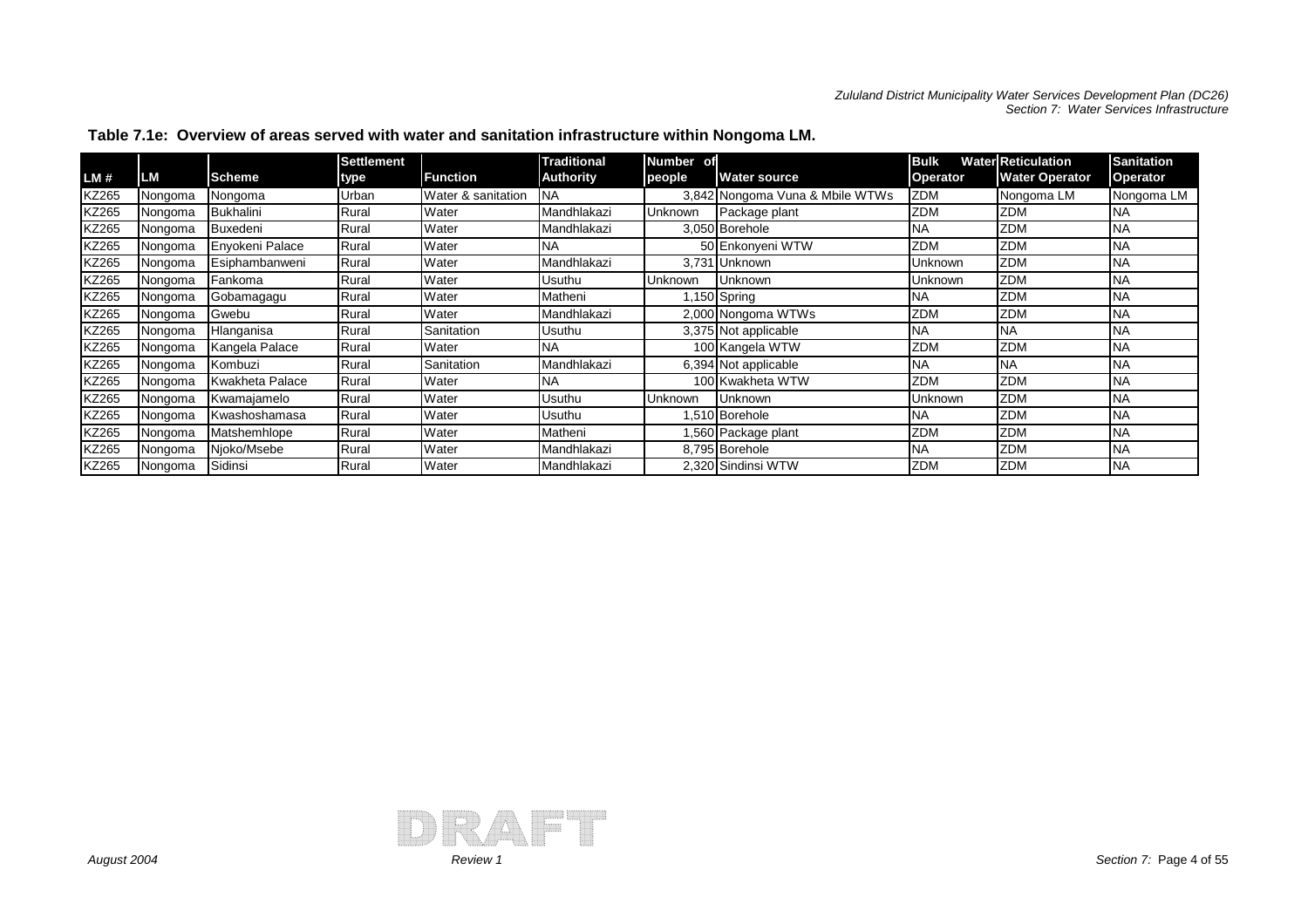|              |        |                               | <b>Settlement</b> |                    | <b>Traditional</b> | Number of |                        | <b>Bulk</b>     | <b>Water Reticulation</b> | <b>Sanitation</b> |
|--------------|--------|-------------------------------|-------------------|--------------------|--------------------|-----------|------------------------|-----------------|---------------------------|-------------------|
| LM #         | LM     | <b>Scheme</b>                 | type              | <b>Function</b>    | <b>Authority</b>   | people    | <b>Water source</b>    | <b>Operator</b> | <b>Water Operator</b>     | <b>Operator</b>   |
| <b>KZ266</b> | Ulundi | Ulundi                        | Urban             | Water & sanitation | <b>INA</b>         |           | 55.000 Ulundi WTW      | <b>ZDM</b>      | Ulundi LM                 | ZDM               |
| KZ266        | Ulundi | Babanango                     | Rural             | Water & sanitation | <b>INA</b>         |           | 3,000 Babanango WTW    | <b>ZDM</b>      | Ulundi LM                 | <b>NA</b>         |
| KZ266        | Ulundi | Ceza Hospital                 | Rural             | Water & sanitation | <b>INA</b>         |           | 2,400 Ceza WTW         | <b>ZDM</b>      | <b>ZDM</b>                | <b>ZDM</b>        |
| KZ266        | Ulundi | <b>Dlabane</b>                | Rural             | Sanitation         | Buthelezi          |           | 3,141 Not applicable   | <b>NA</b>       | INA                       | <b>NA</b>         |
| <b>KZ266</b> | Ulundi | Emakhosini                    | Rural             | Water              | Nobamba            |           | 4.992 Emakhosini WTW   | <b>ZDM</b>      | <b>ZDM</b>                | <b>NA</b>         |
| KZ266        | Ulundi | Esidakeni                     | Rural             | Sanitation         | Ndebele            |           | 3,921 Not applicable   | <b>AN</b>       | INA                       | <b>NA</b>         |
| KZ266        | Ulundi | Esigodiphola                  | Rural             | Water              | <b>Nobamba</b>     |           | 2,174 Unknown          | <b>ZDM</b>      | <b>ZDM</b>                | <b>NA</b>         |
| KZ266        | Ulundi | Esikhumbeni                   | Rural             | Sanitation         | Buthelezi          |           | 732 Not applicable     | <b>NA</b>       | INA                       | <b>NA</b>         |
| KZ266        | Ulundi | Ezembeni                      | Rural             | Water              | Ndebele            |           | 9.170 Unknown          | <b>ZDM</b>      | <b>ZDM</b>                | <b>NA</b>         |
| KZ266        | Ulundi | Hlungulwane                   | Rural             | Water              | <b>Nobamba</b>     |           | 794 Borehole           | <b>NA</b>       | <b>ZDM</b>                | <b>NA</b>         |
| KZ266        | Ulundi | Isangoyane                    | Rural             | Water              | Mpungose           |           | 5,435 Unknown          | <b>ZDM</b>      | <b>ZDM</b>                | <b>NA</b>         |
| KZ266        | Ulundi | James Nxumalo Hospital        | Rural             | Sanitation         | INA                |           | 350 Not applicable     | <b>NA</b>       | INA                       | <b>ZDM</b>        |
| KZ266        | Ulundi | Mabedlane                     | Rural             | Water              | Mpungose           |           | 7,139 Unknown          | <b>ZDM</b>      | <b>ZDM</b>                | <b>NA</b>         |
| KZ266        | Ulundi | Mahlabatini                   | Rural             | Water & sanitation | <b>INA</b>         |           | 370 Unknown            | Unknown         | Ulundi LM                 | Unknown           |
| KZ266        | Ulundi | Mpungamhlope / Denny / Dalton | Rural             | Water & sanitation | <b>INA</b>         |           | 2,650 Mpungamhlope WTW | <b>ZDM</b>      | Ulundi LM                 | <b>NA</b>         |
| KZ266        | Ulundi | Mvula                         | Rural             | Water              | Mlaba              |           | 4,275 Borehole         | <b>NA</b>       | <b>ZDM</b>                | <b>NA</b>         |
| <b>KZ266</b> | Ulundi | Njomelwane                    | Rural             | Water              | Mlaba              |           | 2,673 Borehole         | <b>NA</b>       | <b>ZDM</b>                | <b>NA</b>         |
| <b>KZ266</b> | Ulundi | Nkonjeni Hospital             | Rural             | Water & sanitation | <b>NA</b>          |           | 120 Nkonjeni WTW       | <b>ZDM</b>      | <b>NA</b>                 | <b>ZDM</b>        |
| KZ266        | Ulundi | Nkonjeni                      | Rural             | Water              | <b>Buthelezi</b>   |           | 578 Borehole           | <b>NA</b>       | <b>ZDM</b>                | <b>NA</b>         |
| <b>KZ266</b> | Ulundi | Nodwengu                      | Rural             | Water              | Mbatha             |           | 1,500 Unknown          | <b>ZDM</b>      | <b>ZDM</b>                | <b>NA</b>         |
| KZ266        | Ulundi | Nondayana                     | Rural             | Water              | <b>Buthelezi</b>   |           | 1,801 Package plant    | <b>ZDM</b>      | <b>ZDM</b>                | <b>NA</b>         |
| KZ266        | Ulundi | Nsukazi/Mfabeni               | Rural             | Water              | <b>Buthelezi</b>   |           | 8.330 Borehole         | <b>NA</b>       | <b>ZDM</b>                | <b>NA</b>         |
| <b>KZ266</b> | Ulundi | Sikhwebezi                    | Rural             | Water              | Ndebele            |           | 3,500 Not applicable   | <b>NA</b>       | INA                       | <b>NA</b>         |
| KZ266        | Ulundi | Thokoza/Mtikini               | Rural             | Water              | Mpungose           |           | 6.397 Unknown          | <b>ZDM</b>      | <b>ZDM</b>                | <b>NA</b>         |
| KZ266        | Ulundi | Thulasizwe Hospital           | Rural             | Water & sanitation | INA                |           | 4,500 Thulasizwe WTW   | <b>ZDM</b>      | INA                       | <b>ZDM</b>        |
| KZ266        | Ulundi | Thuthukani                    | Rural             | Water              | Mlaba              |           | 3,429 Borehole         | <b>NA</b>       | <b>ZDM</b>                | <b>NA</b>         |
| KZ266        | Ulundi | <b>St Francis Hospital</b>    | Rural             | Sanitation         | <b>NA</b>          |           | 600 Not applicable     | <b>NA</b>       | <b>NA</b>                 | <b>ZDM</b>        |
| KZ266        | Ulundi | Ukuku                         | Rural             | Water              | Unknown            | Unknown   | Unknown                | Unknown         | <b>ZDM</b>                | <b>NA</b>         |
| KZ266        | Ulundi | Zamukuphila                   | Rural             | Sanitation         | Mbatha             |           | 3,150 Not applicable   | <b>NA</b>       | <b>INA</b>                | <b>NA</b>         |

**Table 7.1f: Overview of areas served with water and sanitation infrastructure within Ulundi LM.** 

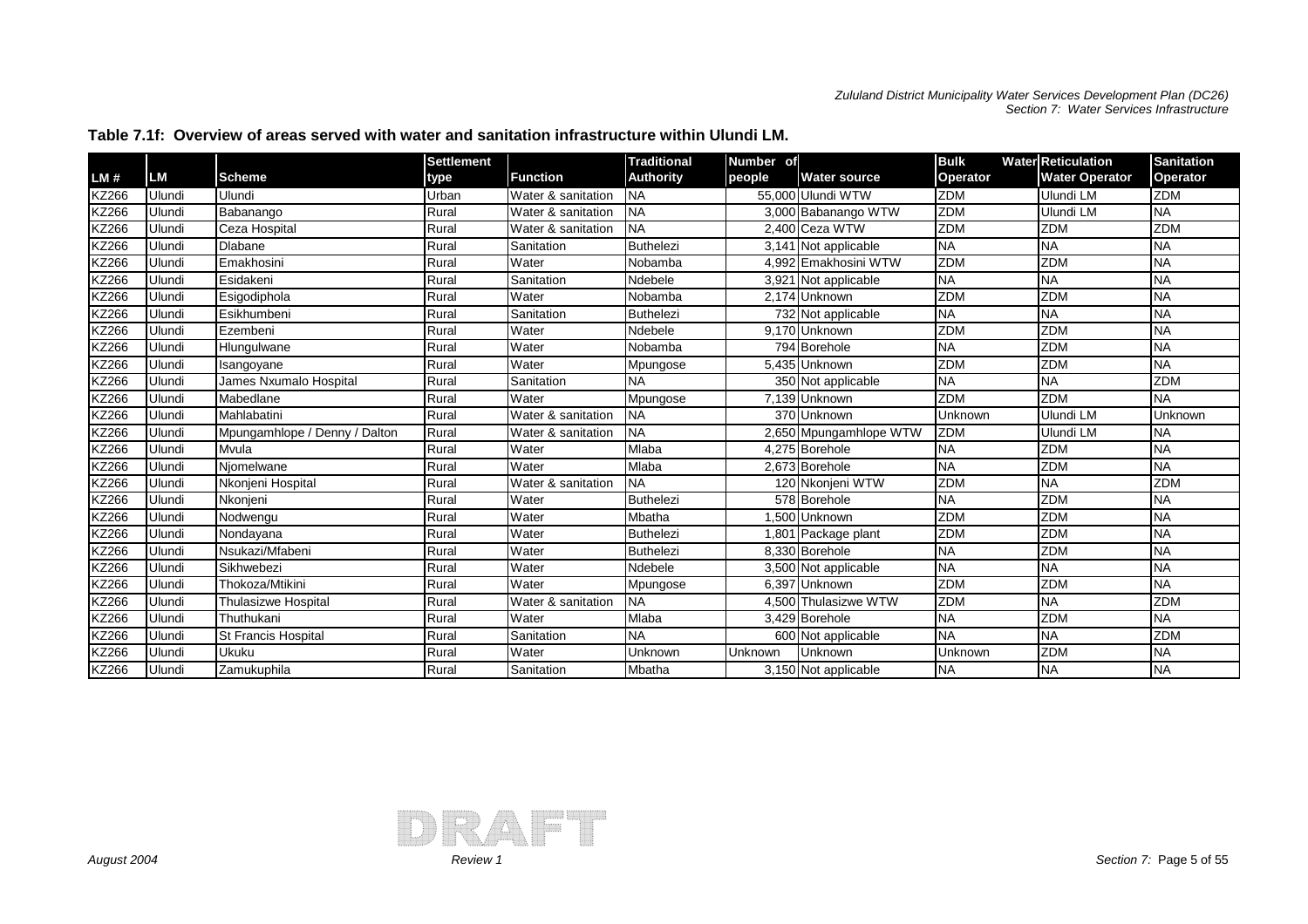# **7.2 Brief functional description of existing main infrastructure components**

The main components of the water services infrastructure listed in Tables 7.1b to 7.1f will be compiled into Table 7.2 once the asset register is complete (a report will be derived directly through the asset management database).

|  |  | Table 7.2: Main infrastructure components. |  |
|--|--|--------------------------------------------|--|
|--|--|--------------------------------------------|--|

| Component | Description of the main functional tasks | Responsibility |
|-----------|------------------------------------------|----------------|
|           |                                          |                |
|           |                                          |                |
|           |                                          |                |
|           |                                          |                |
|           |                                          |                |
|           |                                          |                |
|           |                                          |                |
|           |                                          |                |
|           |                                          |                |
|           |                                          |                |
|           |                                          |                |
|           |                                          |                |
|           |                                          |                |
|           |                                          |                |
|           |                                          |                |
|           |                                          |                |
|           |                                          |                |
|           |                                          |                |
|           |                                          |                |
|           |                                          |                |
|           |                                          |                |
|           |                                          |                |
|           |                                          |                |
|           |                                          |                |
|           |                                          |                |
|           |                                          |                |
|           |                                          |                |
|           |                                          |                |
|           |                                          |                |
|           |                                          |                |
|           |                                          |                |
|           |                                          |                |
|           |                                          |                |
|           |                                          |                |
|           |                                          |                |
|           |                                          |                |
|           |                                          |                |
|           |                                          |                |
|           |                                          |                |
|           |                                          |                |

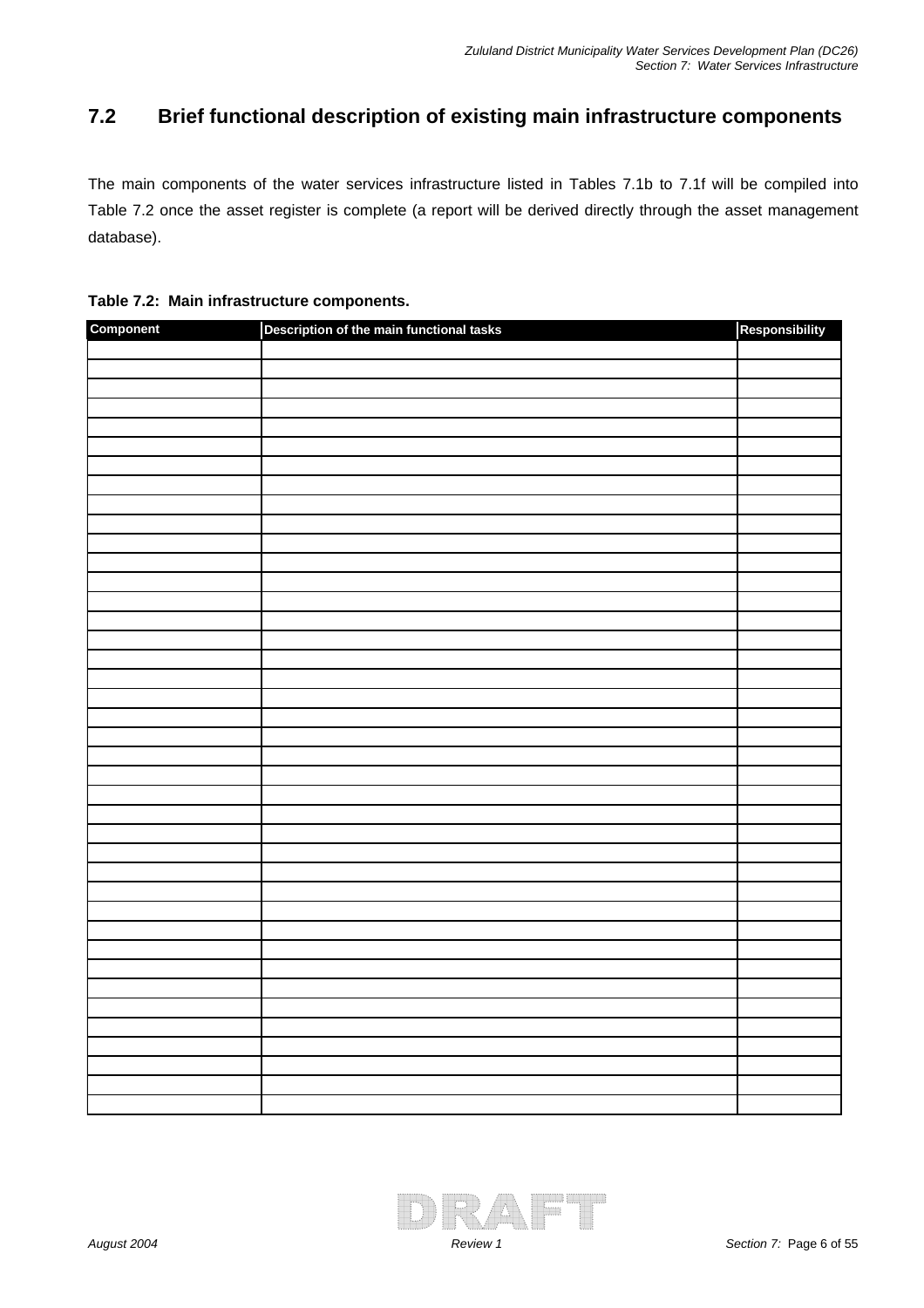## **7.3 Existing groundwater infrastructure**

There are 24 groundwater schemes within the ZDM, and a further 34 schemes for which the water resource is unknown and are potentially supplied through groundwater (listed in Section 5.2). There is currently a lack of known detail relating to the groundwater scheme infrastructure, however the information obtained is given in Table 7.3. It must be noted that springs are considered to be a groundwater resource for the purposes of this WSDP.

In addition to the groundwater resources listed in Table 7.3, the ZDM makes use of boreholes equipped with hand pumps and protected springs in their rudimentary programme. A comprehensive list of these almost 3,750 resources is given in Appendix 8.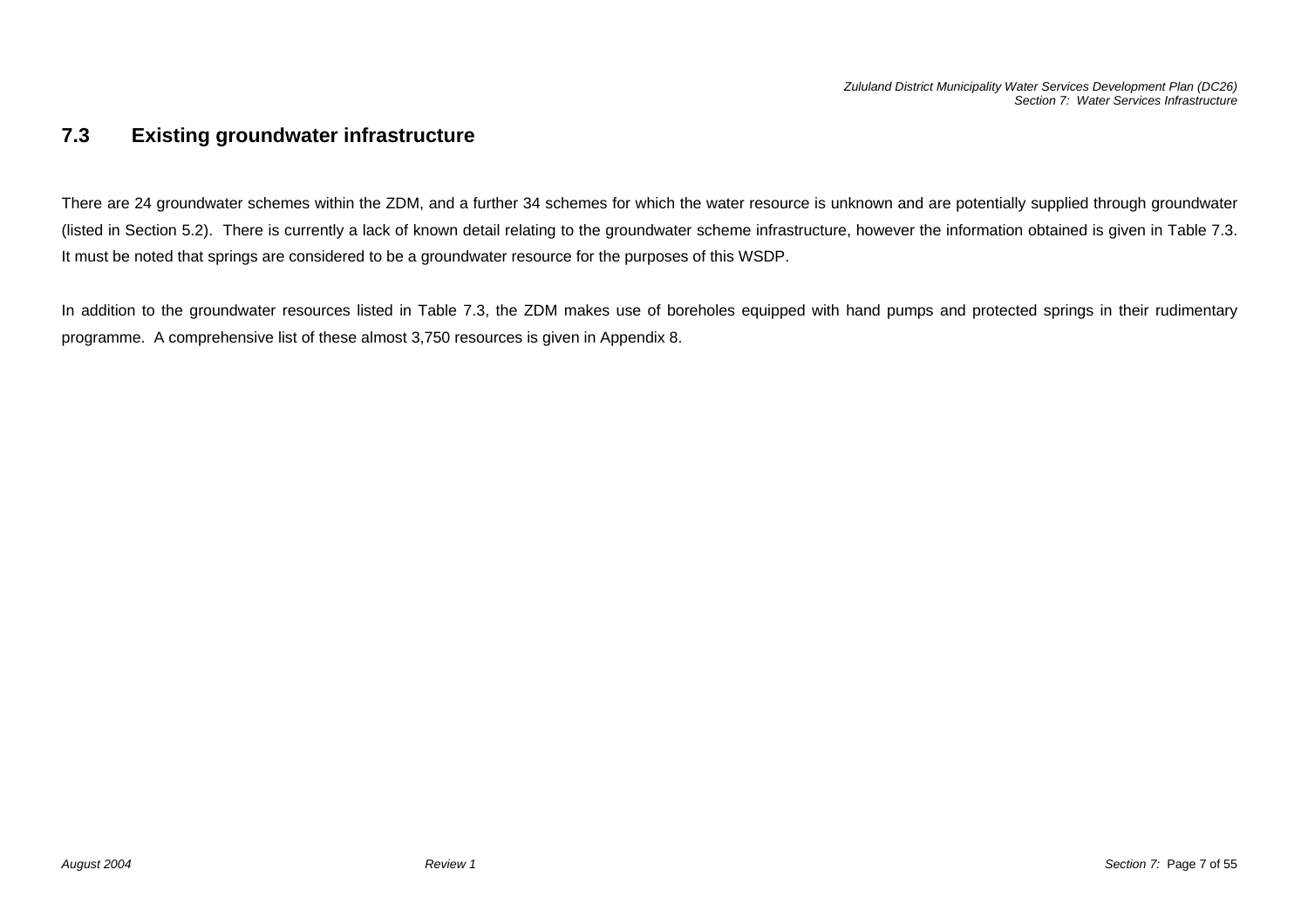#### **Table 7.3: Groundwater infrastructure in the ZDM.**

| <b>General information</b>                 | BH <sub>1</sub>         | BH <sub>2</sub>        | BH3                 | BH4           | BH5              |
|--------------------------------------------|-------------------------|------------------------|---------------------|---------------|------------------|
| Component name                             | Itsjelejuba Hospital BH | Enyokeni Palace Spring | <b>Excelsior BH</b> | Silutshane BH | <b>Witkop BH</b> |
| Component ID                               |                         |                        |                     |               |                  |
| Scheme name                                |                         |                        |                     |               |                  |
| Local Municipality name                    | uPhongolo               | Nongoma                | Ulundi              | Ulundi        | Ulundi           |
| Local Municipality number                  | KZ262                   | <b>KZ265</b>           | <b>KZ266</b>        | <b>KZ266</b>  | <b>KZ266</b>     |
| <b>Traditional Authority</b>               | <b>NA</b>               | <b>NA</b>              | Not declared        | Not declared  | Not declared     |
| Reference number                           | Unknown                 | Unknown                | <b>KN275</b>        | <b>KN306</b>  | <b>KN315</b>     |
| <b>Institutional status</b>                |                         |                        |                     |               |                  |
| Current owner                              | Dept of Works           | Dept of Works          | Dept of Works       | Dept of Works | Dept of Works    |
| Current operator                           | <b>WSSA</b>             | <b>WSSA</b>            | <b>WSSA</b>         | <b>WSSA</b>   | <b>WSSA</b>      |
| Future owner / WSA                         | ZDM                     | <b>ZDM</b>             | <b>ZDM</b>          | <b>ZDM</b>    | <b>ZDM</b>       |
| Future operator / WSP                      | Unknown                 | Unknown                | Unknown             | Unknown       | Unknown          |
| <b>Asset assessment</b>                    |                         |                        |                     |               |                  |
| Date constructed                           | Unknown                 | Unknown                | Unknown             | Unknown       | Unknown          |
| Expected total lifespan                    | Unknown                 | Unknown                | Unknown             | Unknown       | Unknown          |
| Estimated replacement value                | Unknown                 | Unknown                | <b>Unknown</b>      | Unknown       | Unknown          |
| Annual operating cost                      | Unknown                 | Unknown                | Unknown             | Unknown       | Unknown          |
| Annual maintenance cost                    | Unknown                 | Unknown                | Unknown             | Unknown       | Unknown          |
| Type & capacity                            |                         |                        |                     |               |                  |
| Depth (m)                                  |                         | Surface spring         |                     |               |                  |
| Delivery capacity (m <sup>3</sup> /day)    | Unknown                 | Unknown                | Unknown             | Unknown       | Unknown          |
| Power source                               | Unknown                 | Unknown                | Unknown             | Unknown       | Unknown          |
| Type of superstructure                     | Unknown                 | Unknown                | Unknown             | Unknown       | Unknown          |
| Capacity available for development?        | Unknown                 | Unknown                | Unknown             | Unknown       | Unknown          |
| <b>Operation</b>                           |                         |                        |                     |               |                  |
| How often is groundwater quality tested?   | Unknown                 | Unknown                | Unknown             | Unknown       | Unknown          |
| How often is groundwater depth measured?   | Unknown                 | <b>NA</b>              | Unknown             | Unknown       | Unknown          |
| Is borehole yield monitored?               | Unknown                 | Unknown                | Unknown             | Unknown       | Unknown          |
| Is abstraction recorded?                   | Unknown                 | Unknown                | Unknown             | Unknown       | Unknown          |
| Is the abstraction registered with DWAF?   | Yes                     | Unknown                | Yes                 | Yes           | Yes              |
| Previous vandalism or theft                | Unknown                 | Unknown                | Unknown             | Unknown       | Unknown          |
| <b>Functionality</b>                       |                         |                        |                     |               |                  |
| Describe the physical condition            | Good                    | Good                   | Functional          | Fair          | Fair             |
| How well is the infrastructure maintained? | Planned                 | Planned                | Planned             | Planned       | Planned          |
| Are spare parts readily available?         | Unknown                 | Unknown                | Unknown             | Unknown       | Unknown          |
| Number of breakages / failures per year    | Unknown                 | Unknown                | Unknown             | Unknown       | Unknown          |
| Cost of refurbishment?                     | Unknown                 | Unknown                | Unknown             | Unknown       | Unknown          |
| Cost of replacement?                       | Unknown                 | Unknown                | Unknown             | Unknown       | Unknown          |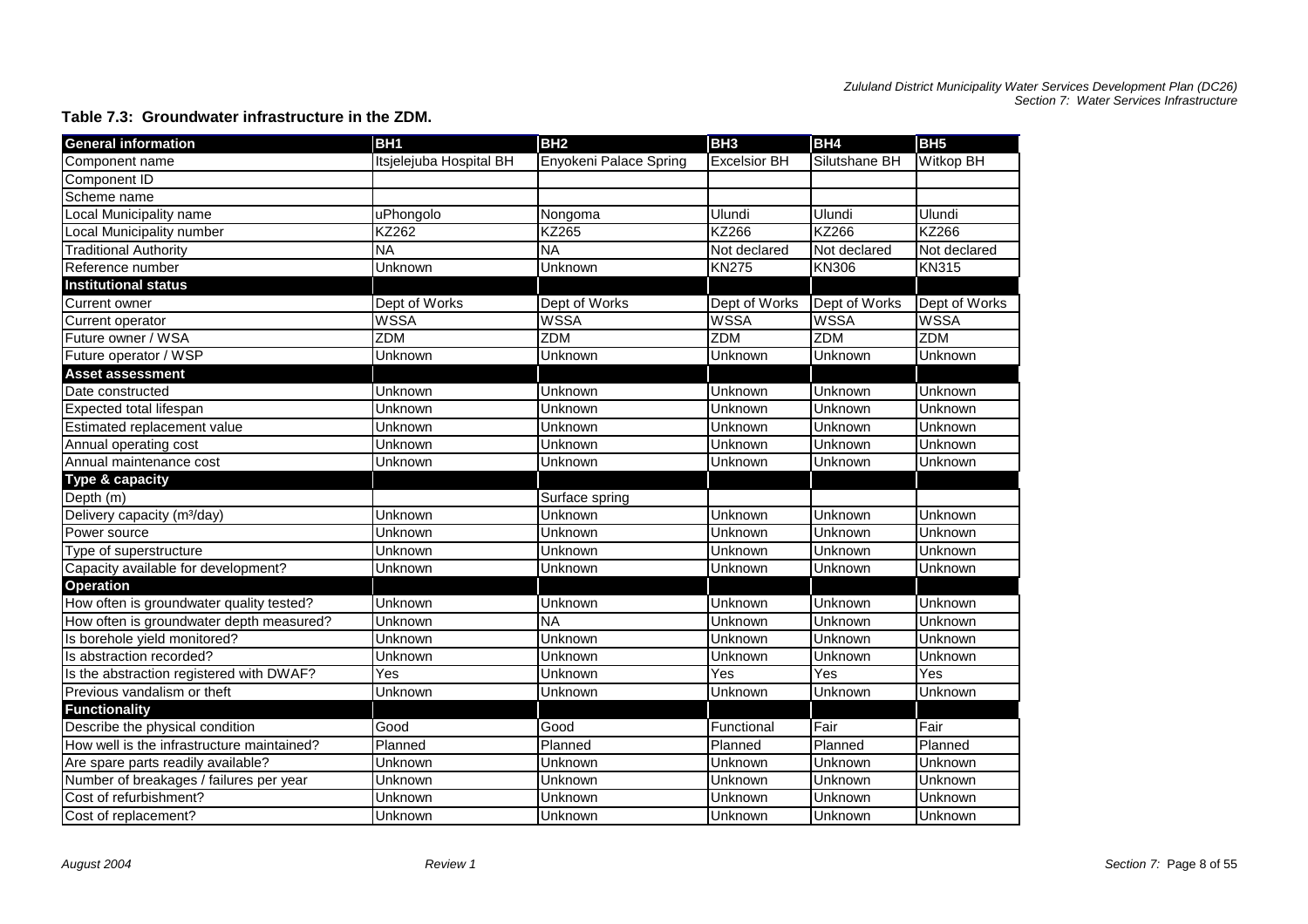#### **7.4Surface Water Infrastructure**

Water is drawn from the surface water resources listed in Tables 7.4a and 7.4b to supply both urban and rural communities.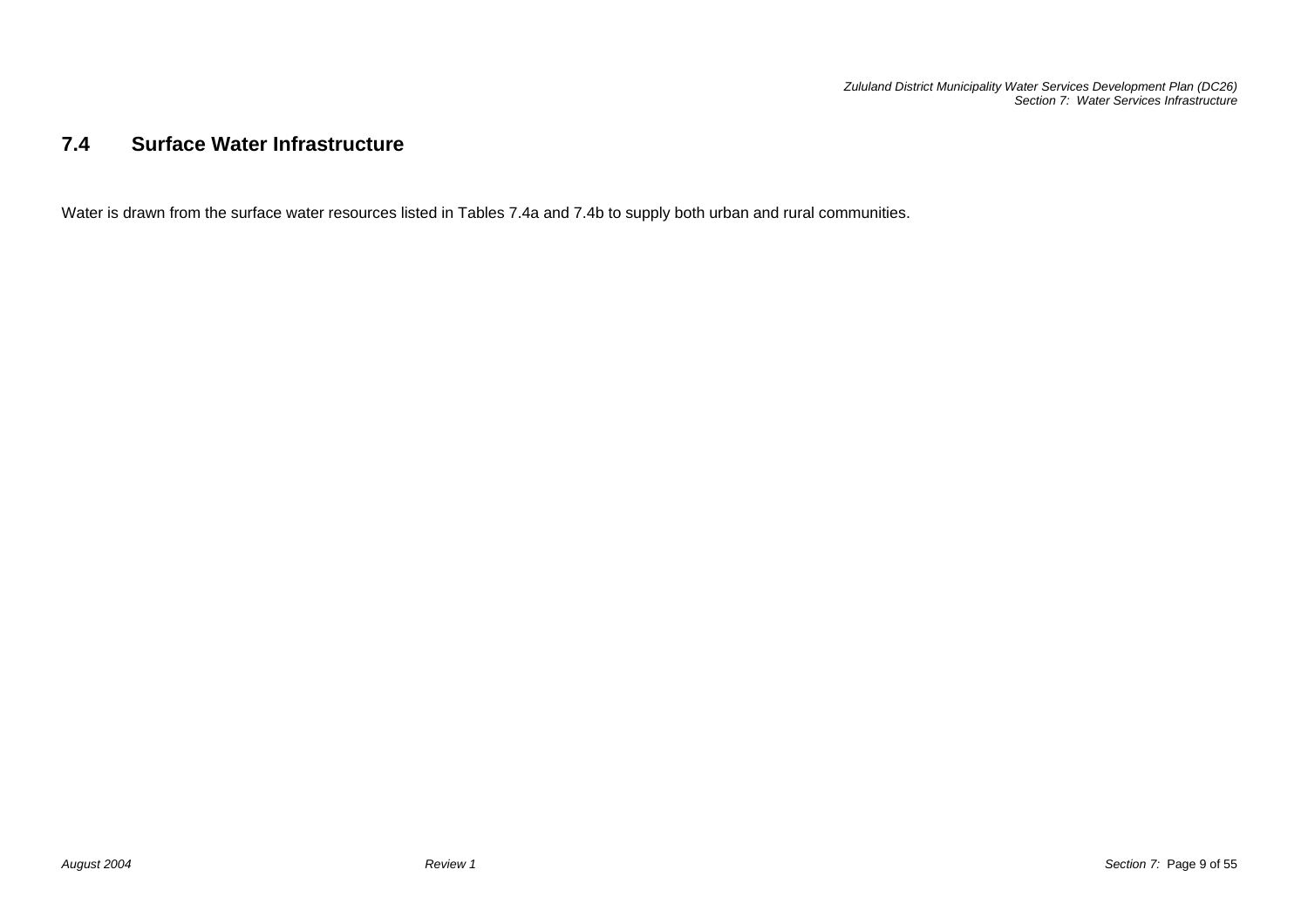#### **Table 7.4a: Surface water infrastructure in the ZDM.**

| <b>General information</b>                         | SW <sub>1</sub>    | <b>SW2</b>       | SW <sub>3</sub>       | SW <sub>4</sub>     | $\overline{\text{SW5}}$ | <b>SW6</b>         | <b>ISW7</b>        |
|----------------------------------------------------|--------------------|------------------|-----------------------|---------------------|-------------------------|--------------------|--------------------|
| Component name                                     | Frischgewaagd Weir | Belgrade Weir    | Myuna River Dam       | Kangela Palace Weir | Vuna Dam                | Ceza Hospital Weir | Mphungamhlope Weir |
| Component ID                                       |                    |                  |                       |                     |                         |                    |                    |
| Scheme name                                        | Frischgewaagd      | Belgrade         | Vryheid               |                     | Nongoma                 |                    | Mphungamhlope      |
| <b>Local Municipality name</b>                     | eDumbe             | uPhongolo        | Abaqulusi             | Nongoma             | Nongoma                 | Ulundi             | Ulundi             |
| Local Municipality number                          | <b>KZ261</b>       | KZ262            | KZ263                 | KZ265               | KZ265                   | KZ266              | KZ266              |
| <b>Traditional Authority</b>                       | Not declared       | Ntshangase       | Hlahlindlela (partly) | <b>NA</b>           | Not declared            | <b>NA</b>          | Nobamba            |
| Reference number                                   | <b>KN278</b>       | <b>KN269</b>     | <b>KN292</b>          | Unknown             | <b>KN304</b>            |                    | <b>KN294</b>       |
| <b>Institutional status</b>                        |                    |                  |                       |                     |                         |                    |                    |
| <b>Current owner</b>                               | Dept of Works      | Dept of Works    | Dept of Works         | Dept of Works       | Dept of Works           | Dept of Works      | Dept of Works      |
| Current operator                                   | <b>WSSA</b>        | WSSA             | Aquafund              | <b>WSSA</b>         | <b>WSSA</b>             | <b>WSSA</b>        | <b>WSSA</b>        |
| Future owner / WSA                                 | <b>ZDM</b>         | <b>ZDM</b>       | ZDM                   | <b>ZDM</b>          | <b>ZDM</b>              | <b>ZDM</b>         | <b>ZDM</b>         |
| Future operator / WSP                              | Unknown            | Unknown          | Unknown               | Unknown             | Unknown                 | Unknown            | Unknown            |
| <b>Asset assessment</b>                            |                    |                  |                       |                     |                         |                    |                    |
| Date constructed                                   | Unknown            | Unknown          | <b>Unknown</b>        | Unknown             | Unknown                 | Unknown            | Unknown            |
| <b>Expected total lifespan</b>                     | Unknown            | Unknown          | Unknown               | Unknown             | Unknown                 | Unknown            | Unknown            |
| Estimated replacement value                        | Unknown            | Unknown          | Unknown               | Unknown             | Unknown                 | Unknown            | Unknown            |
| Annual operating cost                              | Unknown            | Unknown          | Unknown               | Unknown             | Unknown                 | Unknown            | Unknown            |
| Annual maintenance cost                            | Unknown            | Unknown          | Unknown               | Unknown             | Unknown                 | Unknown            | Unknown            |
| Type & capacity                                    |                    |                  |                       |                     |                         |                    |                    |
| Catchment area (km <sup>2</sup> )                  |                    |                  |                       |                     |                         |                    |                    |
| Full supply storage capacity (m <sup>3</sup> )     | <b>NA</b>          | <b>NA</b>        | Unknown               | <b>NA</b>           | Unknown                 | <b>NA</b>          | <b>NA</b>          |
| Type of structure                                  | Weir abstraction   | Weir abstraction | Dam                   | Weir abstraction    | Dam                     | Abstraction        | Abstraction        |
| Spillway capacity (m <sup>3</sup> /sec)            |                    |                  |                       |                     |                         |                    |                    |
| Total annual assured yield (m <sup>3</sup> /annum) |                    |                  |                       |                     |                         |                    |                    |
| Can the dam capacity be increased?                 | <b>NA</b>          | <b>NA</b>        | Unknown               | <b>NA</b>           | Unknown                 | <b>NA</b>          | <b>INA</b>         |
| Capacity available for development?                | <b>NA</b>          | <b>NA</b>        | Unknown               | <b>NA</b>           | <b>Unknown</b>          | <b>NA</b>          | <b>NA</b>          |
| Operation                                          |                    |                  |                       |                     |                         |                    |                    |
| Dam safety registration                            | <b>NA</b>          | <b>NA</b>        | Unknown               | <b>NA</b>           | Unknown                 | <b>NA</b>          | <b>NA</b>          |
| % Allocation for domestic consumption              | 100                |                  | 100 Unknown           |                     | 100 Unknown             | 100                | 100                |
| % Of domestic allocation used                      | 100                |                  | 100 Unknown           |                     | 100 Unknown             | 100                | 100                |
| Is the abstraction registered with DWAF?           | Yes                | Yes              | Unknown               | Yes                 | Unknown                 | Yes                | Yes                |
| When was the last dam safety inspection?           | <b>NA</b>          | <b>NA</b>        | Unknown               | <b>NA</b>           | Unknown                 | <b>NA</b>          | <b>NA</b>          |
| When was the last water restriction?               | Unknown            | Unknown          | Unknown               | Unknown             | Unknown                 | Unknown            | Unknown            |
| Number of water restrictions in the last 5 years?  | Unknown            | Unknown          | Unknown               | Unknown             | Unknown                 | Unknown            | Unknown            |
| <b>Functionality</b>                               |                    |                  |                       |                     |                         |                    |                    |
| How well is the infrastructure maintained?         | Planned            | Planned          | Planned               | Planned             | Planned                 | Planned            | Planned            |
| Are spare parts readily available?                 | Yes                | Yes              | Unknown               | Yes                 | Unknown                 | Yes                | Yes                |
| Number of breakages / failures per year            | Unknown            | Unknown          | Unknown               | Unknown             | Unknown                 | Unknown            | Unknown            |
| Describe the physical condition                    | Fair               | Fair             | Poor                  | Good                | Fair                    | Good               | Poor               |
| Cost of refurbishment?                             | Unknown            | Unknown          | Unknown               | Jnknown             | Unknown                 | Unknown            | Unknown            |
| Cost of replacement?                               | Unknown            | Unknown          | Unknown               | Unknown             | Unknown                 | Unknown            | Unknown            |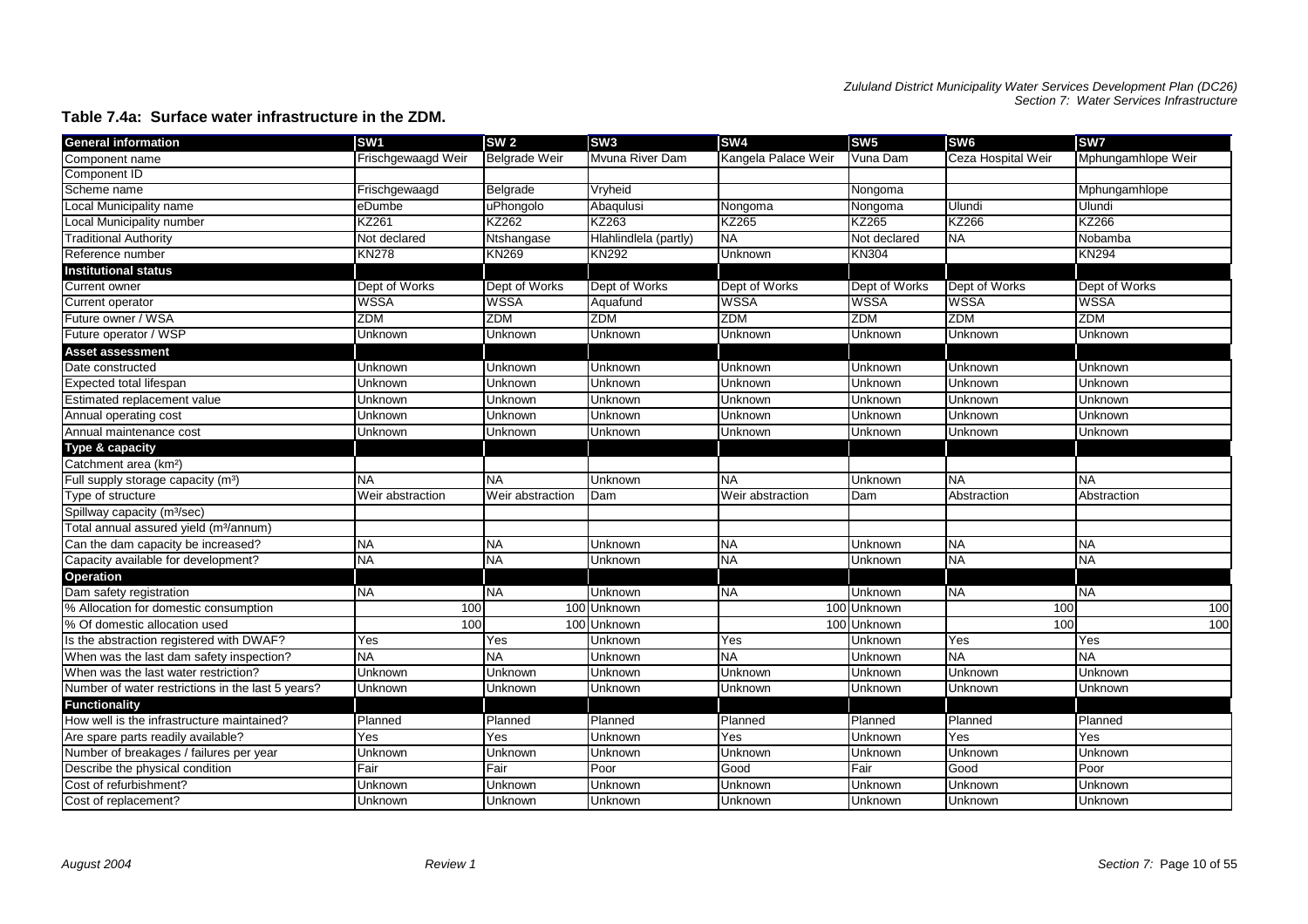# *Zululand District Municipality Water Services Development Plan (DC26) Section 7: Water Services Infrastructure*

#### **Table 7.4b: Surface water infrastructure in the ZDM.**

| <b>General information</b>                         | SW <sub>8</sub>          | <b>SW9</b>               |
|----------------------------------------------------|--------------------------|--------------------------|
| Component name                                     | Thulasizwe Hosptial Weir | <b>Ulundi Weir</b>       |
| Component ID                                       |                          |                          |
| Scheme name                                        |                          | Ulundi                   |
| <b>Local Municipality name</b>                     | Ulundi                   | Ulundi                   |
| Local Municipality number                          | <b>KZ266</b>             | <b>KZ266</b>             |
| <b>Traditional Authority</b>                       | <b>NA</b>                | Mbatha                   |
| Reference number                                   |                          | <b>KN309</b>             |
| <b>Institutional status</b>                        |                          |                          |
| Current owner                                      | Dept of Works            | Dept of Works            |
| Current operator                                   | <b>WSSA</b>              | <b>WSSA</b>              |
| Future owner / WSA                                 | ZDM                      | <b>ZDM</b>               |
| Future operator / WSP                              | Unknown                  | Unknown                  |
| <b>Asset assessment</b>                            |                          |                          |
| Date constructed                                   | Unknown                  | Unknown                  |
| Expected total lifespan                            | Unknown                  | Unknown                  |
| Estimated replacement value                        | Unknown                  | Unknown                  |
| Annual operating cost                              | Unknown                  | Unknown                  |
| Annual maintenance cost                            | Unknown                  | Unknown                  |
| Type & capacity                                    |                          |                          |
| Catchment area (km <sup>2</sup> )                  |                          |                          |
| Full supply storage capacity (m <sup>3</sup> )     | <b>NA</b>                | $\overline{\mathsf{NA}}$ |
| Type of structure                                  | Abstraction              | Abstraction              |
| Spillway capacity (m <sup>3</sup> /sec)            |                          |                          |
| Total annual assured yield (m <sup>3</sup> /annum) |                          |                          |
| Can the dam capacity be increased?                 | $\overline{NA}$          | <b>NA</b>                |
| Capacity available for development?                | <b>NA</b>                | <b>NA</b>                |
| <b>Operation</b>                                   |                          |                          |
| Dam safety registration                            | <b>NA</b>                | <b>NA</b>                |
| % Allocation for domestic consumption              | Unknown                  | Unknown                  |
| % Of domestic allocation used                      | Unknown                  | Unknown                  |
| Is the abstraction registered with DWAF?           | Yes                      | Yes                      |
| When was the last dam safety inspection?           | $\overline{\mathsf{NA}}$ | <b>NA</b>                |
| When was the last water restriction?               | Unknown                  | Unknown                  |
| Number of water restrictions in the last 5 years?  | Unknown                  | Unknown                  |
| <b>Functionality</b>                               |                          |                          |
| How well is the infrastructure maintained?         | Planned                  | Planned                  |
| Are spare parts readily available?                 | Yes                      | Yes                      |
| Number of breakages / failures per year            | Unknown                  | Unknown                  |
| Describe the physical condition                    | Good                     | Poor                     |
| Cost of refurbishment?                             | Unknown                  | Unknown                  |
| Cost of replacement?                               | Unknown                  | Unknown                  |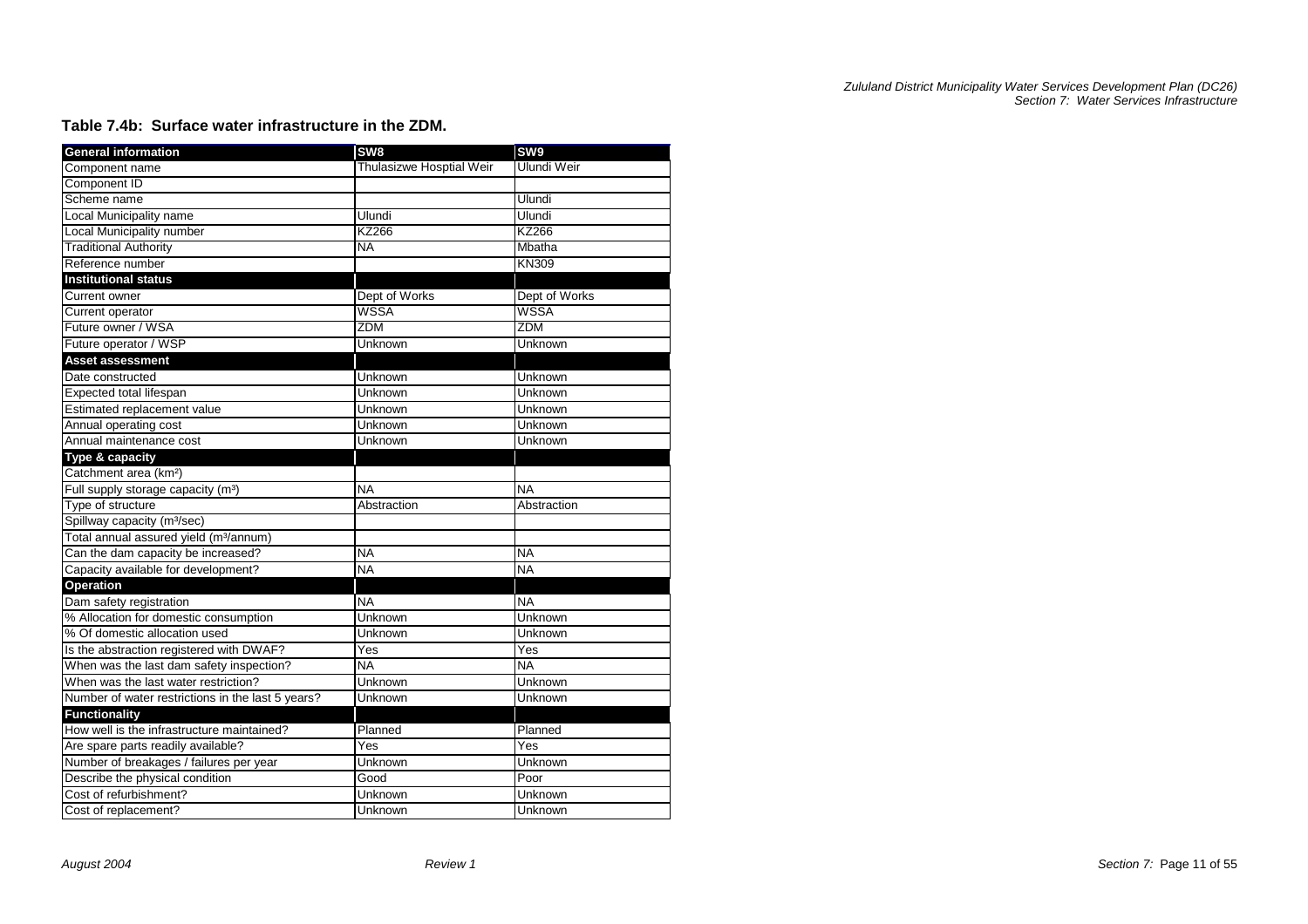*Zululand District Municipality Water Services Development Plan (DC26) Section 7: Water Services Infrastructure* 

## **ure 7.5 Existing treatment works infrastruct**

#### **7.5.1 Water treatment works**

There are thirty-eight (38) WTWs (or water treatment facilities) servicing the ZDM areas, the details of which are given in Table 7.5.1.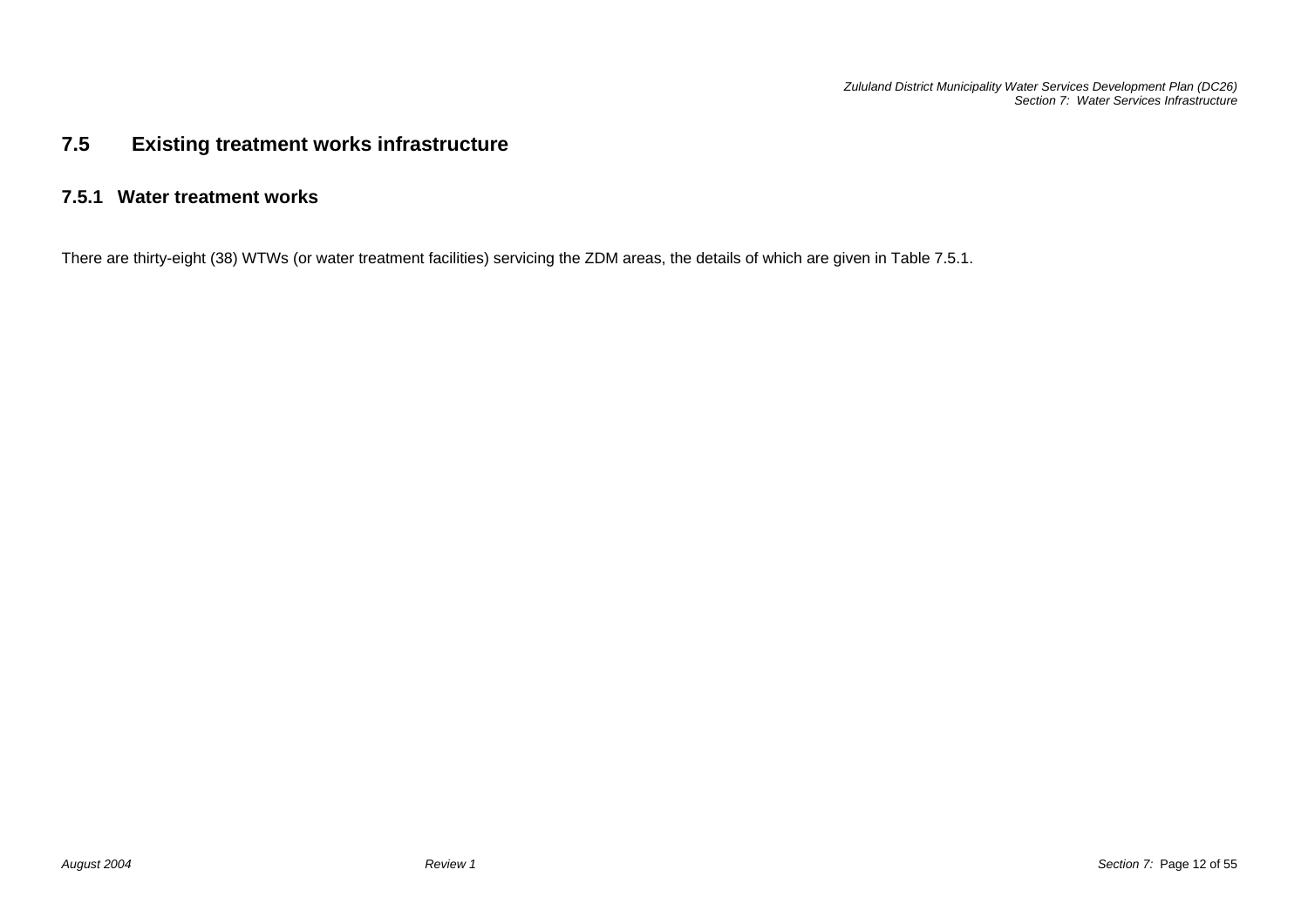#### **Table 7.5.1a: Water treatment works in the ZDM.**

| <b>General information</b>                  | WTW1                | WTW <sub>2</sub>        | WTW3                    | WTW4           | WTW5              | WTW6                      | <b>WTW7</b>      | WTW8                 |
|---------------------------------------------|---------------------|-------------------------|-------------------------|----------------|-------------------|---------------------------|------------------|----------------------|
| Component name                              | Paulpietersburg WTW | Bilanyoni WTW           | <b>Bivane WTW</b>       | Tholakela WTW  | Pongola WTW       | Belgrade WTW   Magudu WTW |                  | Itsjelejuba WTW      |
| Component ID                                | TBD                 | TBD                     | TBD                     | TBD            | TBD               | <b>TBD</b>                | TBD              | TBD                  |
| Scheme name                                 | Paulpietersburg     | Frischgewaagd/Bilanyoni | Obivane                 | Tholakela      | Pongola/Ncotshane | Belgrade                  | Magudu           | Itsjelejuba Hospital |
| Local Municipality name                     | eDumbe              | eDumbe                  | eDumbe                  | eDumbe         | uPhongolo         | uPhongolo                 | uPhongolo        | uPhongolo            |
| Local Municipality number                   | KZ261               | <b>KZ261</b>            | <b>KZ261</b>            | <b>KZ261</b>   | KZ262             | KZ262                     | KZ262            | KZ262                |
| Traditional Authoritv                       | Not applicable      | Not declared            | <b>Dlamini</b>          | <b>Dlamini</b> | NA                | Ntshangase                | Not applicable   | Not applicable       |
| Reference number                            | Unknown             | <b>KN278</b>            | Unknown                 | Unknown        | Unknown           | KN269                     | Unknown          | Unknown              |
| Institutional status                        |                     |                         |                         |                |                   |                           |                  |                      |
| <b>Current owner</b>                        | <b>ZDM</b>          | ZDM                     | ZDM                     | ZDM            | <b>ZDM</b>        | ZDM                       | uPhongolo LM ZDM |                      |
| Current operator                            | eDumbe LM           | ZDM                     | ZDM                     | ZDM            | uPhongolo LM      | ZDM                       | uPhongolo LM ZDM |                      |
| Future owner / WSA                          | ZDM                 | <b>ZDM</b>              | <b>ZDM</b>              | ZDM            | ZDM               | ZDM                       | ZDM              | ZDM                  |
| Future operator / WSP                       | Unknown             | Unknown                 | Unknown                 | Unknown        | Unknown           | Unknown                   | Unknown          | Unknown              |
| <b>Asset assessment</b>                     |                     |                         |                         |                |                   |                           |                  |                      |
| Date constructed                            | Unknown             | <b>Unknown</b>          | Unknown                 | <b>Unknown</b> | <b>Unknown</b>    | Unknown                   | Unknown          | Unknown              |
| Expected total lifespan                     | Unknown             | Unknown                 | <b>Unknown</b>          | <b>Unknown</b> | Unknown           | <b>Unknown</b>            | Unknown          | <b>Unknown</b>       |
| Estimated replacement value                 | Unknowr             | R 260,350               | Unknowr                 | Unknowr        | Unknown           | R 430,350 Unknown         |                  | R 727,500            |
| Annual operating cost                       | Unknow              | R 369,800               | Unknowr                 | Unknowr        | Unknown           | R 369,800 Unknown         |                  | R 133,000            |
| Annual maintenance cost                     | Unknowr             | R 60,200                | Unknowr                 | Unknowr        | Unknown           |                           | R 60,200 Unknown | Unknown              |
| Type & capacity                             |                     |                         |                         |                |                   |                           |                  |                      |
| Type of plant                               | Unknown             | Package filtration      | <b>Unknown</b>          | Unknown        | Unknown           | <b>Unknown</b>            | Unknown          | Unknown              |
| Water source                                | Dumbe Dam           | Pongola River           | <b>Bivane Dam/River</b> | Unknown        | Pongola River     | Pongola River             | Unknown          | <b>Borehole</b>      |
| Physical water quality: Turbidity           | Unknown             | Unknown                 | Unknown                 | Unknown        | Unknown           | Unknown                   | Unknown          | Unknown              |
| Chemical causing quality problem (>10 mg/l) | Unknown             | <b>Unknown</b>          | <b>Unknown</b>          | Unknown        | <b>Unknown</b>    | Unknown                   | Unknown          | Unknown              |
| Chemical causing quality problem (>10 mg/l) | Unknown             | Unknown                 | Unknown                 | Unknown        | Unknown           | Unknown                   | <b>Unknown</b>   | Unknown              |
| Design Capacity (MI/d)                      | Unknowr             | 0.93                    | Unknowr                 | Unknowr        | Unknown           | 1.08                      | Unknown          | 0.12                 |
| Capacity available for development (%)      | Unknowr             | 0.00                    | Unknowr                 | Unknowr        | Unknown           | 0.00                      | Unknown          | Unknown              |
| <b>Operation</b>                            |                     |                         |                         |                |                   |                           |                  |                      |
| Total volume of water treated per year (MI) | #VALUE!             | 339.45                  | #VALUE!                 | #VALUE         | #VALUE!           | 394.2                     | #VALUE           | #VALUE               |
| Operating hours per day                     | Unknown             | Unknown                 | Unknown                 | Unknown        | Unknown           | Unknown                   | Unknown          | <b>Unknown</b>       |
| How often is water quality monitored?       | <b>Unknown</b>      | Monthly                 | Unknown                 | Unknown        | Unknown           | <b>Monthly</b>            | Unknown          | Monthly              |
| What laboratory is used?                    | Unknown             | In house                | <b>Unknown</b>          | Unknown        | Unknown           | In house                  | <b>Unknown</b>   | In house             |
| % Of the time that water is chlorinated     | 100%                | 100%                    | 100%                    | 100%           | 100%              | 100%                      | Unknown          | Unknown              |
| % Of water lost through process             | Unknown             | Unknown                 | Unknown                 | Unknown        | Unknown           | Unknown                   | Unknown          | Unknown              |
| <b>Functionality</b>                        |                     |                         |                         |                |                   |                           |                  |                      |
| Describe the physical condition             | Unknown             | Fair                    | Unknown                 | Unknown        | Unknown           | Poor                      | Unknown          | Good                 |
| How well is the infrastructure maintained?  | Unknown             | Planned                 | Planned                 | Planned        | Planned           | Planned                   | Planned          | Planned              |
| Are spare parts readily available?          | Unknown             | Unknown                 | <b>Unknown</b>          | Unknown        | Unknown           | Unknown                   | Unknown          | Unknown              |
| Number of breakages / failures per year     | <b>Unknown</b>      | Unknown                 | Unknown                 | Unknown        | Unknown           | <b>Unknown</b>            | Unknown          | <b>Unknown</b>       |
| Cost of refurbishment?                      | Unknowr             | R 110,250               | Unknown                 | Unknown        | Unknown           | R 200,000                 | Unknown          | R 10,000             |
| Cost of replacement?                        | Unknown             | Unknowr                 | Unknowr                 | Unknowr        | Unknown           | Unknown                   | Unknown          | Unknowr              |
| <b>Consumers</b>                            |                     |                         |                         |                |                   |                           |                  |                      |
| Consumer base                               | Urban               | Urban                   | Rural                   | Rural          | Urban             | Rural                     | Rural            | Hospital & rural     |
| Population served                           | 15,200              |                         | 10,000 Unknown          | Unknown        | 20,000            | 5,359                     | 380              | 900                  |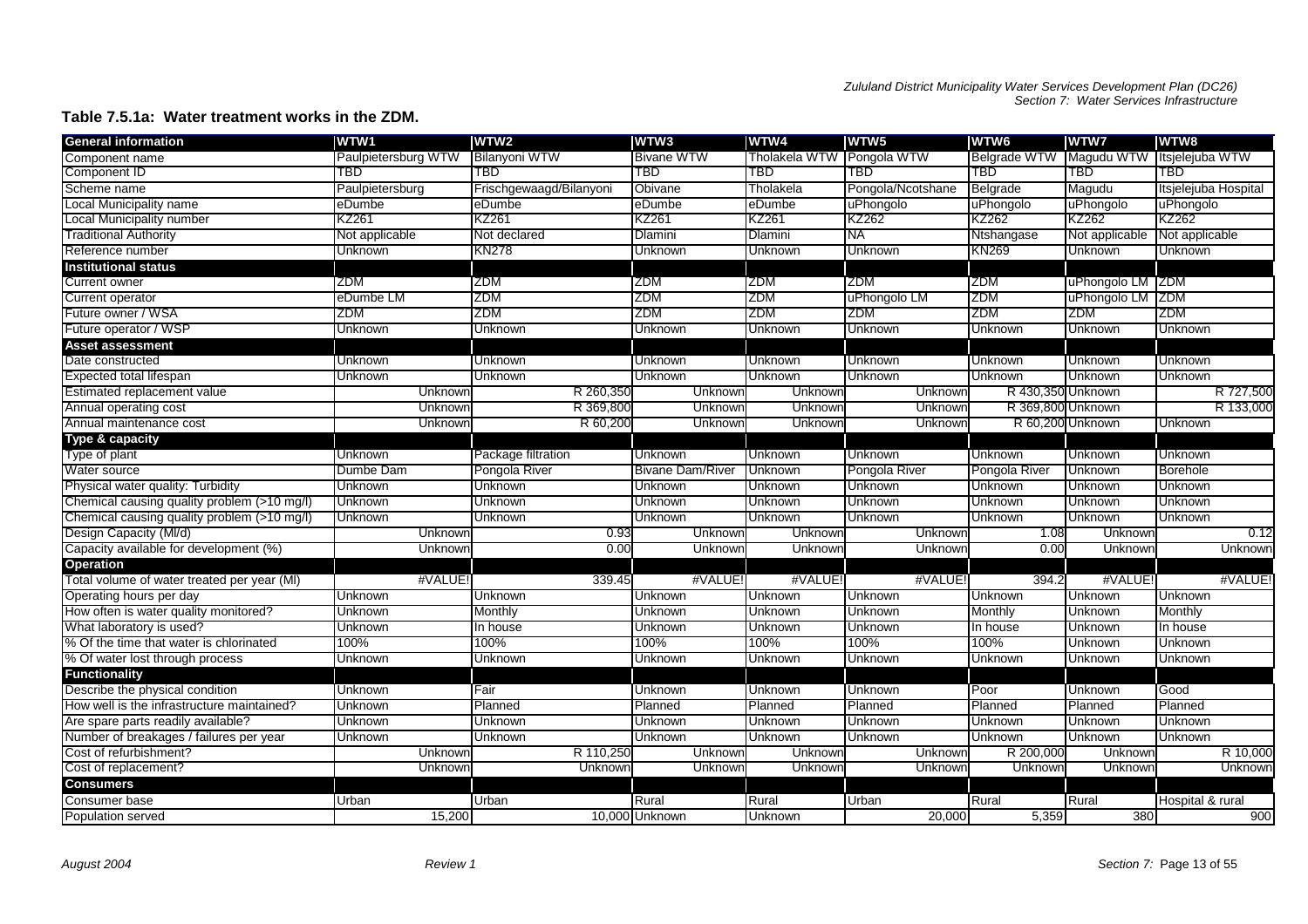#### **Table 7.5.1b: Water treatment works in the ZDM.**

| <b>General information</b>                  | WTW9                    | <b>WTW10</b>   | <b>WTW11</b>   | <b>WTW12</b>           | <b>WTW13</b>                              | <b>WTW14</b>          | <b>WTW15</b>          | <b>WTW16</b>   |
|---------------------------------------------|-------------------------|----------------|----------------|------------------------|-------------------------------------------|-----------------------|-----------------------|----------------|
| Component name                              | Siyapambili WTW         | Msibi WTW      | Nkosentsha     |                        | Klipfontein WTW Bloemveld WTW eMondlo WTW |                       | <b>Coronation WTW</b> | Hlobane WTW    |
| Component ID                                | TBD                     | TBD            | TBD            | TBD                    | TBD                                       | TBD                   | TBD                   | TBD            |
| Scheme name                                 | Khiphunyawo/Siyapambili | Msibi &        | Nkosentsha     | Vryheid                | Vryheid                                   | eMondlo               | Nkongolwane           | Hlobane        |
| <b>Local Municipality name</b>              | uPhongolo               | uPhongolo      | uPhongolo      | Abaqulusi              | Abaqulusi                                 | Abaqulusi             | Abaqulusi             | Abaqulusi      |
| Local Municipality number                   | KZ262                   | KZ262          | KZ262          | KZ263                  | KZ263                                     | KZ263                 | KZ263                 | KZ263          |
| <b>Traditional Authority</b>                | Sibaya                  | Msibi          | Mavuso         | Not applicable         | Not applicable                            | Hlahlindlela (partly) | Not applicable        | Not applicable |
| Reference number                            | Unknown                 | Unknown        | Unknown        | Unknown                | Unknown                                   | <b>KN292</b>          | <b>KN302</b>          | Unknown        |
| nstitutional status                         |                         |                |                |                        |                                           |                       |                       |                |
| Current owner                               | <b>ZDM</b>              | ZDM            | ZDM            | <b>ZDM</b>             | ZDM                                       | <b>ZDM</b>            | ZDM                   | <b>ZDM</b>     |
| <b>Current operator</b>                     | ZDM                     | ZDM            | ZDM            | Abaqulusi LM           | Abaqulusi LM                              | Abaqulusi LM          | Abaqulusi LM          | Abaqulusi LM   |
| Future owner / WSA                          | ZDM                     | ZDM            | ZDM            | ZDM                    | ZDM                                       | ZDM                   | ZDM                   | ZDM            |
| Future operator / WSP                       | Unknown                 | Unknown        | Unknown        | <b>Unknown</b>         | Unknown                                   | Unknown               | Unknown               | Unknown        |
| <b>Asset assessment</b>                     |                         |                |                |                        |                                           |                       |                       |                |
| Date constructed                            | Unknown                 | Unknown        | Unknown        | Unknown                | Unknown                                   | Unknown               | Unknown               | Unknown        |
| Expected total lifespan                     | <b>Unknown</b>          | Unknown        | Unknown        | Unknown                | Unknown                                   | Unknown               | Unknown               | Unknown        |
| Estimated replacement value                 | Unknown                 | Unknown        | <b>Unknown</b> | Unknown                | Unknown                                   | R 13,300,000          | R 120,000             | Unknowr        |
| Annual operating cost                       | Unknown                 | Unknown        | Unknown        | Unknown                | Unknown                                   | R 1,559,000           | R 80,000              | Unknown        |
| Annual maintenance cost                     | Unknown                 | Unknown        | Unknown        | Unknown                | Unknown                                   | R 212,000             | Unknown               | Unknowr        |
| Type & capacity                             |                         |                |                |                        |                                           |                       |                       |                |
| Type of plant                               | Unknown                 | Unknown        | Unknown        | Unknown                | Unknown                                   | Unknown               | Unknown               | Unknown        |
| Water source                                | River                   | River          | River          | <b>Klipfontein Dam</b> | <b>Bloemveld Dam</b>                      | Mvunyana River (dam)  | <b>Hlobane Dam</b>    | Hlobane Dam    |
| Physical water quality: Turbidity           | Unknown                 | Jnknown        | Unknown        | Unknown                | Unknown                                   | Unknown               | Unknown               | Unknown        |
| Chemical causing quality problem (>10 mg/l) | Unknown                 | <b>Unknown</b> | Unknown        | Unknown                | Unknown                                   | Unknown               | Unknown               | Unknown        |
| Chemical causing quality problem (>10 mg/l) | Unknown                 | Unknown        | Unknown        | Unknown                | Unknown                                   | Unknown               | Unknown               | Unknown        |
| Design Capacity (MI/d)                      | Unknowr                 | Unknown        | Unknown        | Unknown                | Unknown                                   | 7.00                  | 0.16                  | Unknown        |
| Capacity available for development (%)      | Unknowr                 | Unknown        | Unknown        | Unknowr                | Unknown                                   | 0.00                  | 0.00                  | Unknowr        |
| <b>Operation</b>                            |                         |                |                |                        |                                           |                       |                       |                |
| Total volume of water treated per year (MI) | #VALUE                  | #VALUE!        | #VALUE!        | #VALUE!                | #VALUE!                                   | 2555                  | 58.4                  | Unknowr        |
| Operating hours per day                     | Unknown                 | Unknown        | Unknown        | Unknown                | Unknown                                   | Unknown               | Unknown               | Unknown        |
| How often is water quality monitored?       | Unknown                 | Unknown        | <b>Unknown</b> | <b>Unknown</b>         | <b>Unknown</b>                            | Monthly               | Monthly               | Unknown        |
| What laboratory is used?                    | Unknown                 | <b>Unknown</b> | Unknown        | In house               | In house                                  | In house              | In house              | Unknown        |
| % Of the time that water is chlorinated     | Unknown                 | Unknown        | Unknown        | 100%                   | 100%                                      | 100%                  | Unknowr               | Unknown        |
| % Of water lost through process             | Unknown                 | Unknown        | Unknown        | Unknown                | Unknown                                   | Unknown               | Unknown               | Unknown        |
| <b>Functionality</b>                        |                         |                |                |                        |                                           |                       |                       |                |
| Describe the physical condition             | Unknown                 | Unknown        | Unknown        | Unknown                | Unknown                                   | Poor                  | Good                  | Unknown        |
| How well is the infrastructure maintained?  | Planned                 | Planned        | Planned        | Planned                | Planned                                   | Planned               | Planned               | Planned        |
| Are spare parts readily available?          | Unknown                 | Unknown        | Unknown        | Unknown                | Unknown                                   | Unknown               | Unknown               | Unknown        |
| Number of breakages / failures per year     | Unknown                 | Unknown        | Unknown        | Unknown                | Unknown                                   | Unknown               | Unknown               | Unknown        |
| Cost of refurbishment?                      | Unknowr                 | Unknown        | Unknown        | Unknown                | Unknown                                   | R 850,000             | R <sub>0</sub>        | Unknown        |
| Cost of replacement?                        | Unknowr                 | Unknown        | Unknown        | Unknowr                | Unknown                                   | Unknowr               | Unknown               | Unknown        |
| <b>Consumers</b>                            |                         |                |                |                        |                                           |                       |                       |                |
| Consumer base                               | Rural                   | Rural          | Rural          | Urban                  | Urban                                     | Urban                 | Rural                 | Rural          |
| Population served                           | Unknown                 | Unknown        | Unknown        | 16,833                 | 16,833                                    | 21,550                | 4,000                 | 2,400          |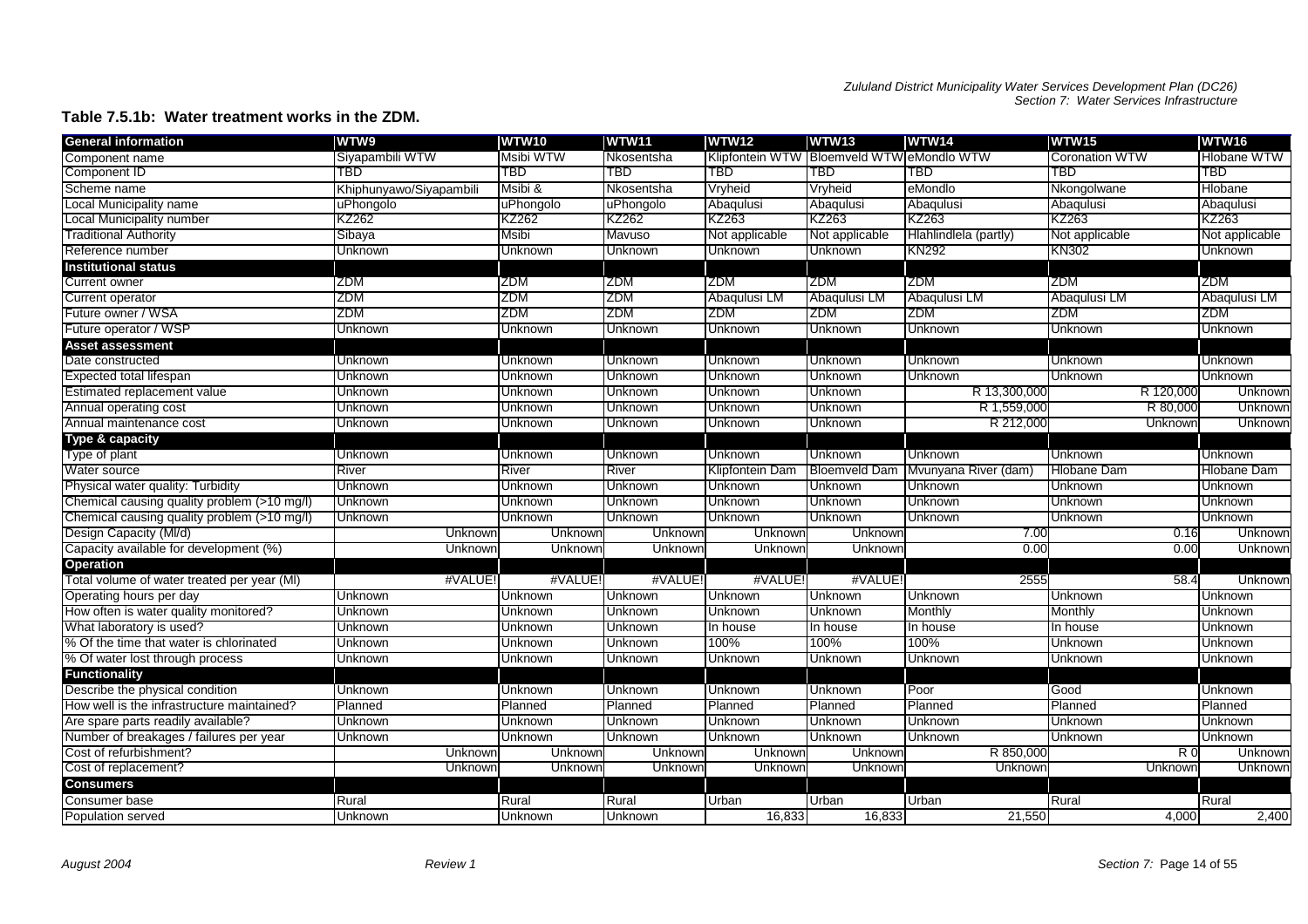#### **Table 7.5.1c: Water treatment works in the ZDM.**

| <b>General information</b>                  | WTW17           | WTW18           | <b>WTW19</b>   | <b>WTW20</b>       | <b>WTW21</b>         | <b>WTW22</b>         | <b>WTW23</b>      | <b>WTW24</b>    |
|---------------------------------------------|-----------------|-----------------|----------------|--------------------|----------------------|----------------------|-------------------|-----------------|
| Component name                              | Louwsburg WTW   | Mvuzini WTW     | Enyathi WTW    | Alpha WTW          | Mountain View WTW    | Nongoma Vuna WTW     | Nongoma Mbile WTW | Enyokeni WTW    |
| Component ID                                | TBD             | TBD             | TBD            | TBD                | TBD                  | TBD                  | TBD               | TBD             |
| Scheme name                                 | Louwsburg       | Mvuzini         | Enyathi        | <b>Alpha Mines</b> | <b>Mountain View</b> | Nongoma              | Nongoma           | Enyokeni Palace |
| Local Municipality name                     | Abaqulusi       | Abaqulusi       | Abaqulusi      | Abaqulusi          | Abaqulusi            | Nongoma              | Nongoma           | Nongoma         |
| Local Municipality number                   | KZ263           | KZ263           | KZ263          | KZ263              | KZ263                | <b>KZ265</b>         | KZ265             | <b>KZ265</b>    |
| Traditional Authority                       | Not applicable  | Hlahlindlela    | Not applicable | Not applicable     | Not applicable       | Not declared         | Not declared      | Not applicable  |
| Reference number                            | Unknown         | Unknown         | Unknown        | Unknown            | Unknown              | <b>KN304</b>         | KN304             | Unknown         |
| Institutional status                        |                 |                 |                |                    |                      |                      |                   |                 |
| Current owner                               | ZDM             | <b>ZDM</b>      | ZDM            | ZDM                | ZDM                  | ZDM                  | ZDM               | ZDM             |
| Current operator                            | Abaqulusi LM    | <b>ZDM</b>      | ZDM            | ZDM                | ZDM                  | ZDM                  | ZDM               | ZDM             |
| Future owner / WSA                          | ZDM             | <b>ZDM</b>      | ZDM            | ZDM                | ZDM                  | ZDM                  | ZDM               | ZDM             |
| Future operator / WSP                       | Unknown         | Unknown         | Unknown        | Unknown            | Unknown              | Unknown              | Unknown           | Unknown         |
| <b>Asset assessment</b>                     |                 |                 |                |                    |                      |                      |                   |                 |
| Date constructed                            | Unknown         | Unknown         | Unknown        | Unknown            | Unknown              | Unknown              | Unknown           | Unknown         |
| Expected total lifespan                     | Unknown         | Unknown         | Unknown        | Unknown            | Unknown              | Unknown              | <b>Unknown</b>    | Unknown         |
| Estimated replacement value                 | Unknown Unknown |                 | Unknown        | Unknown            | Unknown              | R 14,513,100 Unknown |                   | R 577,060       |
| Annual operating cost                       |                 | Unknown Unknown | Unknown        | Unknown            | Unknown              | R 1,711,000 Unknown  |                   | R 112,534       |
| Annual maintenance cost                     |                 | Unknown Unknown | Unknown        | Unknown            | Unknown              | R 289,000 Unknown    |                   | Unknown         |
| <b>Type &amp; capacity</b>                  |                 |                 |                |                    |                      |                      |                   |                 |
| Type of plant                               | Unknown         | Unknown         | Unknown        | Unknown            | Unknown              | Unknown              | Unknown           | Unknown         |
| Water source                                | Louwsburg Dams  | River           | <b>Unknown</b> | Unknown            | River                | Vuna & Vukwana Dams  | Mbile Dam         | Springs         |
| Physical water quality: Turbidity           | Unknown         | Unknown         | Unknown        | Unknown            | Unknown              | Unknown              | Unknown           | Unknown         |
| Chemical causing quality problem (>10 mg/l) | <b>Unknown</b>  | Unknown         | <b>Unknown</b> | <b>Unknown</b>     | Unknown              | Unknown              | Unknown           | <b>Unknown</b>  |
| Chemical causing quality problem (>10 mg/l) | Unknown         | Unknown         | Unknown        | Unknown            | Unknown              | Unknown              | Unknown           | Unknown         |
| Design Capacity (MI/d)                      | Unknowr         | Unknown         | Unknowr        | Unknowr            | Unknown              | 4.50                 | Unknown           | 0.07            |
| Capacity available for development (%)      | Unknown         | Unknown         | Unknown        | Unknowr            | Unknown              | 0.00                 | Unknown           | Unknown         |
| <b>Operation</b>                            |                 |                 |                |                    |                      |                      |                   |                 |
| Total volume of water treated per year (MI) | Unknown         | Unknown         | Unknown        | Unknown            | Unknown              | 1642.5               | #VALUE            | #VALUE!         |
| Operating hours per day                     | Unknown         | Unknown         | Unknown        | Unknown            | Unknown              | Unknown              | Unknown           | Unknown         |
| How often is water quality monitored?       | Unknown         | Unknown         | <b>Unknown</b> | Unknown            | Unknown              | Monthly              | Monthly           | Monthly         |
| What laboratory is used?                    | Unknown         | Unknown         | Unknown        | Unknown            | Unknown              | In house             | In house          | In house        |
| % Of the time that water is chlorinated     | Unknown         | Unknown         | Unknown        | Unknown            | Unknown              | 100%                 | 100%              | 0%              |
| % Of water lost through process             | Unknown         | Unknown         | Unknown        | Unknown            | Unknown              | Unknown              | Unknown           | Unknown         |
| <b>Functionality</b>                        |                 |                 |                |                    |                      |                      |                   |                 |
| Describe the physical condition             | Unknown         | Unknown         | Unknown        | Unknown            | Unknown              | Poor                 | Unknown           | Good            |
| How well is the infrastructure maintained?  | Planned         | Planned         | Planned        | Planned            | Planned              | Planned              | Planned           | Planned         |
| Are spare parts readily available?          | Unknown         | Unknown         | Unknown        | Unknown            | Unknown              | Unknown              | Unknown           | Unknown         |
| Number of breakages / failures per year     | Unknown         | <b>Unknown</b>  | <b>Unknown</b> | Unknown            | <b>Unknown</b>       | <b>Unknown</b>       | Unknown           | Unknown         |
| Cost of refurbishment?                      | Unknown         | Unknown         | Unknowr        | Unknowr            | Unknown              | R 500,000            | Unknown           | R 43,500        |
| Cost of replacement?                        | Unknowr         | Unknown         | Unknowr        | Unknowr            | Unknown              | Unknow               | Unknown           | Unknowr         |
| <b>Consumers</b>                            |                 |                 |                |                    |                      |                      |                   |                 |
| Consumer base                               | Rural           | Rural           | Rural          | Rural              | Rural                | Urban                | Urban             | Hospital        |
| Population served                           |                 | 3,120 Unknown   | Unknown        | Unknown            | Unknown              | 15,250               | 15,250            | 50              |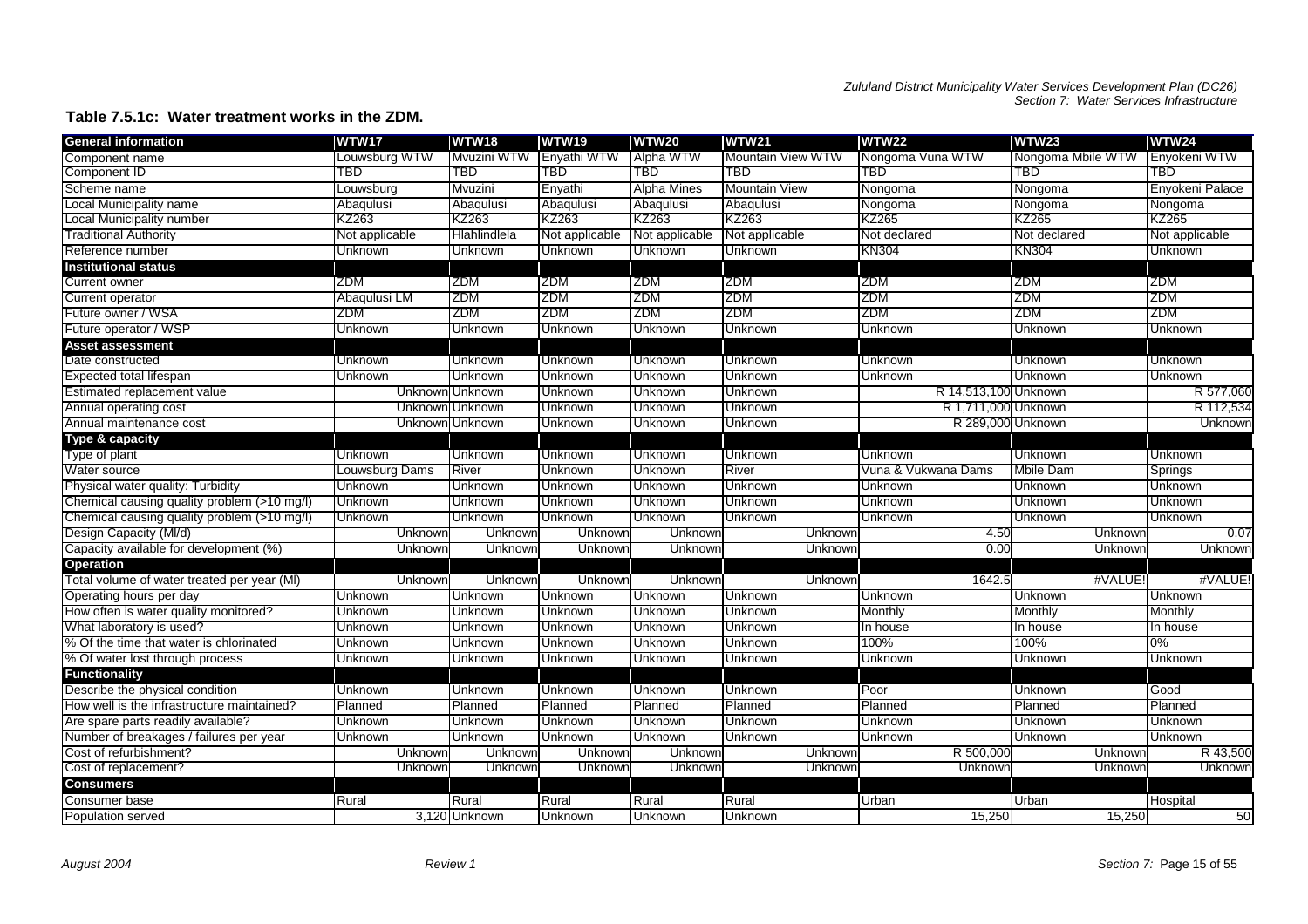#### **Table 7.5.1d: Water treatment works in the ZDM.**

| <b>General information</b>                  | <b>WTW25</b>   | <b>WTW26</b>      | <b>WTW27</b>    | <b>WTW28</b>    | <b>WTW29</b>   | <b>WTW30</b>   | <b>WTW31</b>         | <b>WTW32</b>    |
|---------------------------------------------|----------------|-------------------|-----------------|-----------------|----------------|----------------|----------------------|-----------------|
| Component name                              | Kangela WTW    | Kwakheta WTW      | Usuthu          | Mandlakazi WTW  | Sindinsi WTW   | Khombuzi WTW   | <b>Ulundi WTW</b>    | Babanango WTW   |
| Component ID                                | TBD            | TBD               | TBD             | TBD             | TBD            | TBD            | TBD                  | TBD             |
| Scheme name                                 | Kangela Palace | Kwakheta Palace   | Usuthu          | Mandlakazi      | Sindinsi       | Khombuzi       | Ulundi               | Babanango       |
| Local Municipality name                     | Nongoma        | Nongoma           | Nongoma         | Nongoma         | Nongoma        | Nongoma        | Ulundi               | Ulundi          |
| Local Municipality number                   | KZ265          | KZ265             | KZ265           | KZ265           | KZ265          | <b>KZ265</b>   | KZ266                | KZ266           |
| <b>Traditional Authority</b>                | Not applicable | Not applicable    | Unknown         | Unknown         | Mandlakazi     | Unknown        | Mbatha               | Not applicable  |
| Reference number                            | Unknown        | Unknown           | Unknown         | Unknown         | Unknown        | Unknown        | <b>KN309</b>         | Unknown         |
| <b>Institutional status</b>                 |                |                   |                 |                 |                |                |                      |                 |
| <b>Current owner</b>                        | ZDM            | ZDM               | ZDM             | ZDM             | ZDM            | ZDM            | ZDM                  | <b>ZDM</b>      |
| Current operator                            | ZDM            | ZDM               | ZDM             | ZDM             | ZDM            | ZDM            | ZDM                  | <b>ZDM</b>      |
| Future owner / WSA                          | ZDM            | ZDM               | ZDM             | ZDM             | ZDM            | ZDM            | ZDM                  | ZDM             |
| Future operator / WSP                       | Unknown        | Unknown           | Unknown         | Unknown         | Unknown        | Unknown        | Unknown              | Unknown         |
| <b>Asset assessment</b>                     |                |                   |                 |                 |                |                |                      |                 |
| Date constructed                            | Unknown        | Unknown           | Unknown         | Unknown         | Unknown        | Unknown        | Unknown              | <b>Unknown</b>  |
| Expected total lifespan                     | Unknown        | Unknown           | Unknown         | Unknown         | Unknown        | Unknown        | Unknown              | <b>Unknown</b>  |
| Estimated replacement value                 | R 1,049,550    | R 658,300         | Unknow          | Unknown         | <b>Unknown</b> | Unknown        | R 20,604,700 Unknown |                 |
| Annual operating cost                       | R 83.274       | R 15,000          | Unknow          | Unknown         | Unknown        | Unknown        | R 1,890,000 Unknown  |                 |
| Annual maintenance cost                     | Unknown        | Unknown           |                 | Unknown Unknown | Unknown        | Unknown        | R 210,000 Unknown    |                 |
| Type & capacity                             |                |                   |                 |                 |                |                |                      |                 |
| Type of plant                               | Unknown        | Unknown           | Unknown         | <b>Unknown</b>  | Package plant  | Unknown        | Unknown              | Unknown         |
| Water source                                | River          | Unknown           | Unknown         | Unknown         | River          | Unknown        | White Mfolozi River  | Unknown         |
| Physical water quality: Turbidity           | Unknown        | Unknown           | Unknown         | Unknown         | Unknown        | Unknown        | Unknown              | Unknown         |
| Chemical causing quality problem (>10 mg/l) | Unknown        | Unknown           | Unknown         | Unknown         | Unknown        | Unknown        | Unknown              | Unknown         |
| Chemical causing quality problem (>10 mg/l) | Unknown        | Unknown           | Unknown         | <b>Unknown</b>  | Unknown        | Unknown        | Unknown              | Unknown         |
| Design Capacity (MI/d)                      | 0.06           |                   | 0.015 Unknown   | Unknown         | Unknown        | Unknown        |                      | 27.00 Unknown   |
| Capacity available for development (%)      | Unknown        |                   | Unknown Unknown | Unknown         | Unknown        | Unknown        |                      | 0.00 Unknown    |
| <b>Operation</b>                            |                |                   |                 |                 |                |                |                      |                 |
| Total volume of water treated per year (MI) | #VALUE!        | #VALUE!           | #VALUE!         | #VALUE!         | #VALUE!        | #VALUE!        | 9855                 | Unknown         |
| Operating hours per day                     | Unknown        | Unknown           | Unknown         | Unknown         | Unknown        | Unknown        | Unknown              | Unknown         |
| How often is water quality monitored?       | Monthly        | Monthly           | Unknown         | Unknown         | <b>Unknown</b> | Unknown        | Monthly              | Unknown         |
| What laboratory is used?                    | In house       | In house          | Unknown         | Unknown         | Unknown        | Unknown        | In house             | Unknown         |
| % Of the time that water is chlorinated     | $0\%$          | Unknown           | Unknown         | Unknown         | <b>Unknown</b> | Unknown        | Unknown              | Unknown         |
| % Of water lost through process             | Unknown        | Unknown           | Unknown         | Unknown         | Unknown        | <b>Unknown</b> | Unknown              | <b>Unknown</b>  |
| <b>Functionality</b>                        |                |                   |                 |                 |                |                |                      |                 |
| Describe the physical condition             | Good           | Unknown           | Unknown         | Unknown         | Unknown        | Unknown        | Poor                 | Unknown         |
| How well is the infrastructure maintained?  | Planned        | Unknown           | Unknown         | Unknown         | Unknown        | Unknown        | Planned              | Planned         |
| Are spare parts readily available?          | Unknown        | Unknown           | Unknown         | Unknown         | Unknown        | Unknown        | Unknown              | Unknown         |
| Number of breakages / failures per year     | Unknown        | Unknown           | Unknown         | <b>Unknown</b>  | Unknown        | Unknown        | Unknown              | Unknown         |
| Cost of refurbishment?                      | R 70,000       |                   | R 0 Unknown     | Unknown         | Unknown        | <b>Unknown</b> | R 650,000 Unknown    |                 |
| Cost of replacement?                        | Unknowr        | Unknown           | ı Unknown       | Unknown         | Unknown        | <b>Unknown</b> |                      | Unknown Unknown |
| <b>Consumers</b>                            |                |                   |                 |                 |                |                |                      |                 |
| Consumer base                               | Hospital       | Hospital & school | Rural           | Rural           | Rural          | Rural          | Urban                | Rural           |
| Population served                           | 100            |                   | 100 Unknown     | Unknown         | Unknown        | Unknown        | 55,000               | 3,000           |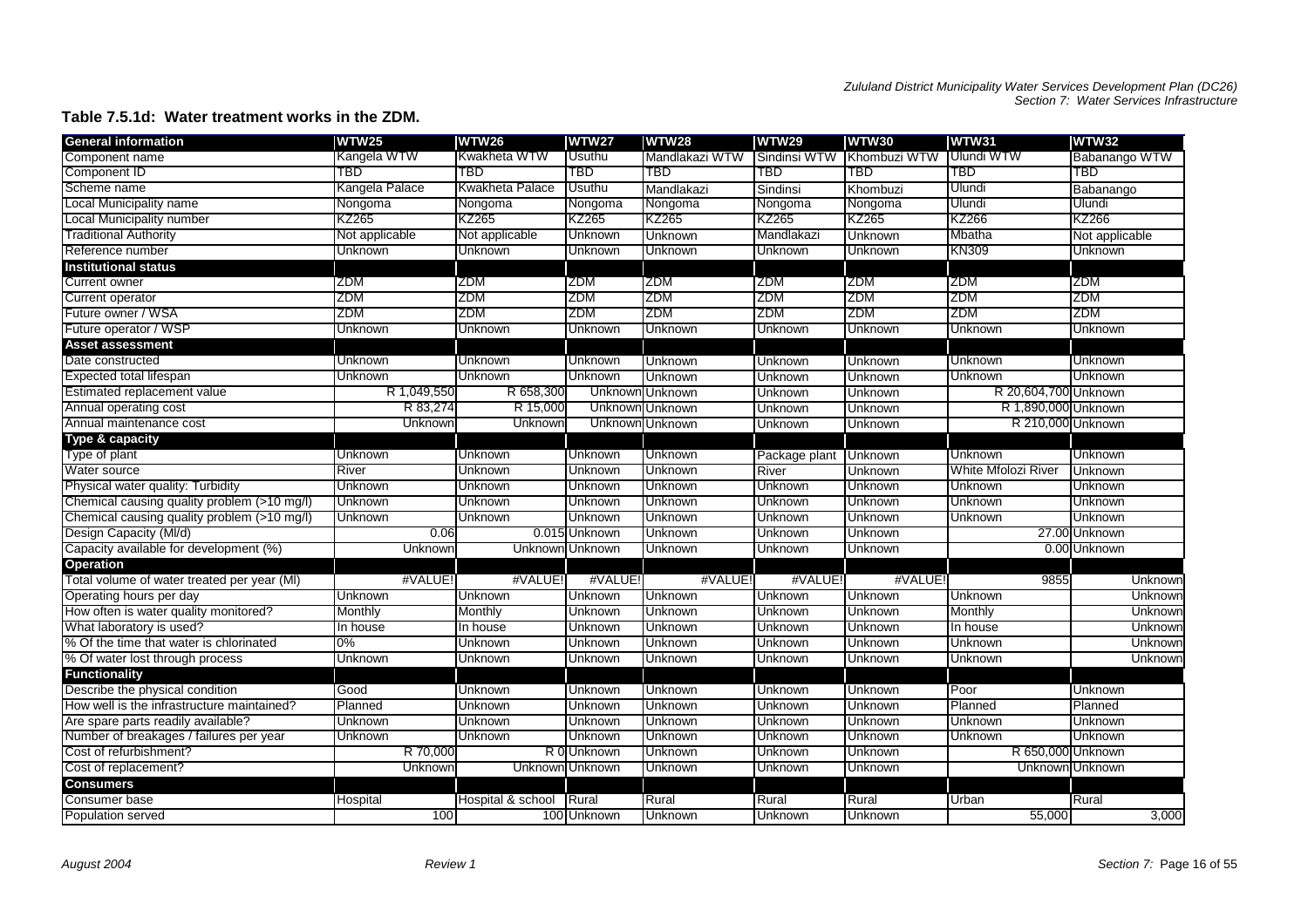#### **Table 7.5.1e: Water treatment works in the ZDM.**

| <b>General information</b>                  | <b>WTW33</b>       | <b>WTW34</b>                 | <b>WTW35</b>     | WTW36                           | WTW37         | <b>WTW38</b>               |
|---------------------------------------------|--------------------|------------------------------|------------------|---------------------------------|---------------|----------------------------|
| Component name                              | Ceza WTW           | Emakhosini WTW Nondayana WTW |                  | Nkonjeni WTW                    | Mphungamhlope | Thulasizwe WTW             |
| Component ID                                | TBD                | TBD                          | TBD              | <b>TBD</b>                      | <b>TBD</b>    | <b>TBD</b>                 |
| Scheme name                                 | Ceza Hospital      | Emakhosini                   | Nondayana        | Nkonjeni Hospital Mphungamhlope |               | <b>Thulasizwe Hosptial</b> |
| Local Municipality name                     | Ulundi             | Ulundi                       | Ulundi           | Ulundi                          | Ulundi        | Ulundi                     |
| Local Municipality number                   | KZ266              | <b>KZ266</b>                 | <b>KZ266</b>     | <b>KZ266</b>                    | <b>KZ266</b>  | <b>KZ266</b>               |
| <b>Traditional Authority</b>                | Not applicable     | Nobamba                      | <b>Buthelezi</b> | Not applicable                  | Nobamba       | Not applicable             |
| Reference number                            | Unknown            | Unknown                      | Unknown          | Unknown                         | <b>KN294</b>  | Unknown                    |
| <b>Institutional status</b>                 |                    |                              |                  |                                 |               |                            |
| <b>Current owner</b>                        | ZDM                | ZDM                          | ZDM              | ZDM                             | <b>ZDM</b>    | <b>ZDM</b>                 |
| Current operator                            | ZDM                | ZDM                          | ZDM              | ZDM                             | ZDM           | <b>ZDM</b>                 |
| Future owner / WSA                          | ZDM                | ZDM                          | ZDM              | <b>ZDM</b>                      | ZDM           | <b>ZDM</b>                 |
| Future operator / WSP                       | Unknown            | Unknown                      | Unknown          | Unknown                         | Unknown       | Unknown                    |
| Asset assessment                            |                    |                              |                  |                                 |               |                            |
| Date constructed                            | Unknown            | Unknown                      | Unknown          | Unknown                         | Unknown       | Unknown                    |
| Expected total lifespan                     | Unknown            | Unknown                      | Unknown          | Unknown                         | Unknown       | Unknown                    |
| Estimated replacement value                 | R 1,260,740        |                              |                  | R 1,645,900                     | R 366,400     | R 801,160                  |
| Annual operating cost                       | R 284,000          |                              |                  | R 149,000                       | R 344,000     | R 149,000                  |
| Annual maintenance cost                     |                    | Unknown Unknown              | Unknown          | Unknown                         | R 56,000      | Unknown                    |
| Type & capacity                             |                    |                              |                  |                                 |               |                            |
| Type of plant                               | Unknown            | Unknown                      | Package plant    | Unknown                         | Unknown       | Unknown                    |
| Water source                                | <b>River</b>       | River                        | River            | <b>Boreholes</b>                | White Mfolozi | River                      |
| Physical water quality: Turbidity           | Unknown            | Unknown                      |                  | <b>Unknown</b>                  | Unknown       | Unknown                    |
| Chemical causing quality problem (>10 mg/l) | Unknown            | Unknown                      | Unknown          | <b>Unknown</b>                  | Unknown       | Unknown                    |
| Chemical causing quality problem (>10 mg/l) | Unknown            | Unknown                      | Unknown          | Unknown                         | Unknown       | Unknown                    |
| Design Capacity (MI/d)                      |                    | 0.24 Unknown                 | Unknown          | 0.12                            | 0.65          | 0.12                       |
| Capacity available for development (%)      | Unknown            | Unknown                      | Unknown          | Unknown                         | 0.00          | Unknown                    |
| <b>Operation</b>                            |                    |                              |                  |                                 |               |                            |
| Total volume of water treated per year (MI) | #VALUE!            | #VALUE!                      | #VALUE!          | #VALUE!                         | 237.25        | #VALUE!                    |
| Operating hours per day                     | Unknown            | Unknown                      | Unknown          | Unknown                         | Unknown       | Unknown                    |
| How often is water quality monitored?       | Monthly            | Unknown                      | <b>Unknown</b>   | Monthly                         | Monthly       | Monthly                    |
| What laboratory is used?                    | In house           | Unknown                      | Unknown          | In house                        | In house      | In house                   |
| % Of the time that water is chlorinated     | Unknown            | Unknown                      | Unknown          | Unknown                         | Unknown       | Unknown                    |
| % Of water lost through process             | Unknown            | Unknown                      | Unknown          | Unknown                         | Unknown       | Unknown                    |
| <b>Functionality</b>                        |                    |                              |                  |                                 |               |                            |
| Describe the physical condition             | Good               | Unknown                      | Unknown          | Fair                            | Poor          | Good                       |
| How well is the infrastructure maintained?  | Planned            | Planned                      | Planned          | Planned                         | Planned       | Planned                    |
| Are spare parts readily available?          | Unknown            | Unknown                      | Unknown          | Unknown                         | Unknown       | Unknown                    |
| Number of breakages / failures per year     | Unknown            | Unknown                      | Unknown          | Unknown                         | Unknown       | Unknown                    |
| Cost of refurbishment?                      | R 30,000           | Unknown                      | Unknown          | R 156,500                       | R 400,000     | R 51,500                   |
| Cost of replacement?                        | Unknown            | Unknown                      | Unknowr          | Unknown                         | Unknowr       | Unknown                    |
| <b>Consumers</b>                            |                    |                              |                  |                                 |               |                            |
| Consumer base                               | Hospital & schools | Rural                        | Rural            | Hospital                        | Rural         | Hosptial & community       |
| Population served                           | 2,400              | 4,992                        | 1,801            | 120                             | 6,000         | 4,500                      |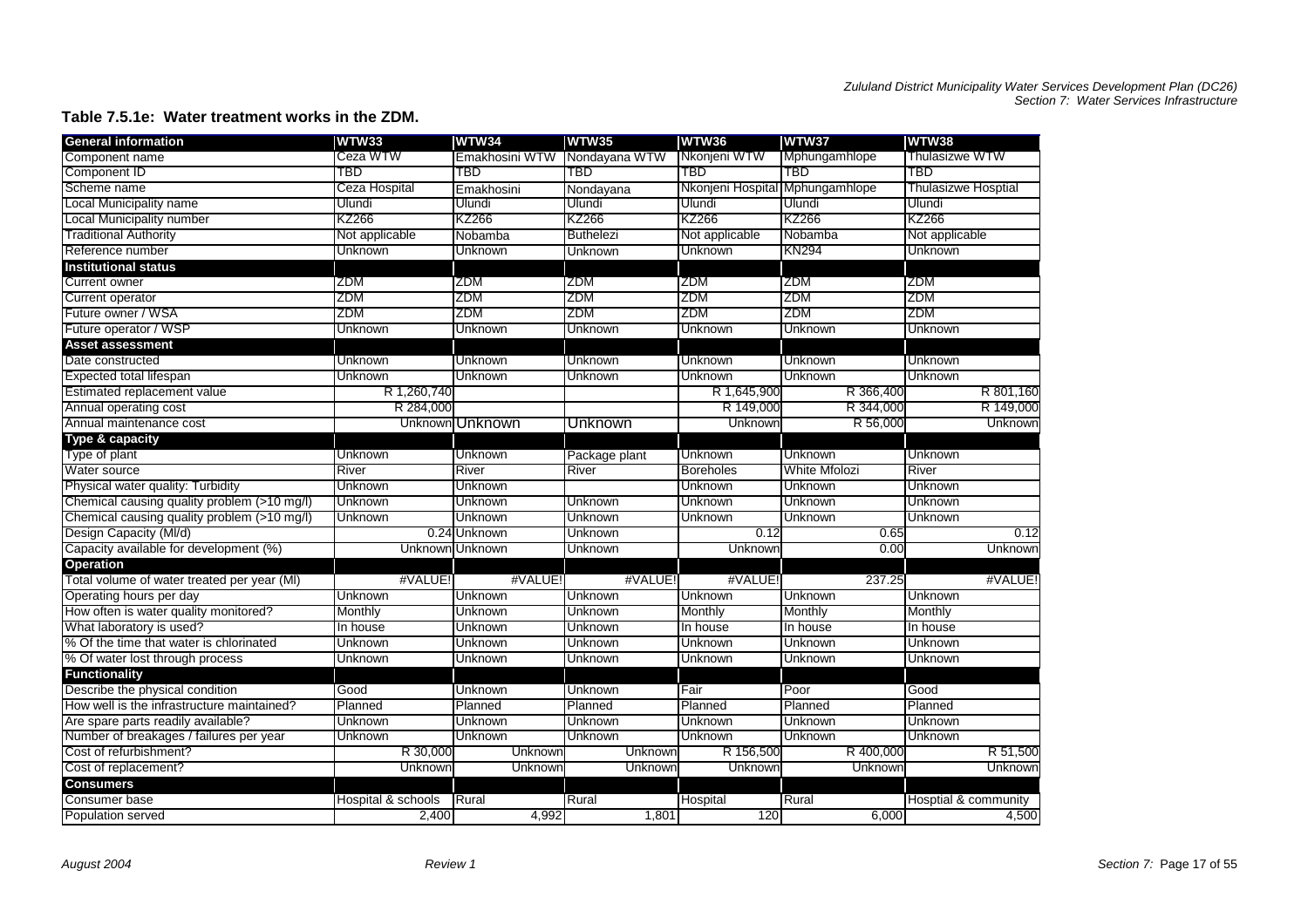*Zululand District Municipality Water Services Development Plan (DC26) Section 7: Water Services Infrastructure* 

#### **7.5.2 Wastewater treatment works**

There are twenty (20) WWTWs servicing the ZDM areas, the details of which are given in Table 7.5.2.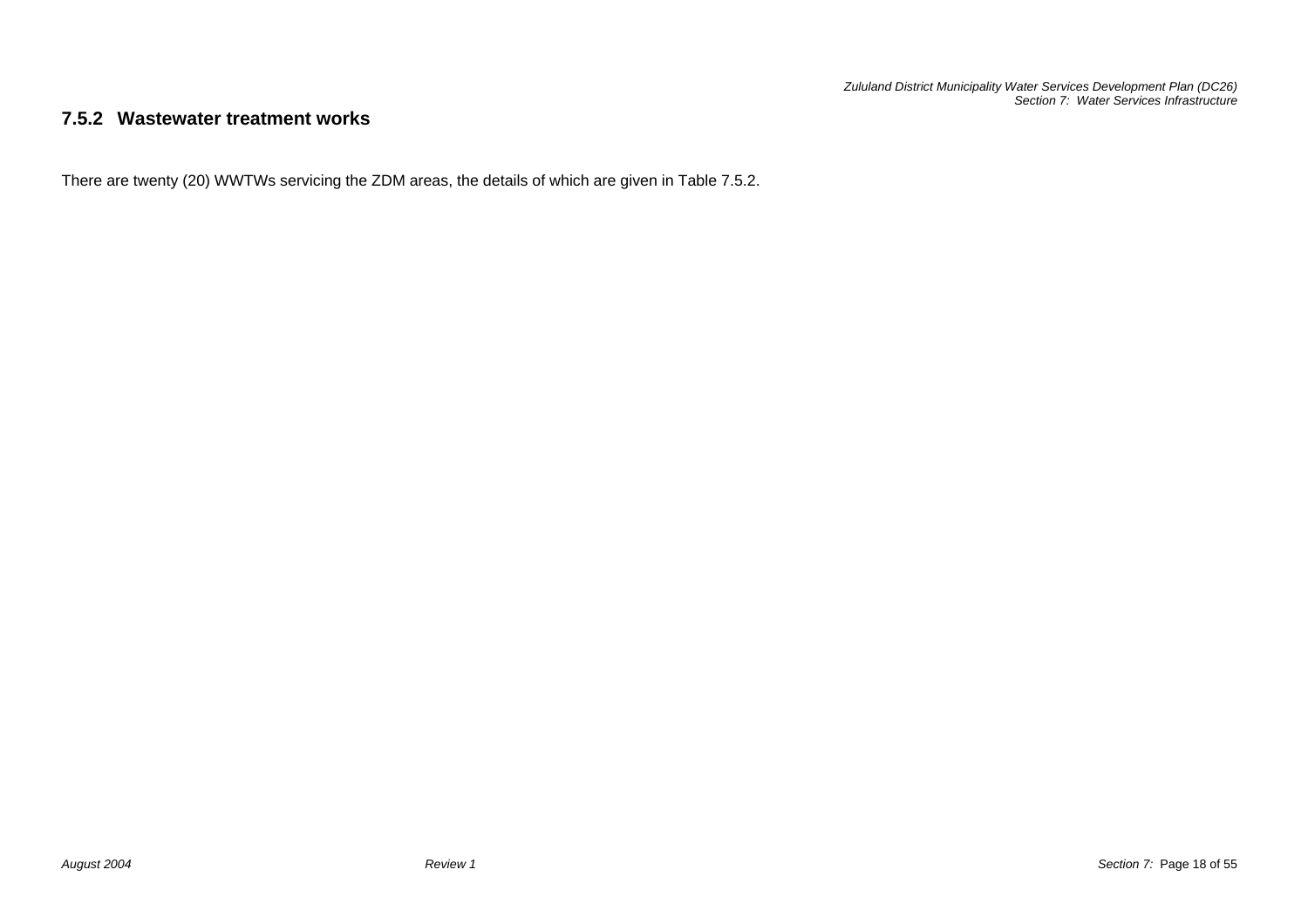#### **Table 7.5.2a: Wastewater treatment works in the ZDM.**

| <b>General information</b>                  | WWTW1                | WWTW2                   | WWTW3          | WWTW4                             | WWTW5          | WWTW6          | WWTW7                        |
|---------------------------------------------|----------------------|-------------------------|----------------|-----------------------------------|----------------|----------------|------------------------------|
| Component name                              | Paulpietersberg WWTW | <b>Bilanyoni WWTW</b>   |                | Pongola WWTW Itsjelejuba Hospital | Gulela         |                | Vryheid WWTW eMondlo WWTW    |
| Component ID                                | TBD                  | TBD                     | TBD            | TBD                               | TBD            | <b>TBD</b>     | TBD                          |
| Scheme name                                 | Paulpietersberg      | Frischgewaagd/Bilanyoni | Pongola        | Itsjelejuba Hospital              | Gulela         | Vryheid        | eMondlo                      |
| Local Municipality name                     | eDumbe               | eDumbe                  | uPhongolo      | uPhongolo                         | uPhongolo      | Abaqulusi      | Abaqulusi                    |
| Local Municipality number                   | KZ261                | <b>KZ261</b>            | KZ262          | KZ262                             | KZ262          | KZ263          | KZ263                        |
| Traditional Authority                       | Not applicable       | Not declared            | Not applicable | Not applicable                    | Unknown        | Not applicable | Hlahlindlela                 |
| Reference number                            | Unknown              | <b>KN279</b>            | Unknown        | <b>Unknown</b>                    | Unknown        | Unknown        | <b>KN293</b>                 |
| Institutional status                        |                      |                         |                |                                   |                |                |                              |
| <b>Current owner</b>                        | <b>ZDM</b>           | ZDM                     | ZDM            | <b>ZDM</b>                        | ZDM            | <b>ZDM</b>     | ZDM                          |
| <b>Current operator</b>                     | eDumbe LM            | ZDM                     | uPhongolo LM   | ZDM                               | ZDM            | Abaqulusi LM   | Abaqulusi LM                 |
| Future owner / WSA                          | ZDM                  | ZDM                     | ZDM            | ZDM                               | ZDM            | ZDM            | <b>ZDM</b>                   |
| Future operator / WSP                       | Unknown              | Unknown                 | Unknown        | Unknown                           | Unknown        | Unknown        | Unknown                      |
| <b>Asset assessment</b>                     |                      |                         |                |                                   |                |                |                              |
| Date constructed                            | Unknown              | Unknown                 | Unknown        | Unknown                           | Unknown        | Unknown        | Unknown                      |
| <b>Expected total lifespan</b>              | Unknown              | Unknown                 | Unknown        | Unknown                           | <b>Unknown</b> | Unknown        | Unknown                      |
| Estimated replacement value                 | Unknown              | R 290,000               | Unknown        | R 617,130                         | Unknown        | Unknown        | R 11,600,000                 |
| Annual operating cost                       | Unknown              | R 184,000               | Unknowr        | R 104,728                         | Unknowr        | Unknow         | R 1,506,000                  |
| Annual maintenance cost                     | Unknown              | R 16,000                | Unknowr        | Unknowr                           | Unknown        | Unknown        | R 80,000                     |
| Type & capacity                             |                      |                         |                |                                   |                |                |                              |
|                                             |                      |                         |                |                                   |                |                | Activated sludge system,     |
| Type of plant                               | Unknown              | Oxidation ponds         | Unknown        | Grid channel & screens            | Unknown        | Unknown        | clarifiers & maturation pond |
| Water source (dsicharge)                    | Unknown              | Pongola River           | Unknown        | <b>Maturation ponds</b>           | Unknown        | Unknown        | Stream (Mvunyana River)      |
| Physical water quality: Turbidity           | Unknown              | Unknown                 | Unknown        | Not applicable                    | Unknown        | Unknown        | Unknown                      |
| Chemical causing quality problem (>10 mg/l) | Unknown              | Unknown                 | Unknown        | Not applicable                    | <b>Unknown</b> | Unknown        | Unknown                      |
| Chemical causing quality problem (>10 mg/l) | Unknown              | Unknown                 | Unknown        | Not applicable                    | Unknown        | Unknown        | Unknown                      |
| Design Capacity (MI/d)                      | Unknown              | Unknown                 | Unknown        | 0.18                              | Unknown        | Unknowr        |                              |
| Capacity available for development?         | Unknown              | Unknown                 | Unknown        | Unknown                           | Unknown        | Unknown        |                              |
| <b>Operation</b>                            |                      |                         |                |                                   |                |                |                              |
| Total volume of water treated per year (MI) | #VALUE!              | #VALUE!                 | #VALUE!        | #VALUE                            | #VALUE!        | #VALUE!        | 1460                         |
| Operating hours per day                     | Unknown              | <b>Unknown</b>          | Unknown        | Unknown                           | Unknown        | Unknown        | Unknown                      |
| How often is water quality monitored?       | Unknown              | Occasionally            | Unknown        | Not applicable                    | Unknown        | Unknown        | Occassionally                |
| What laboratory is used?                    | Unknown              | Unknown                 | Unknown        | Not applicable                    | Unknown        | Unknown        | Unknown                      |
| % Of water lost through process             | Unknown              | Unknown                 | Unknown        | Not applicable                    | Unknown        | Unknown        | Unknown                      |
| <b>Functionality</b>                        |                      |                         |                |                                   |                |                |                              |
| Describe the physical condition             | Unknown              | Good                    | Unknown        | Good                              | Good           | Unknown        | Good                         |
| How well is the infrastructure maintained?  | Planned              | Planned                 | Planned        | Planned                           | Planned        | Planned        | Planned                      |
| Are spare parts readily available?          | Unknown              | Unknown                 | Unknown        | Unknown                           | Unknown        | Unknown        | Unknown                      |
| Number of breakages / failures per year     | Unknown              | Unknown                 | Unknown        | Unknown                           | Unknown        | Unknown        | Unknown                      |
| Cost of refurbishment?                      | Unknown              | R0                      | Unknown        | R 46,500                          | Unknown        | Unknown        | R 15,000                     |
| Cost of replacement?                        | Unknowr              | Unknowr                 | Unknowr        | Unknowr                           | Unknowr        | Unknowr        | Unknowr                      |
| <b>Consumers</b>                            |                      |                         |                |                                   |                |                |                              |
| Consumer base                               | Urban                | Rural                   | Urban          | Hospital                          | Rural          | Urban          | Urban                        |
| Population served                           | 15,200               | 2,000                   | 20,000         |                                   | 400 Unknown    | 33,666         | 21,550                       |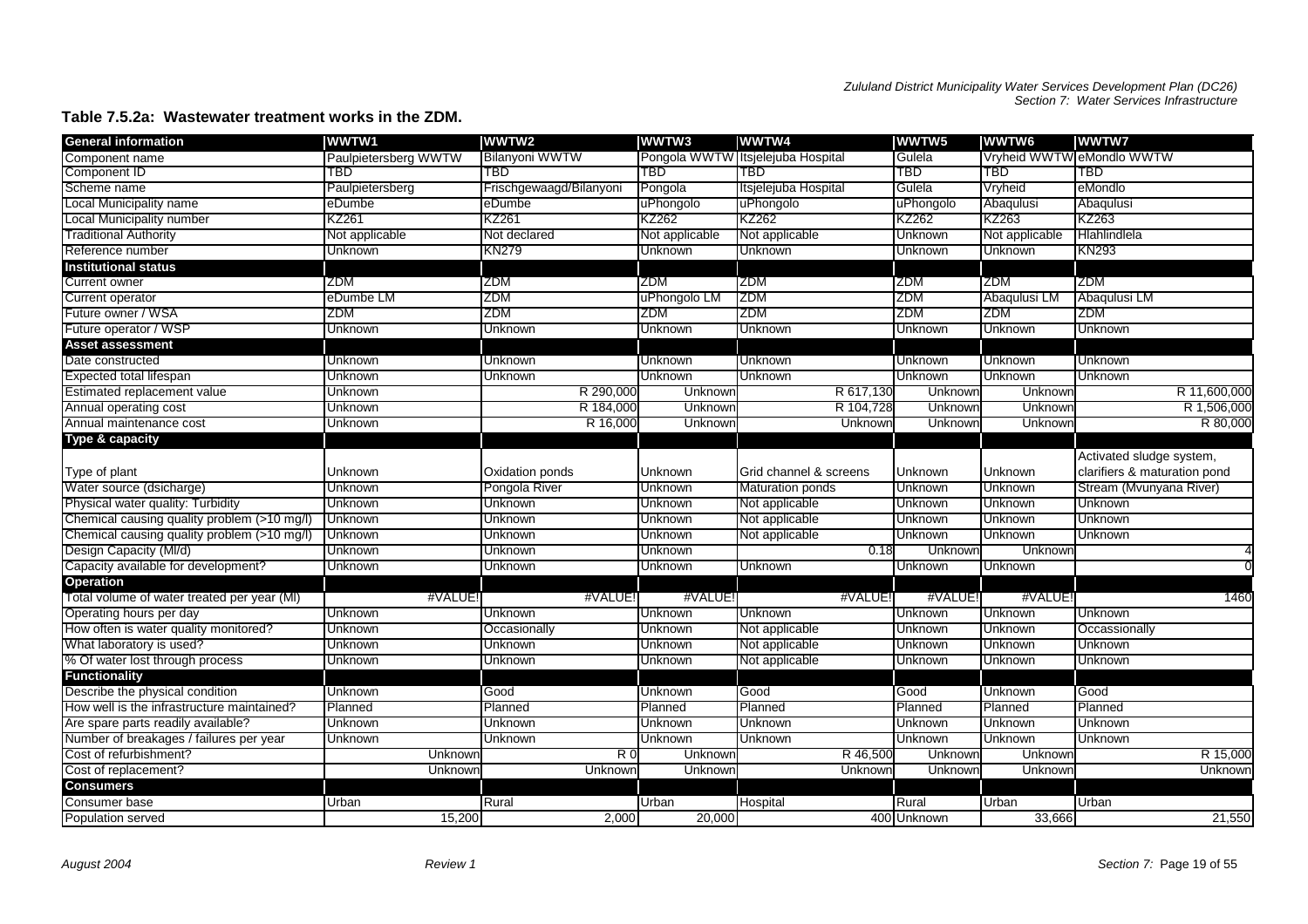#### **Table 7.5.2b: Wastewater treatment works in the ZDM.**

| <b>General information</b>                  | WWTW8                  | <b>WWTW9</b>   | WWTW10                        | WWTW11                | WWTW12         | WWTW13         | WWTW14                               | WWTW15                      |
|---------------------------------------------|------------------------|----------------|-------------------------------|-----------------------|----------------|----------------|--------------------------------------|-----------------------------|
| Component name                              | <b>Coronation WWTW</b> |                | Hlobane WWTW Nkongolwane WWTW | <b>Cliffdale WWTW</b> |                |                | Enyathi WWTW Alpha WWTW Nongoma WWTW | Ulundi WWTW                 |
| Component ID                                | TBD                    | TBD            | TBD                           | TBD                   | TBD            | TBD            | TBD                                  | TBD                         |
| Scheme name                                 | Coronation             | Hlobane        | Nkongolwane                   | Cliffdale             | Enyathi        | Alpha Mines    | Nongoma                              | Ulundi                      |
| Local Municipality name                     | Abaqulusi              | Abaqulusi      | Abaqulusi                     | Abaqulusi             | Abaqulusi      | Abaqulusi      | Nongoma                              | Ulundi                      |
| Local Municipality number                   | KZ263                  | KZ263          | KZ263                         | KZ263                 | KZ263          | KZ263          | KZ265                                | KZ266                       |
| <b>Traditional Authority</b>                | Not applicable         | Not applicable | Not applicable                | Not applicable        | Not applicable | Not applicable | Not applicable                       | Mpungose                    |
| Reference number                            | Unknown                | Unknown        | Unknown                       | Unknown               | Unknown        | Unknown        | Unknown                              | KN310                       |
| <b>Institutional status</b>                 |                        |                |                               |                       |                |                |                                      |                             |
| Current owner                               | ZDM                    | ZDM            | <b>ZDM</b>                    | ZDM                   | ZDM            | ZDM            | ZDM                                  | ZDM                         |
| Current operator                            | Abaqulusi LM           | Abaqulusi LM   | Abaqulusi LM                  | Abaqulusi LM          | ZDM            | ZDM            | Nongoma LM                           | ZDM                         |
| Future owner / WSA                          | ZDM                    | ZDM            | ZDM                           | ZDM                   | ZDM            | ZDM            | ZDM                                  | <b>ZDM</b>                  |
| Future operator / WSP                       | Unknown                | Unknown        | Unknown                       | Unknown               | Unknown        | Unknown        | Unknown                              | Unknown                     |
| <b>Asset assessment</b>                     |                        |                |                               |                       |                |                |                                      |                             |
| Date constructed                            | Unknown                | Unknown        | Unknown                       | Unknown               | Unknown        | Unknown        | Unknown                              | Unknown                     |
| <b>Expected total lifespan</b>              | Unknown                | Unknown        | Unknown                       | Unknown               | Unknown        | Unknown        | Unknown                              | Unknown                     |
| Estimated replacement value                 | Unknown                | Unknown        | Unknown                       | Unknown               | Unknown        | Unknown        | Unknown                              | R 16,011,050                |
| Annual operating cost                       | Unknow                 | Unknown        | Unknown                       | Unknown               | Unknowr        | Unknown        | Unknown                              | R 1,330,000                 |
| Annual maintenance cost                     | Unknowr                | Unknown        | Unknowr                       | Unknown               | Unknown        | Unknowr        | Unknowr                              | R 70,000                    |
| Type & capacity                             |                        |                |                               |                       |                |                |                                      |                             |
|                                             |                        |                |                               |                       |                |                |                                      | Settling tanks, biofilters, |
| Type of plant                               | Unknown                | Unknown        | Unknown                       | Unknown               | Unknown        | Unknown        | Unknown                              | chlorination                |
| Water source (dsicharge)                    | Unknown                | Unknown        | Unknown                       | Unknown               | Unknown        | Unknown        | Unknown                              | <b>White Mfolozi River</b>  |
| Physical water quality: Turbidity           | Unknown                | Unknown        | Unknown                       | Unknown               | Unknown        | Unknown        | <b>Unknown</b>                       | Unknown                     |
| Chemical causing quality problem (>10       | Unknown                | Unknown        | Unknown                       | Unknown               | Unknown        | Unknown        | Unknown                              | Unknown                     |
| Chemical causing quality problem (>10       | Unknown                | Unknown        | Unknown                       | Unknown               | Unknown        | Unknown        | Unknown                              | Unknown                     |
| Design Capacity (MI/d)                      | Unknown                | Unknowr        | Unknown                       | Unknown               | Unknown        | Unknown        | Unknowr                              |                             |
| Capacity available for development?         | Unknown                | Unknown        | Unknown                       | Unknown               | Unknown        | Unknown        | Unknown                              | $\Omega$                    |
| <b>Operation</b>                            |                        |                |                               |                       |                |                |                                      |                             |
| Total volume of water treated per year (MI) | #VALUE!                | #VALUE!        | #VALUE!                       | #VALUE!               | #VALUE!        | #VALUE!        | #VALUE                               | 1825                        |
| Operating hours per day                     | Unknown                | Unknown        | Unknown                       | Unknown               | Unknown        | Unknown        | Unknown                              | Unknown                     |
| How often is water quality monitored?       | Unknown                | <b>Unknown</b> | Unknown                       | Unknown               | <b>Unknown</b> | Unknown        | Unknown                              | Occasionally                |
| What laboratory is used?                    | Unknown                | Unknown        | Unknown                       | Unknown               | Unknown        | Unknown        | Unknown                              | Unknown                     |
| % Of water lost through process             | Unknown                | Unknown        | <b>Unknown</b>                | Unknown               | Unknown        | Unknown        | <b>Unknown</b>                       | Unknown                     |
| <b>Functionality</b>                        |                        |                |                               |                       |                |                |                                      |                             |
| Describe the physical condition             | Unknown                | Unknown        | Unknown                       | Unknown               | Unknown        | Unknown        | Unknown                              | Poor                        |
| How well is the infrastructure maintained?  | Planned                | Planned        | Planned                       | Planned               | Planned        | Planned        | Planned                              | Planned                     |
| Are spare parts readily available?          | Unknown                | Unknown        | Unknown                       | Unknown               | Unknown        | Unknown        | Unknown                              | Unknown                     |
| Number of breakages / failures per year     | Unknown                | Unknown        | Unknown                       | Unknown               | Unknown        | Unknown        | Unknown                              | Unknown                     |
| Cost of refurbishment?                      | Unknown                | Unknown        | Unknown                       | Unknown               | Unknown        | Unknown        | Unknowr                              | R 200,000                   |
| Cost of replacement?                        | Unknowr                | Unknown        | Unknowr                       | Unknown               | Unknown        | Unknown        | Unknowr                              | Unknown                     |
| <b>Consumers</b>                            |                        |                |                               |                       |                |                |                                      |                             |
| Consumer base                               | Rural                  | Rural          | Rural                         | Rural                 | Rural          | Rural          | Urban                                | Urban                       |
| Population served                           | Unknown                | Unknown        | Unknown                       | Unknown               | Unknown        | Unknown        | 3,842                                | 33,000                      |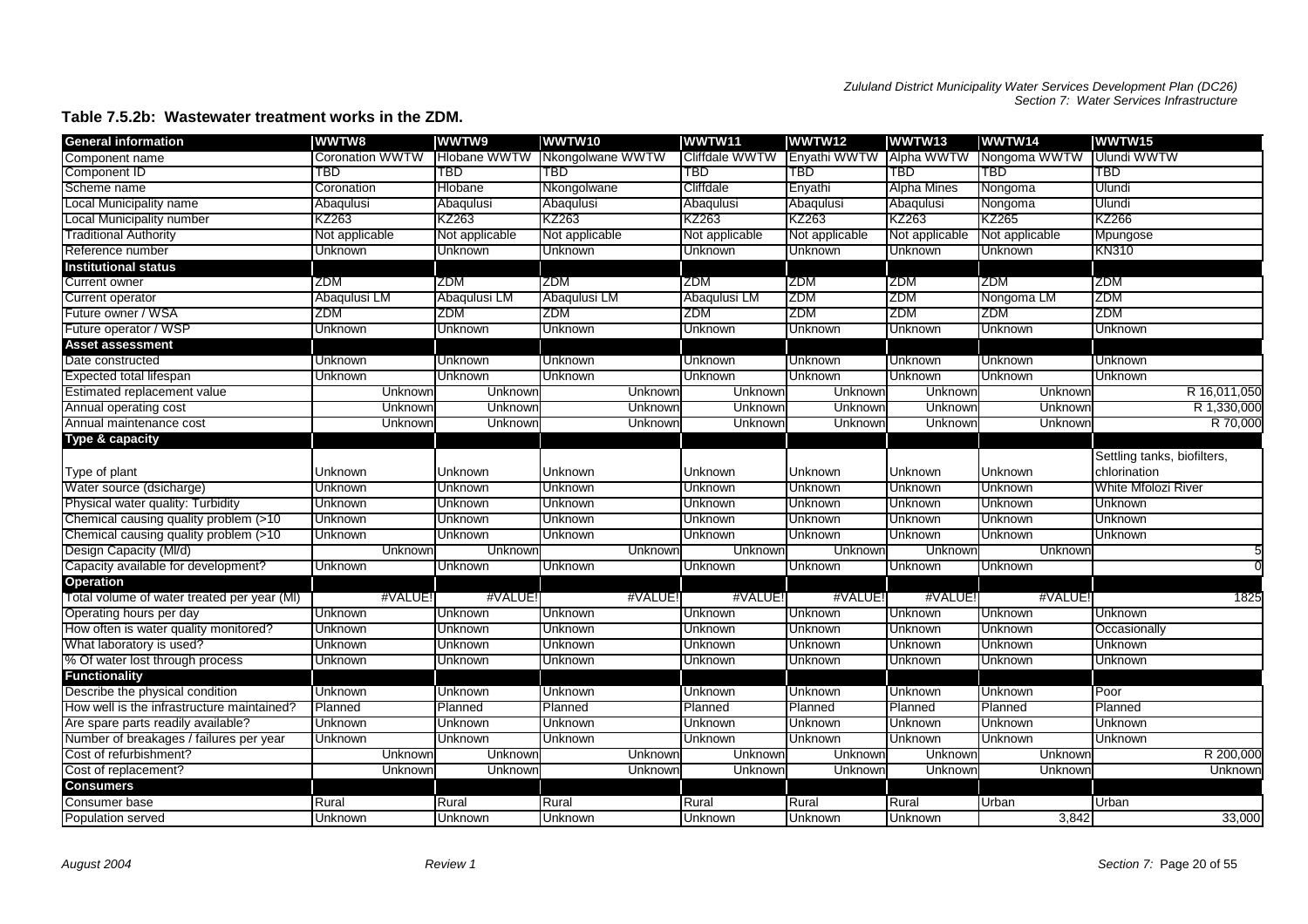#### **Table 7.5.2c: Wastewater treatment works in the ZDM.**

| <b>General information</b>                  | WWTW16                  | WWTW17                  | WWTW18                  | WWTW19                  | <b>WWTW20</b>           |
|---------------------------------------------|-------------------------|-------------------------|-------------------------|-------------------------|-------------------------|
| Component name                              | Ceza WWTW               | James Nxumalo WWTW      | Nkonjeni WWTW           | St. Francis WWTW        | Thulasizwe WWTW         |
| Component ID                                | TBD                     | TBD                     | <b>TBD</b>              | TBD                     | <b>TBD</b>              |
| Scheme name                                 | Ceza Hospital           | James Nxumalo           | Nkonjeni Hospital       | St. Francis             | Thulasizwe              |
| Local Municipality name                     | Ulundi                  | Ulundi                  | Ulundi                  | Ulundi                  | Ulundi                  |
| Local Municipality number                   | KZ266                   | KZ266                   | KZ266                   | KZ266                   | KZ266                   |
| <b>Traditional Authority</b>                | ΝA                      | <b>NA</b>               | NA                      | NA                      | ΝA                      |
| Reference number                            | Unknown                 | Unknown                 | Unknown                 | Unknown                 | Unknown                 |
| <b>Institutional status</b>                 |                         |                         |                         |                         |                         |
| Current owner                               | ZDM                     | ZDM                     | ZDM                     | <b>ZDM</b>              | ZDM                     |
| Current operator                            | ZDM                     | ZDM                     | ZDM                     | <b>ZDM</b>              | <b>ZDM</b>              |
| Future owner / WSA                          | ZDM                     | <b>ZDM</b>              | <b>ZDM</b>              | <b>ZDM</b>              | ZDM                     |
| Future operator / WSP                       | Unknown                 | Unknown                 | Unknown                 | Unknown                 | Unknown                 |
| <b>Asset assessment</b>                     |                         |                         |                         |                         |                         |
| Date constructed                            | Unknown                 | Unknown                 | Unknown                 | Unknown                 | Unknown                 |
| Expected total lifespan                     | Unknown                 | Unknown                 | Unknown                 | Unknown                 | Unknown                 |
| Estimated replacement value                 | R 246,802               | R 1,063,145             | R 499,470               | R 689,240               | R 260,460               |
| Annual operating cost                       | R 94,728                | R 104,000               | R 45,000                | R 96,000                | R 64,000                |
| Annual maintenance cost                     | Unknown                 | Unknown                 | Unknown                 | Unknown                 | Unknown                 |
| <b>Type &amp; capacity</b>                  |                         |                         |                         |                         |                         |
| Type of plant                               | Activated sludge system | Grid channel & screens  | Grid channel & screens  | Grid channel & screens  | Facultative pond        |
| Water source (dsicharge)                    | <b>Maturation ponds</b> | <b>Maturation ponds</b> | <b>Maturation ponds</b> | <b>Maturation ponds</b> | <b>Maturation ponds</b> |
| Physical water quality: Turbidity           | Not applicable          | Not applicable          | Not applicable          | Not applicable          | Not applicable          |
| Chemical causing quality problem (>10       | Not applicable          | Not applicable          | Not applicable          | Not applicable          | Not applicable          |
| Chemical causing quality problem (>10       | Not applicable          | Not applicable          | Not applicable          | Not applicable          | Not applicable          |
| Design Capacity (MI/d)                      | 0.2                     | 0.16                    | 0.136                   | 0.199                   | 0.062                   |
| Capacity available for development?         | Unknown                 | Unknown                 | Unknown                 | Unknown                 | Unknown                 |
| <b>Operation</b>                            |                         |                         |                         |                         |                         |
| Total volume of water treated per year (MI) | #VALUE!                 | #VALUE!                 | #VALUE!                 | #VALUE!                 | #VALUE!                 |
| Operating hours per day                     | Unknown                 | Unknown                 | Unknown                 | Unknown                 | Unknown                 |
| How often is water quality monitored?       | Occasionally            | Occasionally            | Occasionally            | Occasionally            | Occasionally            |
| What laboratory is used?                    | Unknown                 | Unknown                 | Unknown                 | Unknown                 | Unknown                 |
| % Of water lost through process             | Unknown                 | Unknown                 | Unknown                 | Unknown                 | Unknown                 |
| <b>Functionality</b>                        |                         |                         |                         |                         |                         |
| Describe the physical condition             | Fair                    | Fair                    | Fair                    | Fair                    | Poor                    |
| How well is the infrastructure maintained?  | Planned                 | Planned                 | Planned                 | Planned                 | Planned                 |
| Are spare parts readily available?          | <b>Unknown</b>          | Unknown                 | Unknown                 | Unknown                 | Unknown                 |
| Number of breakages / failures per year     | Unknown                 | Unknown                 | Unknown                 | Unknown                 | Unknown                 |
| Cost of refurbishment?                      | R 92,350                | R 56,500                | R 121,490               | R 121,490               | R 408,800               |
| Cost of replacement?                        | Unknown                 | Unknown                 | Unknown                 | Unknown                 | Unknown                 |
| <b>Consumers</b>                            |                         |                         |                         |                         |                         |
| Consumer base                               | Hospital                | Hospital                | Hospital                | Hospital                | Hospital                |
| Population served                           | 800                     | 350                     | 120                     | 600                     | 320                     |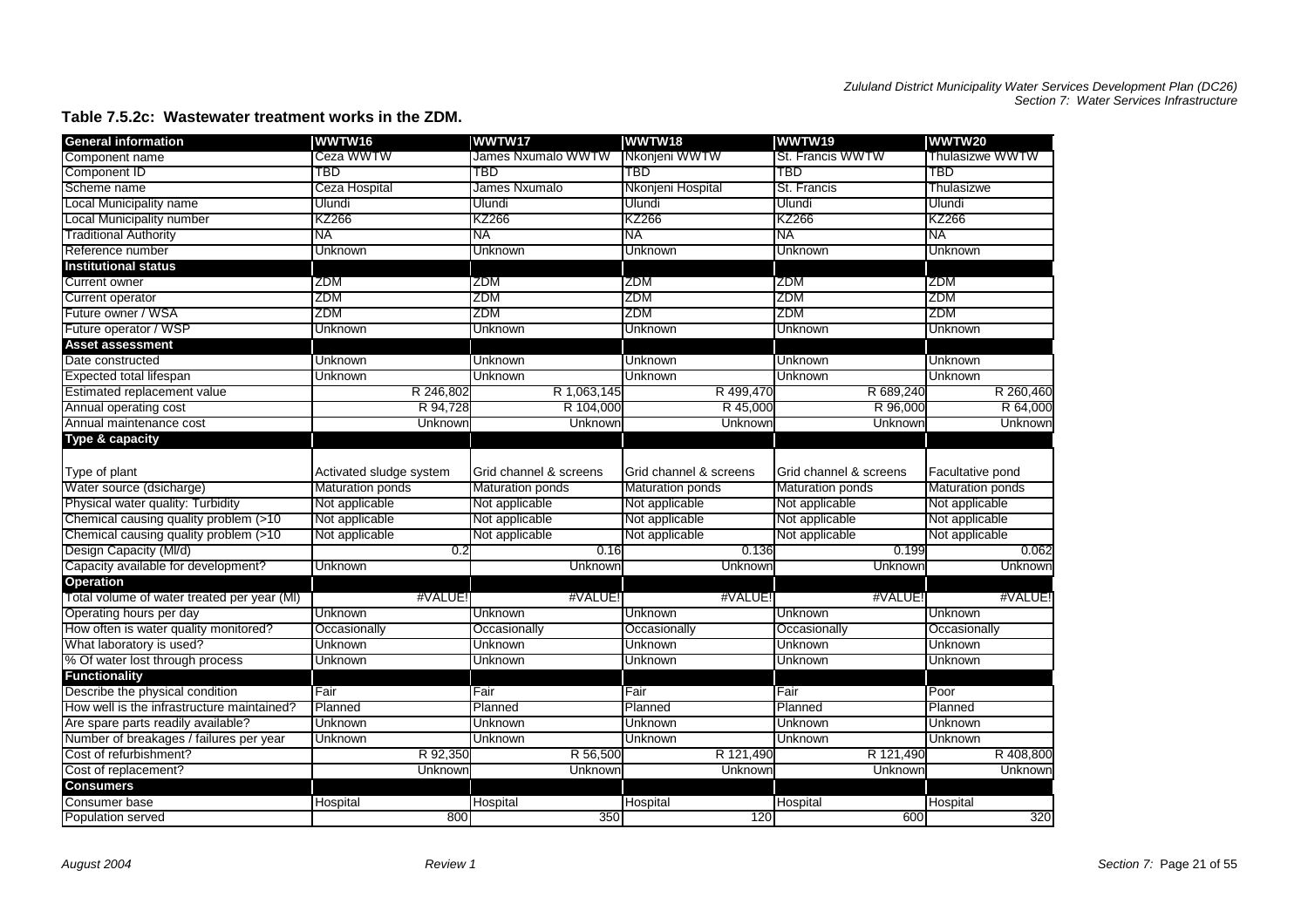#### **7.6Existing pump stations infrastructure**

The pump station infrastructure is given in Table 7.6. However, this data is not complete and will be supplemented when the asset register database has been compiled and verified.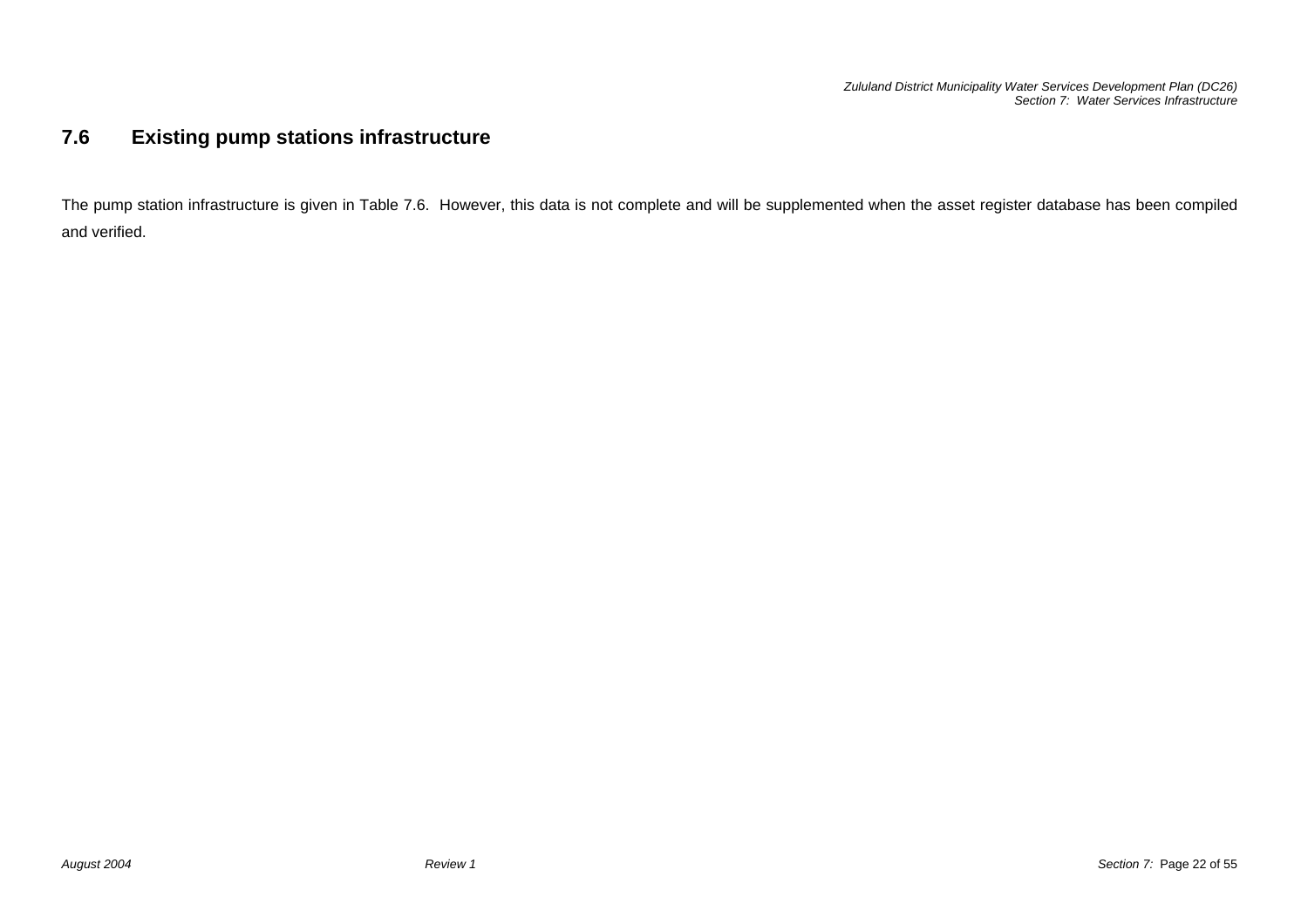#### **Table 7.6a: Pump station infrastructure in the ZDM.**

| <b>General information</b>                 | PS <sub>1</sub>       | PS <sub>2</sub>       | PS3                     | PS4                    | PS <sub>5</sub>            | PS <sub>6</sub>       |
|--------------------------------------------|-----------------------|-----------------------|-------------------------|------------------------|----------------------------|-----------------------|
| Component name                             | Frischgewaagd Weir PS | Frischgewaagd WTW PS  | <b>Belgrade Weir PS</b> | <b>Belgrade WTW PS</b> | Itsjelejuba Hospital BH PS | Mondlo Bulk PS        |
| <b>Component ID</b>                        |                       |                       |                         |                        |                            |                       |
| Scheme name                                | Frischgewaagd         | Frischgewaagd         | Belgrade                | Belgrade               |                            | Vryheid               |
| Reservoir supplied                         | Frischgewaagd WTW     | Frischgewaagd storage | <b>Belgrade WTW</b>     | Belgrade storage       | Itsielejuba Hospital Res   | Mondlo storage        |
| Local Municipality name                    | eDumbe                | eDumbe                | uPhongolo               | uPhongolo              | uPhongolo                  | Abaqulusi             |
| Local Municipality number                  | KZ261                 | <b>KZ261</b>          | KZ262                   | KZ262                  | KZ262                      | KZ263                 |
| <b>Traditional Authority</b>               | Not declared          | Not declared          | Ntshangase              | Ntshangase             | <b>NA</b>                  | Hlahlindlela (partly) |
| Reference number                           | <b>KN278</b>          | <b>KN278</b>          | <b>KN269</b>            | <b>KN269</b>           | Unknown                    | <b>KN292</b>          |
| <b>Institutional status</b>                |                       |                       |                         |                        |                            |                       |
| Current owner                              | Dept of Works         | Dept of Works         | Dept of Works           | Dept of Works          | Dept of Works              | Dept of Works         |
| Current operator                           | <b>WSSA</b>           | <b>WSSA</b>           | <b>WSSA</b>             | <b>WSSA</b>            | <b>WSSA</b>                | Aquafund              |
| Future owner / WSA                         | ZDM                   | ZDM                   | ZDM                     | ZDM                    | ZDM                        | <b>ZDM</b>            |
| Future operator / WSP                      | Unknown               | Unknown               | Unknown                 | Unknown                | Unknown                    | Unknown               |
| <b>Asset assessment</b>                    |                       |                       |                         |                        |                            |                       |
| Date constructed                           | Unknown               | Unknown               | Unknown                 | Unknown                | Unknown                    | Unknown               |
| <b>Expected total lifespan</b>             | Unknown               | Unknown               | Unknown                 | Unknown                | Unknown                    | Unknown               |
| Estimated replacement value                | Unknown               | Unknown               | Unknown                 | Unknown                | Unknown                    | Unknown               |
| Annual operating cost                      | Unknown               | Unknown               | Unknown                 | Unknown                | Unknown                    | Unknown               |
| Annual maintenance cost                    | Unknown               | Unknown               | Unknown                 | Unknown                | Unknown                    | Unknown               |
| <b>Type &amp; capacity</b>                 |                       |                       |                         |                        |                            |                       |
|                                            |                       |                       |                         |                        |                            |                       |
| Number of pumps                            |                       |                       |                         |                        |                            | 15                    |
| Pumping head (m)                           |                       |                       |                         |                        |                            |                       |
| Discharge rate (ml/day)                    |                       |                       |                         |                        |                            |                       |
| Pump station Kilowatt                      |                       | $5.6*2$               |                         | $7.5*2 + 4*2$          |                            |                       |
| Motor speed                                |                       |                       |                         |                        |                            | Various               |
| Type of power supply                       |                       |                       |                         |                        |                            | Electric              |
| Type of superstructure                     | Unknown               | Container             | Unknown                 | Unknown                | Unknown                    | Unknown               |
| Capacity available for development?        |                       |                       |                         |                        | Unknown                    | Unknown               |
| Operation                                  |                       |                       |                         |                        |                            |                       |
| Operating hours per day                    | Unknown               | <b>Unknown</b>        | Unknown                 | Unknown                | Unknown                    | Unknown               |
| Are there any standby pumps available?     | Unknown               | Unknown               | Unknown                 | Unknown                | Unknown                    | Unknown               |
| <b>Functionality</b>                       |                       |                       |                         |                        |                            |                       |
| Describe the physical condition            | Fair                  | Fair                  | Fair                    | <b>Fair</b>            | Fair                       | Poor                  |
| How well is the infrastructure maintained? | Planned               | Planned               | Planned                 | Planned                | Planned                    | Planned               |
| Are spare parts readily available?         | Unknown               | Unknown               | Unknown                 | <b>Unknown</b>         | Unknown                    | Unknown               |
| Number of breakages / failures per year    | Unknown               | Unknown               | Unknown                 | Unknown                | Unknown                    | Unknown               |
| Cost of refurbishment?                     | Unknown               | Unknown               | Unknown                 | Unknown                | Unknown                    | Unknown               |
| Cost of replacement?                       | Unknown               | Unknown               | Unknown                 | Unknown                | Unknown                    | Unknown               |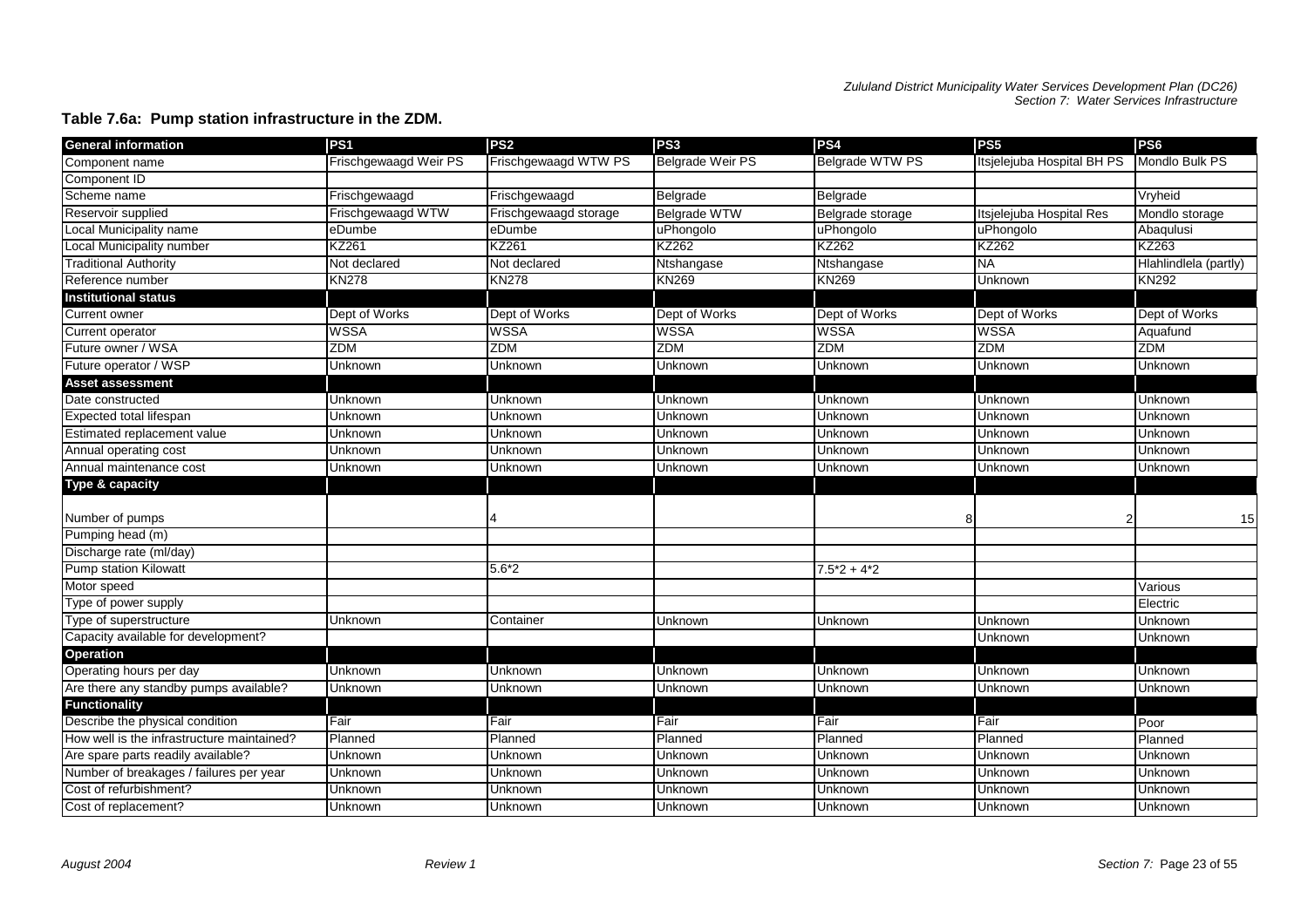### **Table 7.6b: Pump station infrastructure in the ZDM.**

| <b>General information</b>                 | PS7                      | PS <sub>8</sub>         | PS <sub>9</sub>            | <b>PS10</b>            | <b>PS11</b>             |
|--------------------------------------------|--------------------------|-------------------------|----------------------------|------------------------|-------------------------|
| Component name                             | Nkongolwane WTW          | Enyokeni Palace Bulk PS | Enyokeni Palace Retic PS   | Kangela Palace Bulk PS | Kangela Palace Retic PS |
| Component ID                               |                          |                         |                            |                        |                         |
| Scheme name                                | Nkongolwane (Coronation) |                         |                            |                        |                         |
| Reservoir supplied                         |                          | Enyokeni Palace storage | <b>Enyokeni Palace Res</b> | Kangela Palace storage | Kangela Palace Res      |
| Local Municipality name                    | Abaqulusi                | Nongoma                 | Nongoma                    | Nongoma                | Nongoma                 |
| Local Municipality number                  | KZ263                    | <b>KZ265</b>            | KZ265                      | KZ265                  | <b>KZ265</b>            |
| <b>Traditional Authority</b>               |                          | NA                      | <b>NA</b>                  | <b>NA</b>              | <b>NA</b>               |
| Reference number                           | <b>KN302</b>             | Unknown                 | Unknown                    | Unknown                | Unknown                 |
| <b>Institutional status</b>                |                          |                         |                            |                        |                         |
| Current owner                              | Dept of Works            | Dept of Works           | Dept of Works              | Dept of Works          | Dept of Works           |
| <b>Current operator</b>                    | <b>WSSA</b>              | <b>WSSA</b>             | <b>WSSA</b>                | <b>WSSA</b>            | <b>WSSA</b>             |
| Future owner / WSA                         | ZDM                      | ZDM                     | <b>ZDM</b>                 | ZDM                    | <b>ZDM</b>              |
| Future operator / WSP                      | <b>Unknown</b>           | Unknown                 | Unknown                    | Unknown                | Unknown                 |
| <b>Asset assessment</b>                    |                          |                         |                            |                        |                         |
| Date constructed                           | Unknown                  | Unknown                 | Unknown                    | Unknown                | Unknown                 |
| Expected total lifespan                    | Unknown                  | Unknown                 | Unknown                    | Unknown                | Unknown                 |
| Estimated replacement value                | Unknown                  | Unknown                 | Unknown                    | Unknown                | Unknown                 |
| Annual operating cost                      | Unknown                  | Unknown                 | Unknown                    | Unknown                | Unknown                 |
| Annual maintenance cost                    | Unknown                  | Unknown                 | Unknown                    | Unknown                | Unknown                 |
| <b>Type &amp; capacity</b>                 |                          |                         |                            |                        |                         |
|                                            |                          |                         |                            |                        |                         |
| Number of pumps                            |                          |                         |                            |                        | $\mathbf{1}$            |
| Pumping head (m)                           |                          |                         |                            |                        |                         |
| Discharge rate (ml/day)                    |                          |                         |                            |                        | 0.144                   |
| <b>Pump station Kilowatt</b>               |                          |                         |                            |                        |                         |
| Motor speed                                |                          |                         |                            |                        |                         |
| Type of power supply                       |                          |                         |                            |                        |                         |
| Type of superstructure                     | Unknown                  | Unknown                 | Unknown                    | Unknown                | Unknown                 |
| Capacity available for development?        | Unknown                  | Unknown                 | Unknown                    | Jnknown                | Unknown                 |
| <b>Operation</b>                           |                          |                         |                            |                        |                         |
| Operating hours per day                    | Unknown                  | Unknown                 | Unknown                    | Unknown                | Unknown                 |
| Are there any standby pumps available?     | Unknown                  | Unknown                 | Unknown                    | Unknown                | Unknown                 |
| <b>Functionality</b>                       |                          |                         |                            |                        |                         |
| Describe the physical condition            | Good                     | Good                    | Good                       | Good                   | Good                    |
| How well is the infrastructure maintained? | Planned                  | Planned                 | Planned                    | Planned                | Planned                 |
| Are spare parts readily available?         | Unknown                  | Unknown                 | Unknown                    | Unknown                | Unknown                 |
| Number of breakages / failures per year    | Unknown                  | Unknown                 | Unknown                    | Unknown                | Unknown                 |
| Cost of refurbishment?                     | Unknown                  | Unknown                 | Unknown                    | Unknown                | Unknown                 |
| Cost of replacement?                       | Unknown                  | Unknown                 | Unknown                    | Unknown                | Unknown                 |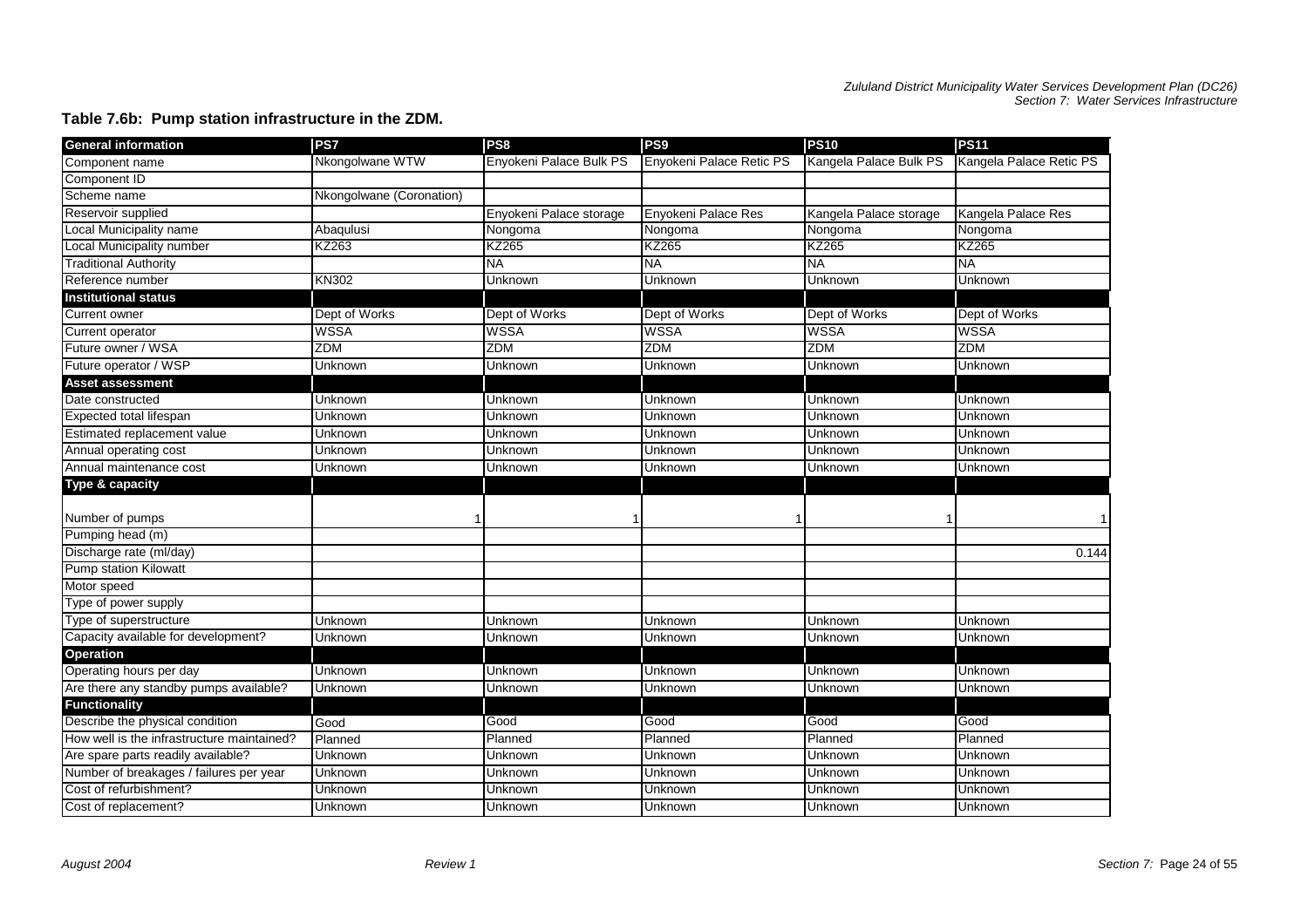## **Table 7.6c: Pump station infrastructure in the ZDM.**

| <b>General information</b>                 | <b>PS12</b>                  | <b>PS13</b>            | <b>PS14</b>           | <b>PS16</b>                | <b>PS17</b>                   |
|--------------------------------------------|------------------------------|------------------------|-----------------------|----------------------------|-------------------------------|
| Component name                             | Kwakheta Palace School PS    | Nongoma (Vuna) Bulk PS | Ceza Hospital Bulk PS | Nkonjeni Hospital Bulk PS  | Nkonjeni Hospital Elevated PS |
| Component ID                               |                              |                        |                       |                            |                               |
| Scheme name                                |                              | Nongoma                |                       |                            |                               |
| Reservoir supplied                         | Kwakheta Palace Elevated Res | Nongoma (Vuna) WTW     | Ceza Hospital WTW     | Nkonjeni Hospital Bulk Res | Nkonjeni Hospital Retic Res   |
| Local Municipality name                    | Nongoma                      | Nongoma                | Ulundi                | Ulundi                     | Ulundi                        |
| Local Municipality number                  | KZ265                        | <b>KZ265</b>           | <b>KZ266</b>          | KZ266                      | <b>KZ266</b>                  |
| <b>Traditional Authority</b>               | <b>NA</b>                    | Not declared           | <b>NA</b>             | NA                         | <b>NA</b>                     |
| Reference number                           | Unknown                      | <b>KN304</b>           |                       |                            |                               |
| <b>Institutional status</b>                |                              |                        |                       |                            |                               |
| <b>Current owner</b>                       | Dept of Works                | Dept of Works          | Dept of Works         | Dept of Works              | Dept of Works                 |
| <b>Current operator</b>                    | Unknown                      | WSSA                   | <b>WSSA</b>           | WSSA                       | WSSA                          |
| Future owner / WSA                         | <b>ZDM</b>                   | <b>ZDM</b>             | <b>ZDM</b>            | ZDM                        | <b>ZDM</b>                    |
| Future operator / WSP                      | Unknown                      | Unknown                | Unknown               | Unknown                    | Unknown                       |
| <b>Asset assessment</b>                    |                              |                        |                       |                            |                               |
| Date constructed                           | Unknown                      | <b>Unknown</b>         | Unknown               | Unknown                    | Unknown                       |
| Expected total lifespan                    | Unknown                      | Unknown                | Unknown               | Unknown                    | Unknown                       |
| Estimated replacement value                | Unknown                      | Unknown                | Unknown               | Unknown                    | Unknown                       |
| Annual operating cost                      | Unknown                      | Unknown                | Unknown               | Unknown                    | Unknown                       |
| Annual maintenance cost                    | Unknown                      | Unknown                | Unknown               | Unknown                    | Unknown                       |
| Type & capacity                            |                              |                        |                       |                            |                               |
|                                            |                              |                        |                       |                            |                               |
| Number of pumps                            |                              |                        |                       | 2* GEC D88 4/5             | 2* Salwier NT 40/200          |
| Pumping head (m)                           |                              |                        |                       |                            |                               |
| Discharge rate (ml/day)                    |                              |                        |                       |                            |                               |
| <b>Pump station Kilowatt</b>               |                              |                        |                       |                            |                               |
| Motor speed                                |                              |                        |                       |                            |                               |
| Type of power supply                       |                              | Electric               |                       |                            |                               |
| Type of superstructure                     | Unknown                      | Unknown                | Unknown               | Unknown                    | Unknown                       |
| Capacity available for development?        | Unknown                      | Unknown                | Unknown               | Unknown                    | Unknown                       |
| <b>Operation</b>                           |                              |                        |                       |                            |                               |
| Operating hours per day                    | Unknown                      | Unknown                | Unknown               | Unknown                    | Unknown                       |
|                                            |                              |                        |                       |                            |                               |
| Are there any standby pumps available?     | Unknown                      | Unknown                | Unknown               | Unknown                    | Unknown                       |
| <b>Functionality</b>                       |                              |                        |                       |                            |                               |
| Describe the physical condition            | Unknown                      | Poor                   | Good                  | Fair                       | Fair                          |
|                                            |                              |                        |                       |                            |                               |
| How well is the infrastructure maintained? | Unknown                      | Planned                | Planned               | Planned                    | Planned                       |
| Are spare parts readily available?         | Unknown                      | Unknown                | Unknown               | Unknown                    | Unknown                       |
| Number of breakages / failures per year    | Unknown                      | Unknown                | Unknown               | Unknown                    | Unknown                       |
| Cost of refurbishment?                     | Unknown                      | Unknown                | Unknown               | Unknown                    | Unknown                       |
| Cost of replacement?                       | Unknown                      | Unknown                | Unknown               | Unknown                    | Unknown                       |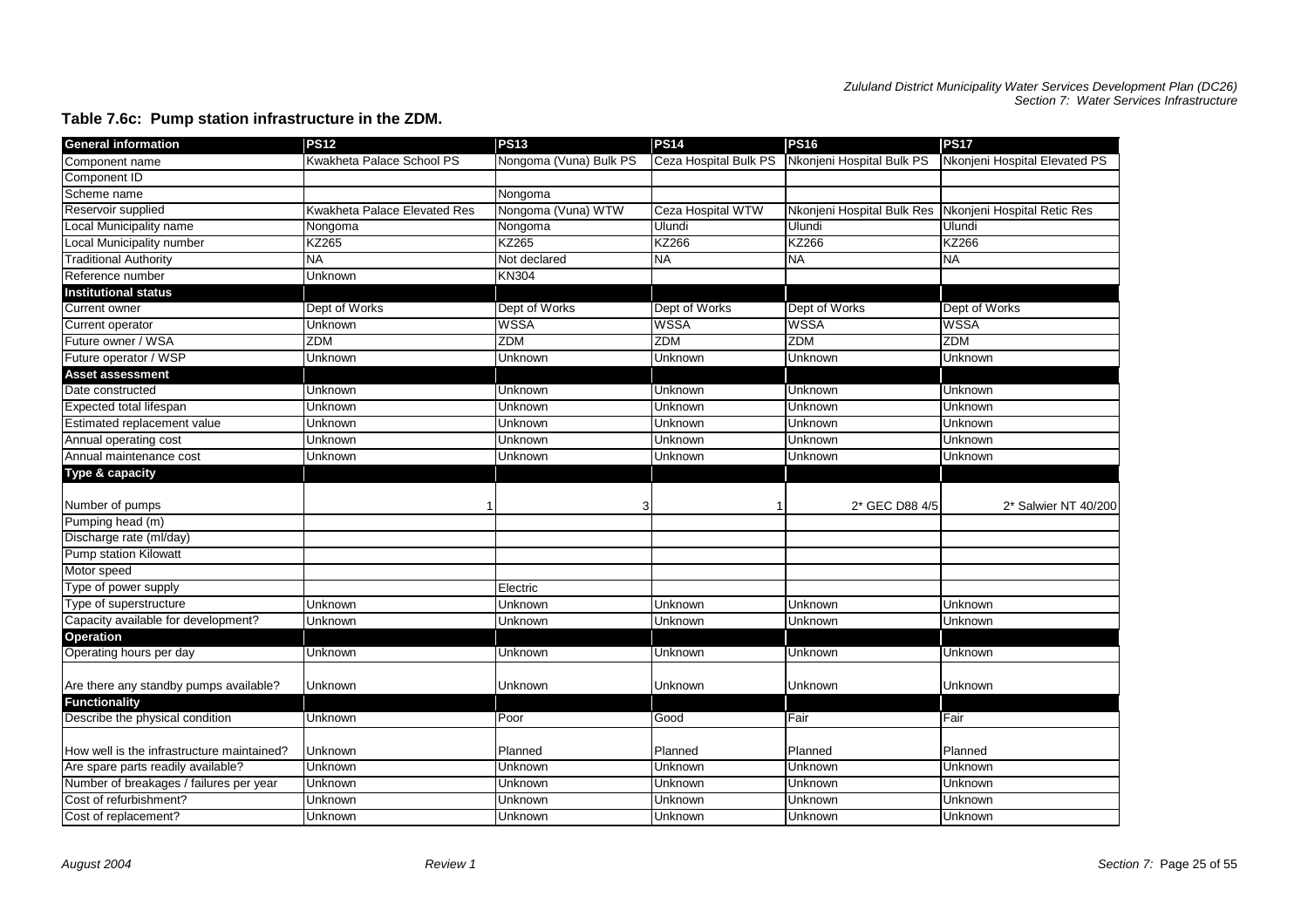### **Table 7.6d: Pump station infrastructure in the ZDM.**

| <b>General information</b>                 | <b>PS18</b>           | <b>PS19</b>                 | <b>PS20</b>                                          |
|--------------------------------------------|-----------------------|-----------------------------|------------------------------------------------------|
| Component name                             | Mphungamhlope Bulk PS | Thulasizwe Hosptial Bulk PS | Ulundi Bulk PS                                       |
| Component ID                               |                       |                             |                                                      |
| Scheme name                                | Mphungamhlope         |                             | Ulundi                                               |
| Reservoir supplied                         | Mphungamhlope WTW     | Thulasizwe Hosptial WTW     |                                                      |
| Local Municipality name                    | Ulundi                | Ulundi                      | Ulundi                                               |
| Local Municipality number                  | KZ266                 | <b>KZ266</b>                | <b>KZ266</b>                                         |
| <b>Traditional Authority</b>               | Nobamba               | <b>NA</b>                   | Mbatha                                               |
| Reference number                           | KN294                 |                             | <b>KN309</b>                                         |
| <b>Institutional status</b>                |                       |                             |                                                      |
| Current owner                              | Dept of Works         | Dept of Works               | Dept of Works                                        |
| Current operator                           | WSSA                  | <b>WSSA</b>                 | <b>WSSA</b>                                          |
| Future owner / WSA                         | ZDM                   | ZDM                         | <b>ZDM</b>                                           |
| Future operator / WSP                      | Unknown               | Unknown                     | Unknown                                              |
| <b>Asset assessment</b>                    |                       |                             |                                                      |
| Date constructed                           | Unknown               | Unknown                     | Unknown                                              |
| Expected total lifespan                    | Unknown               | Unknown                     | Unknown                                              |
| Estimated replacement value                | Unknown               | Unknown                     | Unknown                                              |
| Annual operating cost                      | Unknown               | Unknown                     | Unknown                                              |
| Annual maintenance cost                    | Unknown               | Unknown                     | Unknown                                              |
| Type & capacity                            |                       |                             |                                                      |
| Number of pumps                            | 9                     |                             | 4* Harland Uniglide 5DC 125.150 &<br>2* submersibles |
| Pumping head (m)                           |                       |                             |                                                      |
| Discharge rate (ml/day)                    |                       |                             |                                                      |
| <b>Pump station Kilowatt</b>               |                       |                             |                                                      |
| Motor speed                                |                       |                             | 55                                                   |
| Type of power supply                       |                       |                             |                                                      |
| Type of superstructure                     | Unknown               | Unknown                     | Unknown                                              |
| Capacity available for development?        | Unknown               | Unknown                     | Unknown                                              |
| <b>Operation</b>                           |                       |                             |                                                      |
| Operating hours per day                    | Unknown               | <b>Unknown</b>              | Unknown                                              |
| Are there any standby pumps available?     | Unknown               | Unknown                     | Unknown                                              |
| <b>Functionality</b>                       |                       |                             |                                                      |
| Describe the physical condition            | Poor                  | Good                        | Poor                                                 |
| How well is the infrastructure maintained? | Planned               | Planned                     | Planned                                              |
| Are spare parts readily available?         | Unknown               | Unknown                     | Unknown                                              |
| Number of breakages / failures per year    | Unknown               | Unknown                     | Unknown                                              |
| Cost of refurbishment?                     | Unknown               | Unknown                     | Unknown                                              |
| Cost of replacement?                       | Unknown               | Unknown                     | Unknown                                              |
|                                            |                       |                             |                                                      |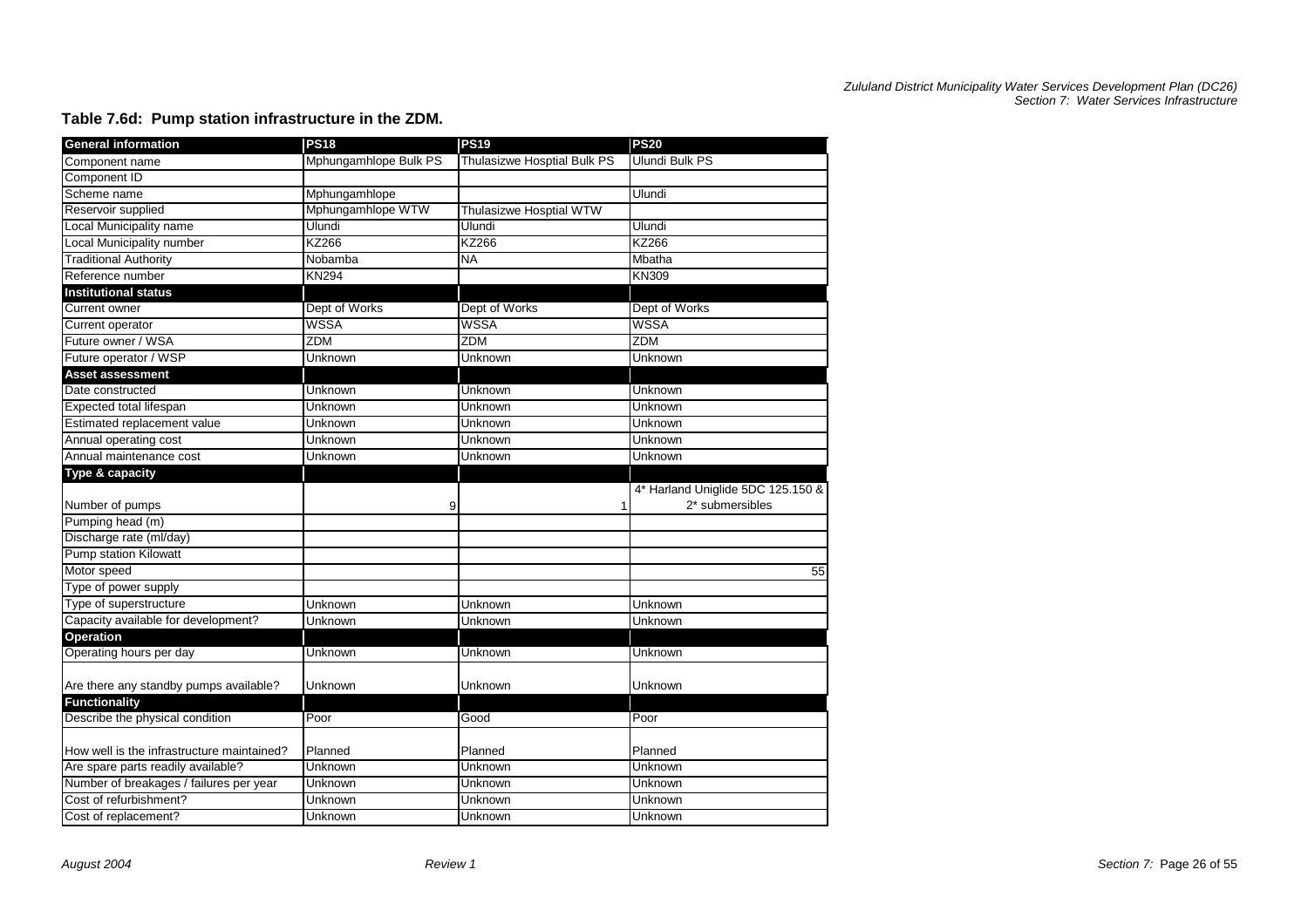#### **7.7Existing bulk pipeline infrastructure**

The known bulk pipeline infrastructure detail is given in Table 7.7. However, this data is not complete and will be supplemented when the asset register database has been compiled and verified.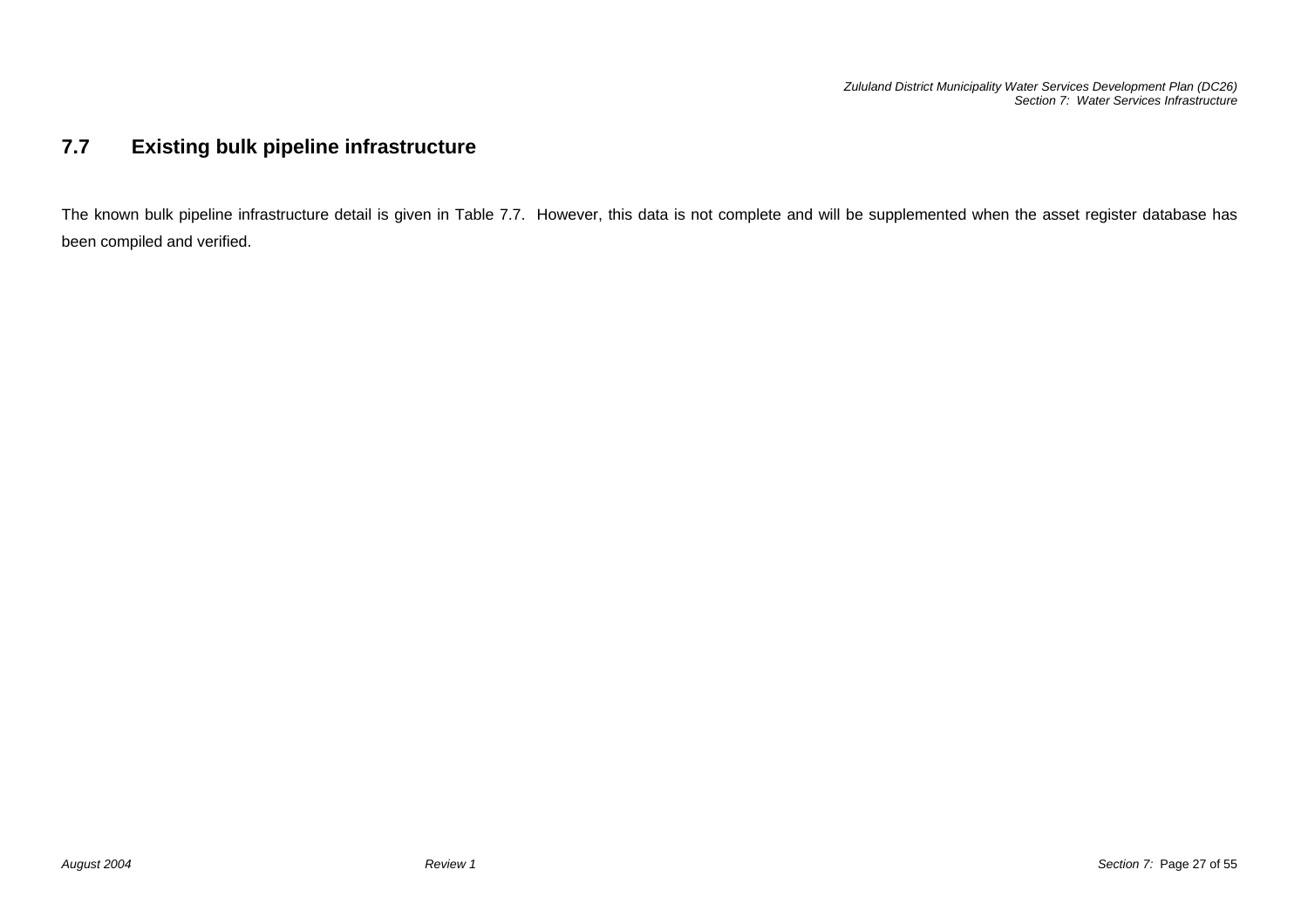## **Table 7.7a: Bulk pipeline infrastructure in the ZDM.**

| <b>General information</b>                          | Zone 1             | Zone 2               | Zone 3                    | Zone 4                | Zone 5                   | Zone 6               |
|-----------------------------------------------------|--------------------|----------------------|---------------------------|-----------------------|--------------------------|----------------------|
| Component name                                      | Frischgewaagd Bulk | <b>Belgrade Bulk</b> | Itsjelejuba Hospital Bulk | Mondlo Bulk           | Nkongolwane Bulk         | Enyokeni Palace Bulk |
| Component ID                                        |                    |                      |                           |                       |                          |                      |
| Scheme name                                         | Frischgewaagd      | Belgrade             |                           | Vryheid               | Nkongolwane (Coronation) |                      |
| Local Municipality name                             | eDumbe             | uPhongolo            | uPhongolo                 | Abaqulusi             | Abaqulusi                | Nongoma              |
| Local Municipality number                           | KZ261              | KZ262                | KZ262                     | KZ263                 | KZ263                    | KZ265                |
| <b>Traditional Authority</b>                        | Not declared       | Vtshangase           | <b>NA</b>                 | Hlahlindlela (partly) |                          | <b>NA</b>            |
| Reference number                                    | <b>KN278</b>       | <b>KN269</b>         | Unknown                   | <b>KN292</b>          | <b>KN302</b>             | Unknown              |
| <b>Institutional status</b>                         |                    |                      |                           |                       |                          |                      |
| <b>Current owner</b>                                | Dept of Works      | Dept of Works        | Dept of Works             | Dept of Works         | Dept of Works            | Dept of Works        |
| <b>Current operator</b>                             | WSSA               | WSSA                 | WSSA                      | Aquafund              | <b>WSSA</b>              | WSSA                 |
| Future owner / WSA                                  | <b>ZDM</b>         | <b>ZDM</b>           | ZDM                       | <b>ZDM</b>            | ZDM                      | ZDM                  |
| Future operator / WSP                               | Unknown            | Unknown              | Unknown                   | Unknown               | Unknown                  | Unknown              |
| Asset assessment                                    |                    |                      |                           |                       |                          |                      |
| Date constructed                                    | Unknown            | Unknown              | Unknown                   | Unknown               | Unknown                  | Unknown              |
| Expected total lifespan                             | Unknown            | Unknown              | Unknown                   | Unknown               | Unknown                  | Unknown              |
| Estimated replacement value                         | Unknown            | Unknown              | Unknown                   | Unknown               | Unknown                  | Unknown              |
| Annual operating cost                               | Unknown            | Unknown              | Unknown                   | Unknown               | Unknown                  | Unknown              |
| Annual maintenance cost                             | Unknown            | Unknown              | Unknown                   | Unknown               | Unknown                  | Unknown              |
| Type & capacity                                     |                    |                      |                           |                       |                          |                      |
| Pipe material (Most common)                         | Unknown            | Unknown              | Unknown                   | Unknown               | <b>HDPE</b>              | Unknown              |
| Avg. Diameter (mm)                                  | Unknown            | Unknown              | Unknown                   | Unknown               |                          | 50 Unknown           |
| Avg. Pipe Class                                     | Unknown            | Unknown              | Unknown                   | Unknown               | Unknown                  | Unknown              |
| Avg. Discharge rate (m <sup>3</sup> /sec)           | Unknown            | Unknown              | Unknown                   | Unknown               | Unknown                  | Unknown              |
| Total Length above ground (m)                       | Unknown            | Unknown              | Unknown                   | Unknown               | Unknown                  | Unknown              |
| Total Length below ground (m)                       | 2,500              |                      | 500 Unknown               | 8,000                 |                          | 1,200 Unknown        |
| Total Length of river crossings (m)                 |                    |                      | $\Omega$                  | $\Omega$              |                          | $\Omega$             |
| Total Length of road crossings (m)                  | Unknown            | Unknown              | Unknown                   | Unknown               | Unknown                  | Unknown              |
| Capacity available for development?                 | Unknown            | Unknown              | Unknown                   | Unknown               | Unknown                  | Unknown              |
| <b>Operation</b>                                    |                    |                      |                           |                       |                          |                      |
| Is there any leakage control? (Pressure regulation) | Unknown            | Unknown              | Unknown                   | Unknown               | Unknown                  | Unknown              |
| How many illegal connections to date?               | Unknown            | Unknown              | Unknown                   | Unknown               | Unknown                  | Unknown              |
| Have illegal connections be formalised?             | Unknown            | Unknown              | Unknown                   | Unknown               | Unknown                  | Unknown              |
| Have servitudes been registered?                    | Unknown            | Unknown              | Unknown                   | Unknown               | Unknown                  | Unknown              |
| <b>Functionality</b>                                |                    |                      |                           |                       |                          |                      |
| Describe the physical condition                     | Fair               | Fair                 | Fair                      | Poor                  | Good                     | Good                 |
| How well is the infrastructure maintained?          | Demand             | Demand               | Demand                    | Demand                | Demand                   | Demand               |
| Are spare parts readily available?                  | Unknown            | Unknown              | Unknown                   | Unknown               | Unknown                  | Unknown              |
| Number of breakages / failures per year             | Unknown            | Unknown              | Unknown                   | Unknown               | Unknown                  | Unknown              |
| Cost of refurbishment?                              | Unknown            | Unknown              | Unknown                   | Unknown               | Unknown                  | Unknown              |
| Cost of replacement?                                | Unknown            | Unknown              | Unknown                   | Unknown               | Unknown                  | Unknown              |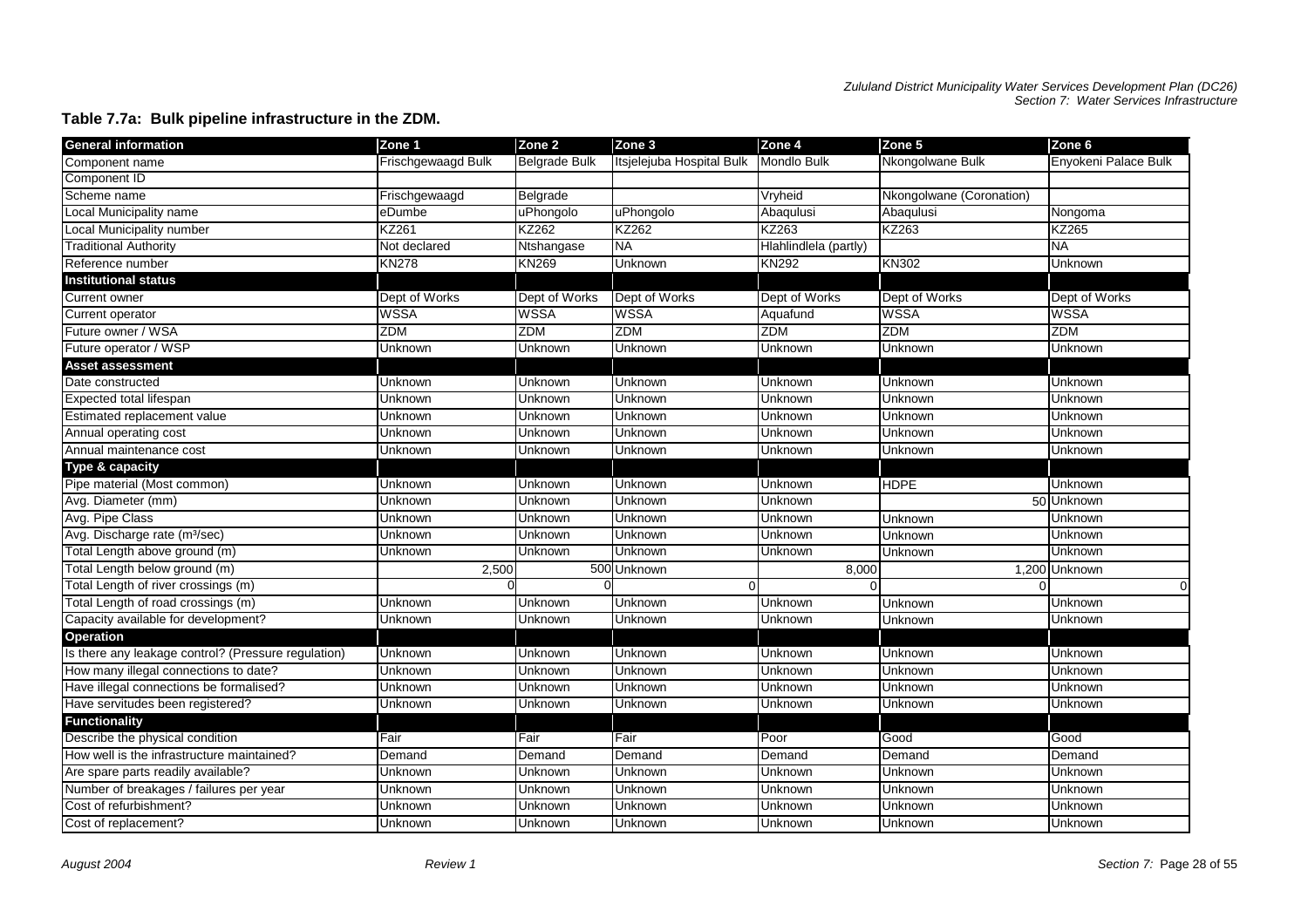## **Table 7.7b: Bulk pipeline infrastructure in the ZDM.**

| <b>General information</b>                          | Zone 7              | Zone 8               | Zone 9              | Zone 10            | Zone 11                |
|-----------------------------------------------------|---------------------|----------------------|---------------------|--------------------|------------------------|
| Component name                                      | Kangela Palace Bulk | Kwakheta Palace Bulk | Nongoma (Vuna) Bulk | Ceza Hospital Bulk | Nkonjeni Hospital Bulk |
| Component ID                                        |                     |                      |                     |                    |                        |
| Scheme name                                         |                     |                      | Nongoma             |                    |                        |
| Local Municipality name                             | Nongoma             | Nongoma              | Nongoma             | Ulundi             | Ulundi                 |
| Local Municipality number                           | KZ265               | KZ265                | <b>KZ265</b>        | <b>KZ266</b>       | <b>KZ266</b>           |
| <b>Traditional Authority</b>                        | $\overline{NA}$     | <b>NA</b>            | Not declared        | <b>NA</b>          | <b>NA</b>              |
| Reference number                                    | Unknown             | Unknown              | <b>KN304</b>        |                    |                        |
| <b>Institutional status</b>                         |                     |                      |                     |                    |                        |
| Current owner                                       | Dept of Works       | Dept of Works        | Dept of Works       | Dept of Works      | Dept of Works          |
| Current operator                                    | <b>WSSA</b>         | Unknown              | <b>WSSA</b>         | <b>WSSA</b>        | <b>WSSA</b>            |
| Future owner / WSA                                  | ZDM                 | <b>ZDM</b>           | <b>ZDM</b>          | ZDM                | ZDM                    |
| Future operator / WSP                               | Unknown             | Unknown              | Unknown             | Unknown            | Unknown                |
| <b>Asset assessment</b>                             |                     |                      |                     |                    |                        |
| Date constructed                                    | Unknown             | Unknown              | Unknown             | Unknown            | Unknown                |
| Expected total lifespan                             | Unknown             | Unknown              | Unknown             | Unknown            | Unknown                |
| Estimated replacement value                         | Unknown             | Unknown              | Unknown             | Unknown            | <b>Unknown</b>         |
| Annual operating cost                               | Unknown             | Unknown              | Unknown             | Unknown            | Unknown                |
| Annual maintenance cost                             | Unknown             | Unknown              | Unknown             | Unknown            | Unknown                |
| Type & capacity                                     |                     |                      |                     |                    |                        |
| Pipe material (Most common)                         | Unknown             | Unknown              | Unknown             | Unknown            | Unknown                |
| Avg. Diameter (mm)                                  | Unknown             | Unknown              | Unknown             | Unknown            | Unknown                |
| Avg. Pipe Class                                     | Unknown             | Unknown              | Unknown             | Unknown            | Unknown                |
| Avg. Discharge rate (m <sup>3</sup> /sec)           | Unknown             | Unknown              | Unknown             | Unknown            | Unknown                |
| Total Length above ground (m)                       | Unknown             | Unknown              | Unknown             | Unknown            | Unknown                |
| Total Length below ground (m)                       | Unknown             | Unknown              |                     | 3,000 Unknown      | Unknown                |
| Total Length of river crossings (m)                 |                     |                      | O                   |                    | $\overline{0}$         |
| Total Length of road crossings (m)                  | Unknown             | Unknown              | Unknown             | Unknown            | <b>Unknown</b>         |
| Capacity available for development?                 | Unknown             | Unknown              | Unknown             | Unknown            | Unknown                |
| <b>Operation</b>                                    |                     |                      |                     |                    |                        |
| Is there any leakage control? (Pressure regulation) | Unknown             | Unknown              | Unknown             | Unknown            | Unknown                |
| How many illegal connections to date?               | Unknown             | Unknown              | Unknown             | Unknown            | <b>Unknown</b>         |
| Have illegal connections be formalised?             | Unknown             | Unknown              | Unknown             | Unknown            | Unknown                |
| Have servitudes been registered?                    | Unknown             | Unknown              | Unknown             | Unknown            | Unknown                |
| <b>Functionality</b>                                |                     |                      |                     |                    |                        |
| Describe the physical condition                     | Good                | Unknown              | Poor                | Good               | Fair                   |
| How well is the infrastructure maintained?          | Demand              | Unknown              | Planned             | Planned            | Planned                |
| Are spare parts readily available?                  | Unknown             | Unknown              | Unknown             | Unknown            | Unknown                |
| Number of breakages / failures per year             | Unknown             | Unknown              | Unknown             | Unknown            | Unknown                |
| Cost of refurbishment?                              | Unknown             | Unknown              | Unknown             | Unknown            | Unknown                |
| Cost of replacement?                                | Unknown             | Unknown              | Unknown             | Unknown            | <b>Unknown</b>         |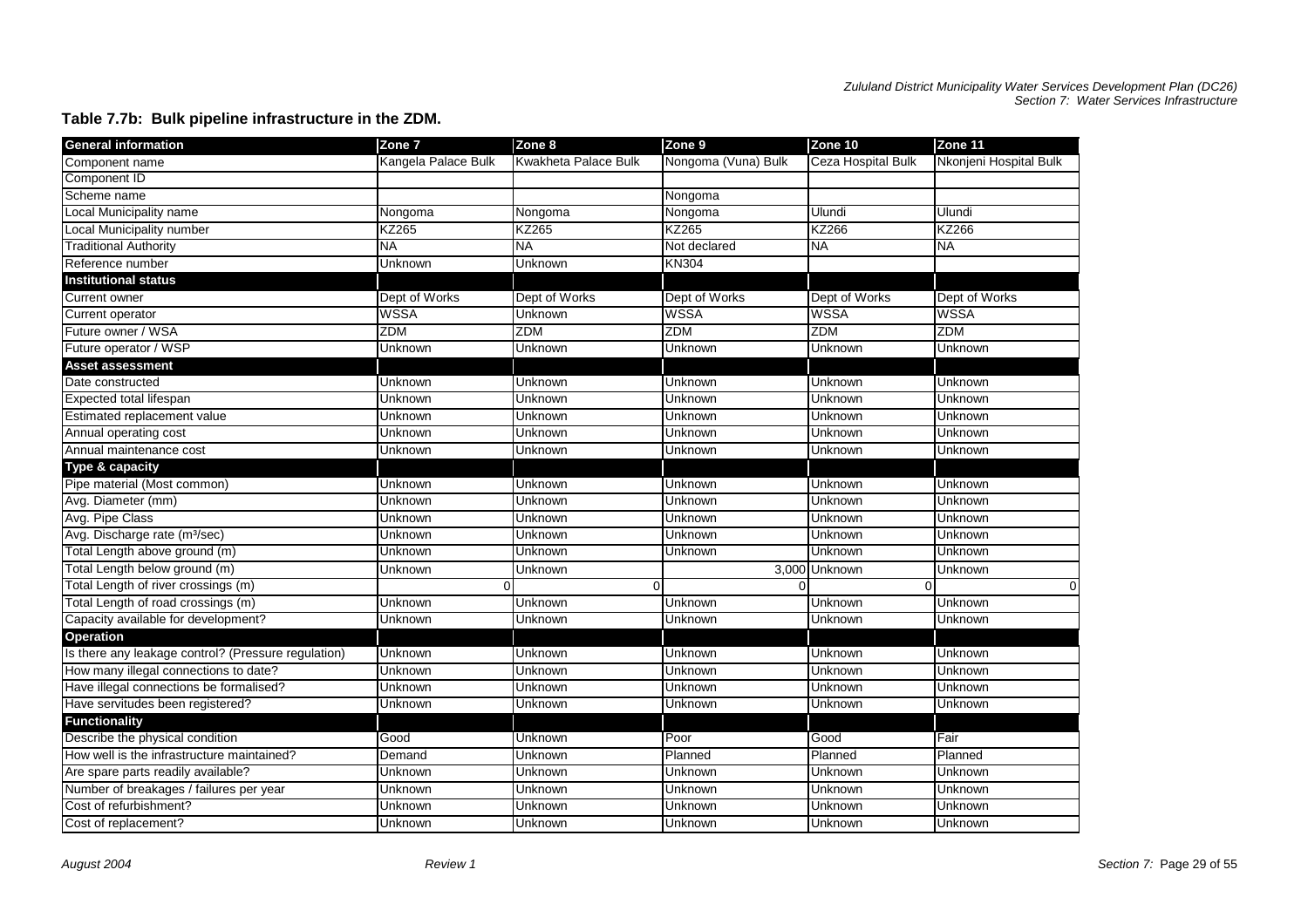# *Zululand District Municipality Water Services Development Plan (DC26) Section 7: Water Services Infrastructure*

## **Table 7.7c: Bulk pipeline infrastructure in the ZDM.**

| <b>General information</b>                          | Zone 12            | Zone 13                         | Zone 14            |
|-----------------------------------------------------|--------------------|---------------------------------|--------------------|
| Component name                                      | Mphungamhlope Bulk | <b>Thulasizwe Hosptial Bulk</b> | <b>Ulundi Bulk</b> |
| Component ID                                        |                    |                                 |                    |
| Scheme name                                         | Mphungamhlope      |                                 | Ulundi             |
| Local Municipality name                             | Ulundi             | Ulundi                          | Ulundi             |
| Local Municipality number                           | KZ266              | <b>KZ266</b>                    | <b>KZ266</b>       |
| <b>Traditional Authority</b>                        | Nobamba            | <b>NA</b>                       | Mbatha             |
| Reference number                                    | <b>KN294</b>       |                                 | <b>KN309</b>       |
| <b>Institutional status</b>                         |                    |                                 |                    |
| Current owner                                       | Dept of Works      | Dept of Works                   | Dept of Works      |
| Current operator                                    | WSSA               | WSSA                            | <b>WSSA</b>        |
| Future owner / WSA                                  | <b>ZDM</b>         | <b>ZDM</b>                      | <b>ZDM</b>         |
| Future operator / WSP                               | Unknown            | Unknown                         | Unknown            |
| <b>Asset assessment</b>                             |                    |                                 |                    |
| Date constructed                                    | Unknown            | Unknown                         | Unknown            |
| Expected total lifespan                             | Unknown            | Unknown                         | Unknown            |
| Estimated replacement value                         | Unknown            | Unknown                         | Unknown            |
| Annual operating cost                               | Unknown            | Unknown                         | Unknown            |
| Annual maintenance cost                             | Unknown            | <b>Unknown</b>                  | Unknown            |
| Type & capacity                                     |                    |                                 |                    |
| Pipe material (Most common)                         | Unknown            | Unknown                         | Unknown            |
| Avg. Diameter (mm)                                  | Unknown            | Unknown                         | 500                |
| Avg. Pipe Class                                     | Unknown            | <b>Unknown</b>                  | Unknown            |
| Avg. Discharge rate (m <sup>3</sup> /sec)           | Unknown            | <b>Unknown</b>                  | Unknown            |
| Total Length above ground (m)                       | Unknown            | Unknown                         | Unknown            |
| Total Length below ground (m)                       |                    | 300 Unknown                     | 5,000              |
| Total Length of river crossings (m)                 | $\Omega$           | $\Omega$                        |                    |
| Total Length of road crossings (m)                  | Unknown            | Unknown                         | Unknown            |
| Capacity available for development?                 | Unknown            | Unknown                         | Unknown            |
| <b>Operation</b>                                    |                    |                                 |                    |
| Is there any leakage control? (Pressure regulation) | <b>Unknown</b>     | Unknown                         | Unknown            |
| How many illegal connections to date?               | Unknown            | Unknown                         | Unknown            |
| Have illegal connections be formalised?             | Unknown            | Unknown                         | Unknown            |
| Have servitudes been registered?                    | Unknown            | Unknown                         | Unknown            |
| <b>Functionality</b>                                |                    |                                 |                    |
| Describe the physical condition                     | Poor               | Good                            | Poor               |
| How well is the infrastructure maintained?          | Planned            | Planned                         | Planned            |
| Are spare parts readily available?                  | Unknown            | Unknown                         | Unknown            |
| Number of breakages / failures per year             | Unknown            | Unknown                         | Unknown            |
| Cost of refurbishment?                              | Unknown            | Unknown                         | Unknown            |
| Cost of replacement?                                | Unknown            | Unknown                         | Unknown            |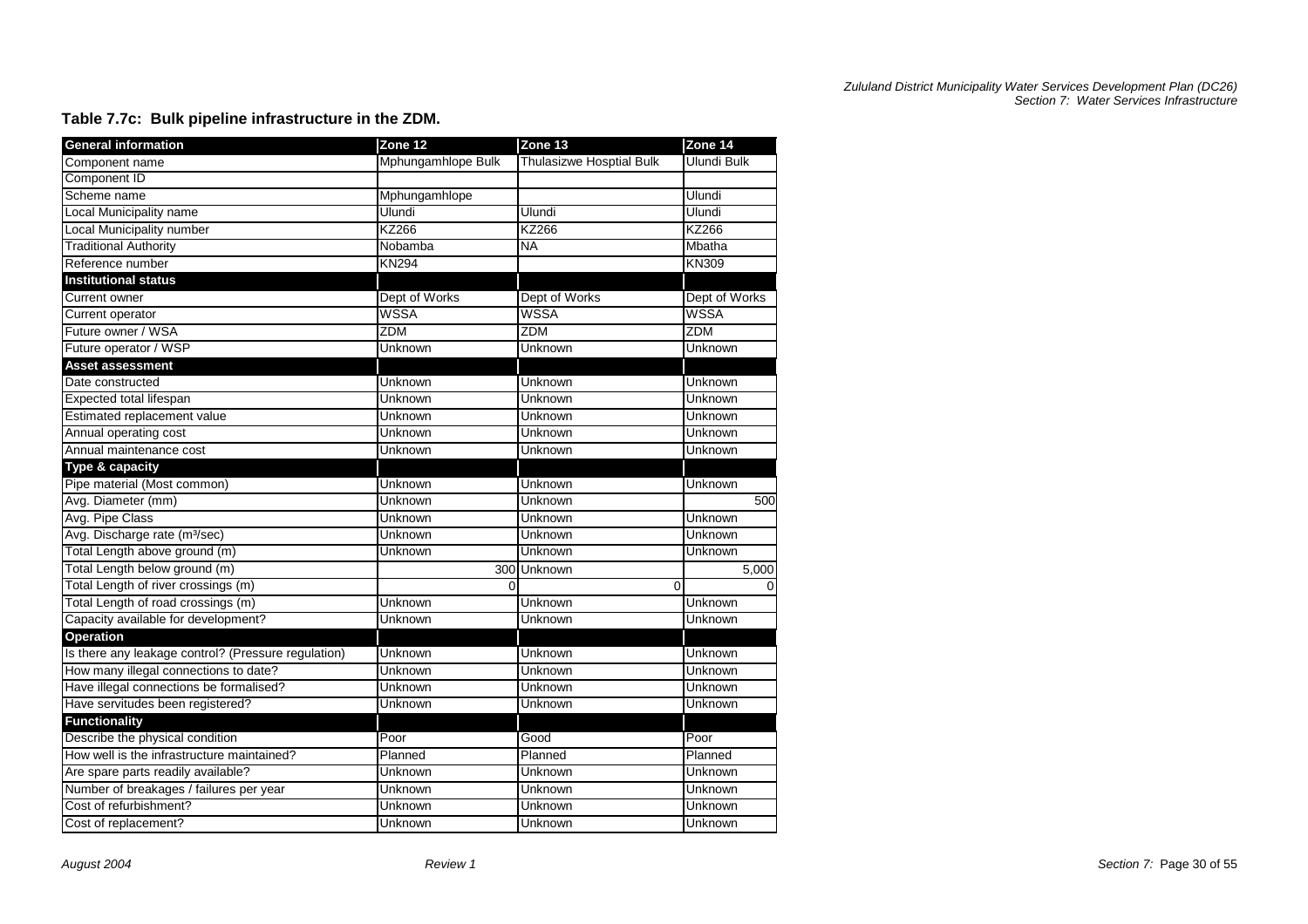## **7.8 Existing reservoir infrastructure**

The known reservoir infrastructure detail is given in Table 7.8. However, this data is not complete and will be supplemented when the asset register database has been compiled and verified.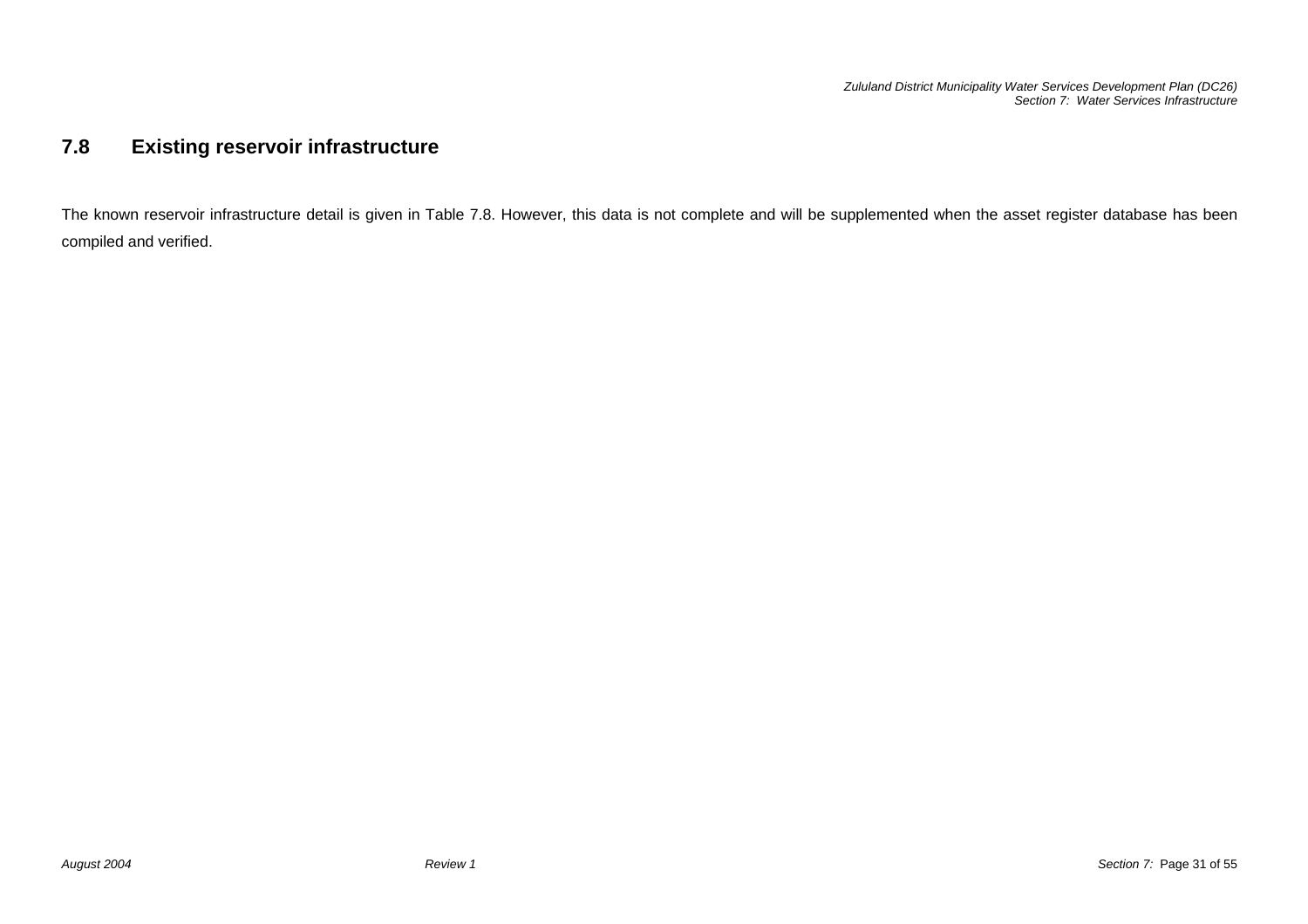## **Table 7.8a: Reservoir infrastructure in the ZDM.**

| <b>General information</b>                 | <b>RES1</b>           | RES <sub>2</sub> | RES <sub>3</sub>         | RES <sub>4</sub>      | RES <sub>5</sub>      | RES <sub>6</sub>         |
|--------------------------------------------|-----------------------|------------------|--------------------------|-----------------------|-----------------------|--------------------------|
| Component name                             | Frischgewaagd storage | Belgrade storage | Itsjelejuba Hospital Res | Mondlo storage        | <b>Mondlo Res</b>     | Nkongolwane Res          |
| Component ID                               |                       |                  |                          |                       |                       |                          |
| Scheme name                                | Frischgewaagd         | Belgrade         |                          | Vryheid               | Vryheid               | Nkongolwane (Coronation) |
| Local Municipality name                    | eDumbe                | uPhongolo        | uPhongolo                | Abaqulusi             | Abaqulusi             | Abaqulusi                |
| Local Municipality number                  | KZ261                 | <b>KZ262</b>     | <b>KZ262</b>             | KZ263                 | KZ263                 | KZ263                    |
| <b>Traditional Authority</b>               | Not declared          | Ntshangase       | <b>NA</b>                | Hlahlindlela (partly) | Hlahlindlela (partly) |                          |
| Reference number                           | <b>KN278</b>          | <b>KN269</b>     | Unknown                  | <b>KN292</b>          | <b>KN292</b>          | <b>KN302</b>             |
| <b>Institutional status</b>                |                       |                  |                          |                       |                       |                          |
| <b>Current owner</b>                       | Dept of Works         | Dept of Works    | Dept of Works            | Dept of Works         | Dept of Works         | Dept of Works            |
| Current operator                           | <b>WSSA</b>           | <b>WSSA</b>      | <b>WSSA</b>              | Aquafund              | Aquafund              | <b>WSSA</b>              |
| Future owner / WSA                         | <b>ZDM</b>            | <b>ZDM</b>       | <b>ZDM</b>               | <b>ZDM</b>            | <b>ZDM</b>            | <b>ZDM</b>               |
| Future operator / WSP                      | Unknown               | Unknown          | Unknown                  | Unknown               | Unknown               | Unknown                  |
| <b>Asset assessment</b>                    |                       |                  |                          |                       |                       |                          |
| Date constructed                           | Unknown               | Unknown          | Unknown                  | Unknown               | Unknown               | Unknown                  |
| Expected total lifespan                    | Unknown               | Unknown          | Unknown                  | Unknown               | Unknown               | Unknown                  |
| Estimated replacement value                | Unknown               | Unknown          | Unknown                  | Unknown               | Unknown               | Unknown                  |
| Annual operating cost                      | Unknown               | Unknown          | Unknown                  | Unknown               | Unknown               | Unknown                  |
| Annual maintenance cost                    | Unknown               | Unknown          | Unknown                  | Unknown               | Unknown               | Unknown                  |
| Type & capacity                            |                       |                  |                          |                       |                       |                          |
| Reservoir situation?                       | Unknown               | Unknown          | *ground & 1*elevated     | Ground                | Unknown               | Ground                   |
| Type of material                           | Unknown               | Unknown          | Concrete                 | Concrete              | Unknown               | Unknown                  |
| Reservoir capacity (MI)                    | Unknown               | Unknown          | Unknown                  | Unknown               | Unknown               | Unknown                  |
| Is it a bulk or reticulation reservoir?    | <b>Bulk</b>           | <b>Bulk</b>      | <b>Bulk</b>              | <b>Bulk</b>           | Retic                 | Retic                    |
| Capacity for development?                  | Unknown               | Unknown          | Unknown                  | Unknown               | Unknown               | Unknown                  |
| <b>Operation</b>                           |                       |                  |                          |                       |                       |                          |
| What is the storage factor (x daily use)   | Unknown               | Unknown          | Unknown                  | Unknown               | Unknown               | Unknown                  |
| <b>Functionality</b>                       |                       |                  |                          |                       |                       |                          |
| Describe the physical condition            | Fair                  | Fair             | Fair                     | Poor                  | Poor                  | Good                     |
| How well is the infrastructure maintained? | Demand                | Demand           | Demand                   | Demand                | Demand                | Planned                  |
| Are spare parts readily available?         | Unknown               | Unknown          | Unknown                  | Unknown               | Unknown               | Unknown                  |
| Number of breakages / failures per year    | Unknown               | Unknown          | Unknown                  | Unknown               | Unknown               | Unknown                  |
| Cost of refurbishment?                     | Unknown               | Unknown          | Unknown                  | Unknown               | Unknown               | Unknown                  |
| Cost of replacement?                       | Unknown               | Unknown          | Unknown                  | Unknown               | Unknown               | Unknown                  |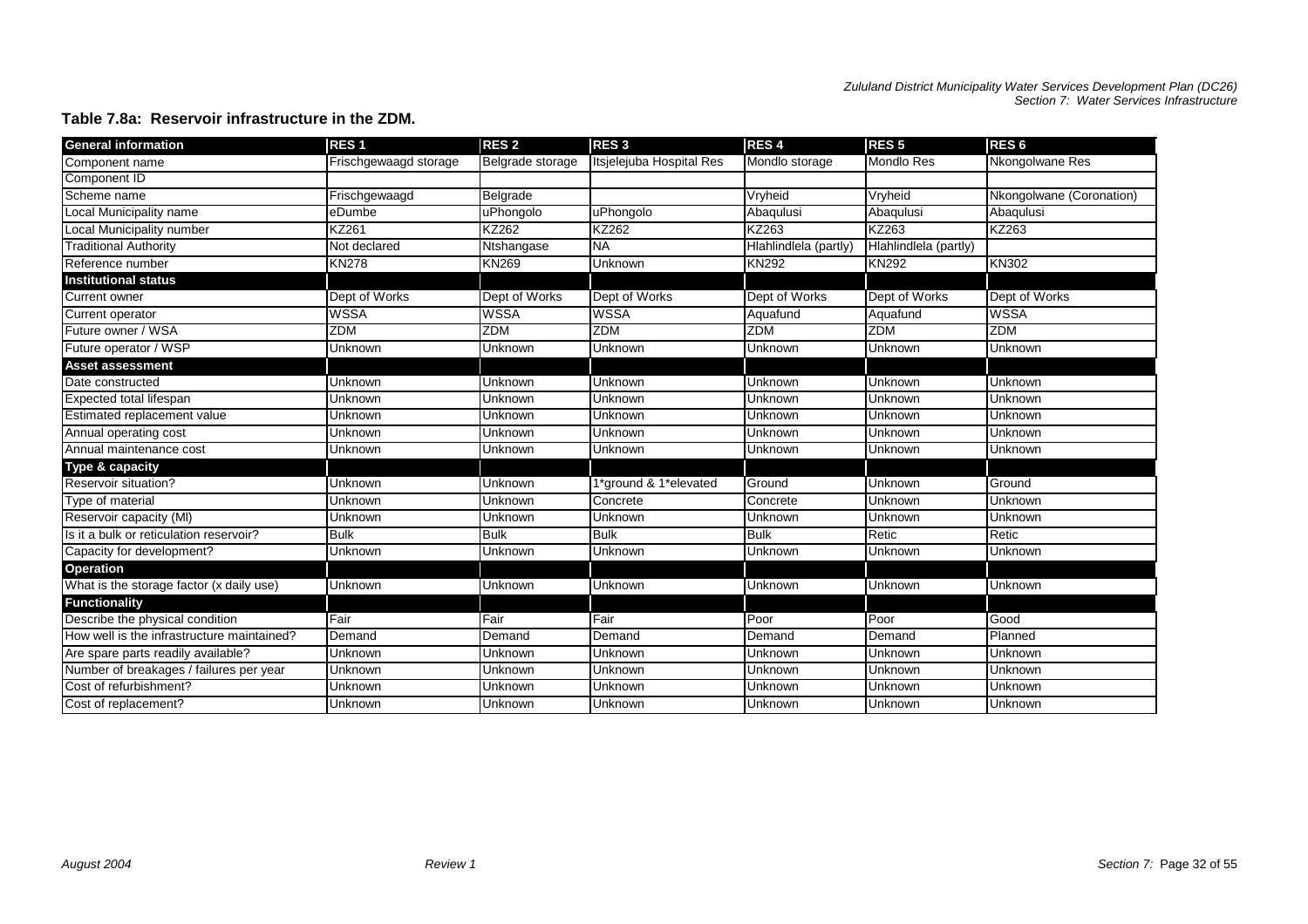#### **General information RES 7 RES 8 RES 9 RES 10 RES 11 RES 12** Component name Enyokeni Palace storage Enyokeni Palace Res Kangela Palace storage Kangela Palace Res Kwakheta Palace School Res Kwakheta Palace Elevated Res Component ID Scheme nameLocal Municipality name Nongoma Nongoma Nongoma Nongoma Nongoma Nongoma Local Municipality number KZ265 KZ265 KZ265 KZ265 KZ265 KZ265 KZ265 KZ265 KZ265 KZ265 KZ265 KZ265 KZ265 Traditional Authority NA NA NA NA NA NA Reference number**Unknown**  Unknown Unknown Unknown Unknown Unknown **Institutional status**Current owner Dept of Works Dept of Works Dept of Works Dept of Works Dept of Works Dept of Works Current operator WSSA WSSA WSSA WSSA Unknown Unknown Future owner / WSA ZDM ZDM ZDM ZDM ZDM ZDM Future operator / WSP Unknown Unknown Unknown Unknown Unknown Unknown **Asset assessment**Date constructed Unknown Unknown Unknown Unknown Unknown Unknown Expected total lifespan Unknown Unknown Unknown Unknown Unknown Unknown Estimated replacement value Unknown Unknown Unknown Unknown Unknown Unknown Annual operating cost Unknown Unknown Unknown Unknown Unknown Unknown Annual maintenance cost**Unknown**  Unknown Unknown Unknown Unknown Unknown **Type & capacity** Reservoir situation? Ground\*2 Ground Ground Ground Ground Elevated Type of material watch the Concrete Concrete Concrete Concrete Concrete Concrete Concrete Unknown Unknown Unknown Reservoir capacity (Ml) 0.05 0.05 0.25 Unknown Unknown Unknown Is it a bulk or reticulation reservoir? Bulk Retic Bulk Retic Bulk Bulk Capacity for development? Unknown Unknown Unknown Unknown Unknown Unknown **Operation** What is the storage factor (x daily use) Unknown Unknown Unknown Unknown Unknown Unknown Unknown Unknown Unknown **Functionality** Describe the physical condition Good Good Good Good Unknown Unknown How well is the infrastructure maintained? Demand Demand Demand Demand Unknown Unknown Are spare parts readily available? Unknown Unknown Unknown Unknown Unknown Unknown Number of breakages / failures per year Unknown Unknown Unknown Unknown Unknown Unknown Cost of refurbishment? Unknown Unknown Unknown Unknown Unknown Unknown Cost of replacement? Unknown Unknown Unknown Unknown Unknown Unknown

#### **Table 7.8b: Reservoir infrastructure in the ZDM.**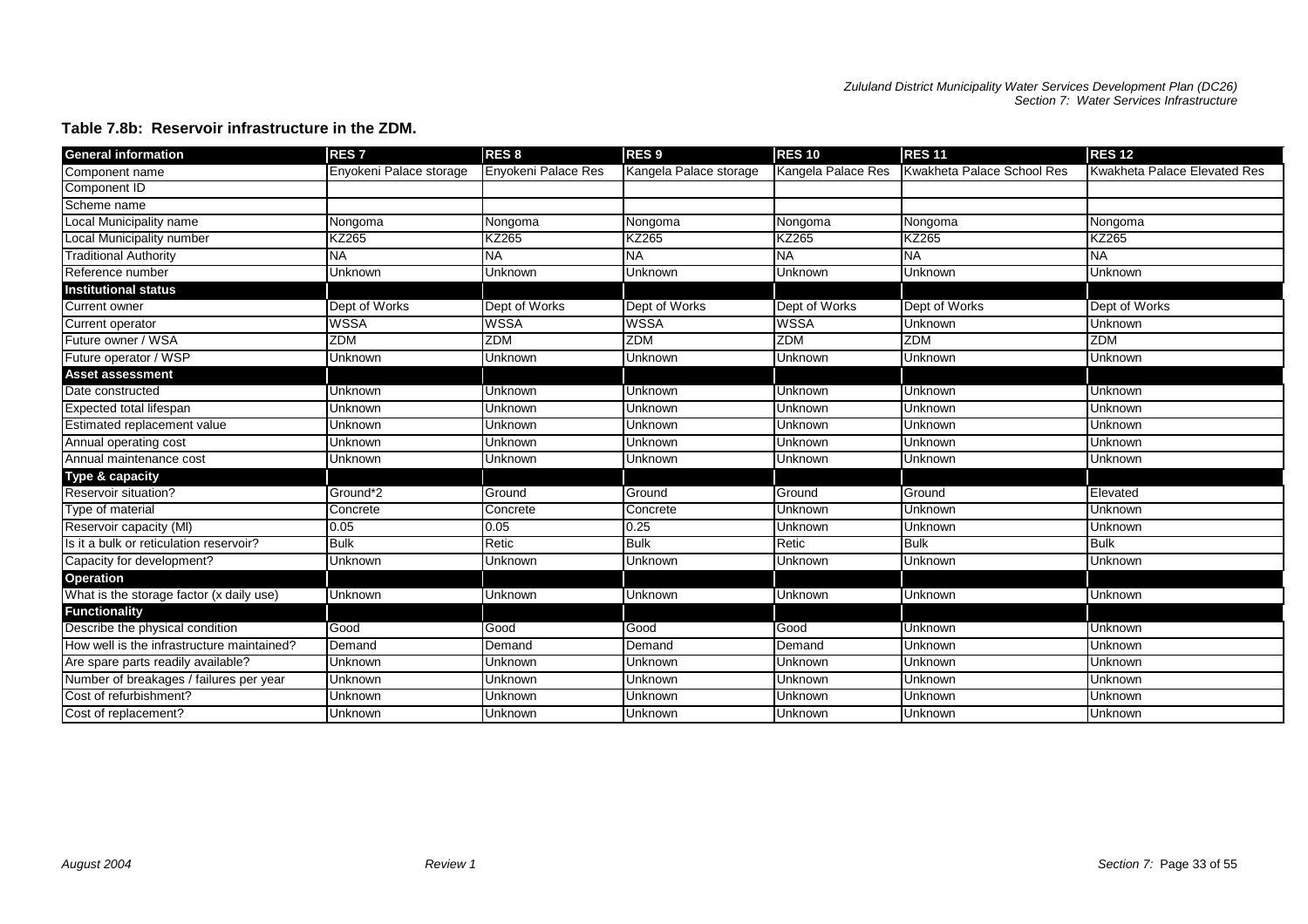| General information                        | <b>RES 13</b>             | <b>RES 14</b>      | <b>RES 15</b>     | <b>RES 16</b>              | <b>RES 17</b>               |
|--------------------------------------------|---------------------------|--------------------|-------------------|----------------------------|-----------------------------|
| Component name                             | Kwakheta Kings Palace Res | Nongoma (Vuna) Res | Ceza Hospital Res | Nkonjeni Hospital Bulk Res | Nkonjeni Hospital Retic Res |
| Component ID                               |                           |                    |                   |                            |                             |
| Scheme name                                |                           | Nongoma            |                   |                            |                             |
| Local Municipality name                    | Nongoma                   | Nongoma            | Ulundi            | Ulundi                     | Ulundi                      |
| Local Municipality number                  | KZ265                     | KZ265              | <b>KZ266</b>      | <b>KZ266</b>               | <b>KZ266</b>                |
| <b>Traditional Authority</b>               | <b>NA</b>                 | Not declared       | <b>NA</b>         | <b>NA</b>                  | <b>NA</b>                   |
| Reference number                           | Unknown                   | <b>KN304</b>       |                   |                            |                             |
| <b>Institutional status</b>                |                           |                    |                   |                            |                             |
| Current owner                              | Dept of Works             | Dept of Works      | Dept of Works     | Dept of Works              | Dept of Works               |
| Current operator                           | Unknown                   | <b>WSSA</b>        | <b>WSSA</b>       | <b>WSSA</b>                | <b>WSSA</b>                 |
| Future owner / WSA                         | ZDM                       | <b>ZDM</b>         | <b>ZDM</b>        | ZDM                        | <b>ZDM</b>                  |
| Future operator / WSP                      | Unknown                   | Unknown            | Unknown           | Unknown                    | Unknown                     |
| <b>Asset assessment</b>                    |                           |                    |                   |                            |                             |
| Date constructed                           | Unknown                   | Unknown            | Unknown           | <b>Unknown</b>             | Unknown                     |
| Expected total lifespan                    | Unknown                   | Unknown            | Unknown           | Unknown                    | Unknown                     |
| Estimated replacement value                | Unknown                   | Unknown            | Unknown           | Unknown                    | Unknown                     |
| Annual operating cost                      | Unknown                   | Unknown            | Unknown           | Unknown                    | Unknown                     |
| Annual maintenance cost                    | Unknown                   | Unknown            | Unknown           | Unknown                    | Unknown                     |
| Type & capacity                            |                           |                    |                   |                            |                             |
| <b>Reservoir situation?</b>                | Ground                    | Ground             | Ground            | Ground                     | Elevated                    |
| Type of material                           | Unknown                   | Unknown            | Unknown           | Concrete                   | Concrete                    |
| Reservoir capacity (MI)                    | Unknown                   | Unknown            | <b>Unknown</b>    | 0.5                        | 0.15                        |
| Is it a bulk or reticulation reservoir?    | Retic                     | Retic              | Retic             | <b>Bulk</b>                | Retic                       |
| Capacity for development?                  | Unknown                   | Unknown            | Unknown           | <b>Unknown</b>             | Unknown                     |
| <b>Operation</b>                           |                           |                    |                   |                            |                             |
| What is the storage factor (x daily use)   | Unknown                   | Unknown            | Unknown           | Unknown                    | Unknown                     |
| <b>Functionality</b>                       |                           |                    |                   |                            |                             |
| Describe the physical condition            | Unknown                   | Unknown            | Unknown           | Unknown                    | Unknown                     |
| How well is the infrastructure maintained? | Unknown                   | Unknown            | Unknown           | Unknown                    | <b>Unknown</b>              |
| Are spare parts readily available?         | Unknown                   | Unknown            | Unknown           | Unknown                    | Unknown                     |
| Number of breakages / failures per year    | Unknown                   | Unknown            | Unknown           | Unknown                    | Unknown                     |
| Cost of refurbishment?                     | Unknown                   | Unknown            | Unknown           | Unknown                    | Unknown                     |
| Cost of replacement?                       | Unknown                   | Unknown            | Unknown           | <b>Unknown</b>             | Unknown                     |

#### **Table 7.8c: Reservoir infrastructure in the ZDM.**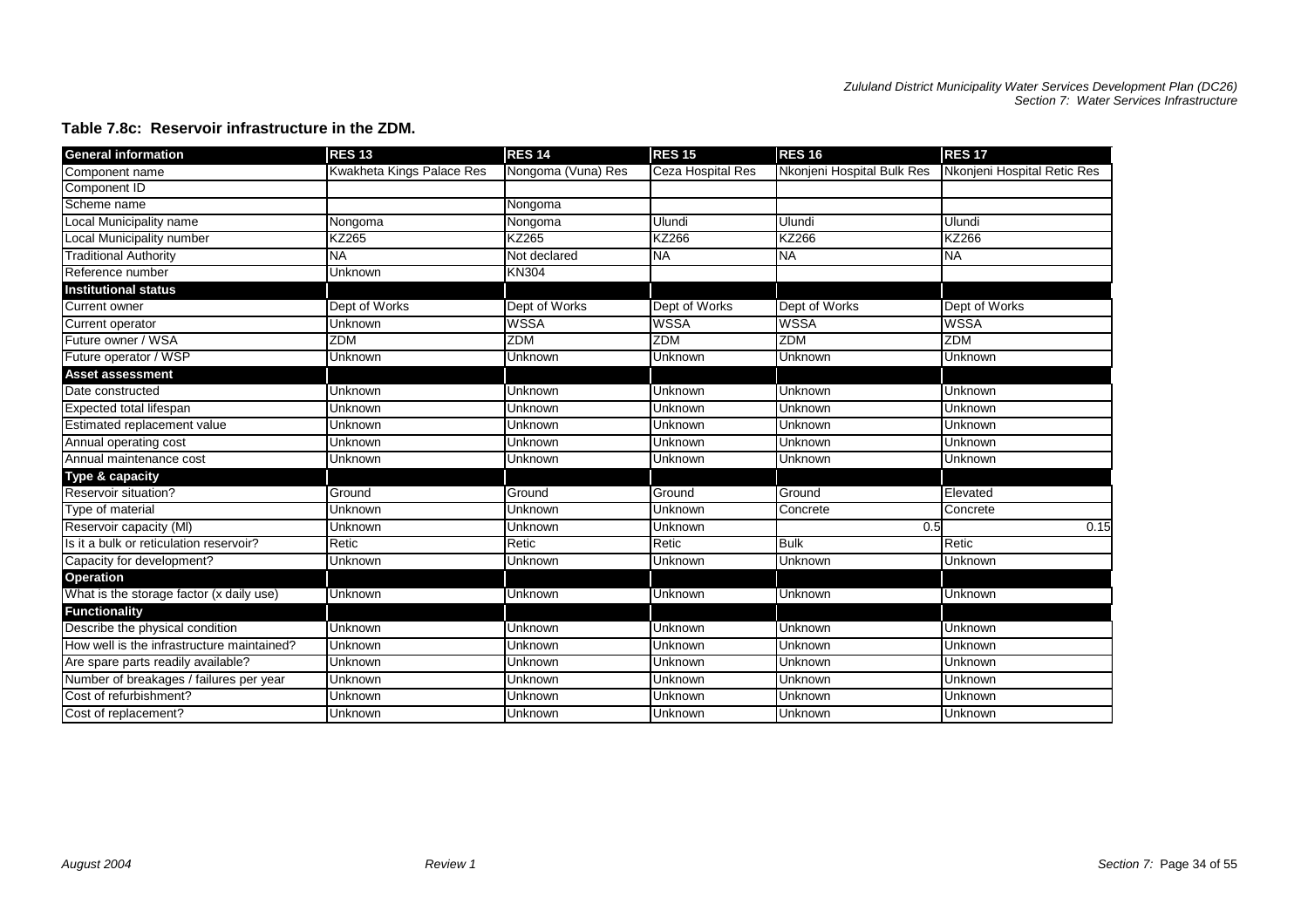# *Zululand District Municipality Water Services Development Plan (DC26) Section 7: Water Services Infrastructure*

| <b>General information</b>                 | <b>RES 18</b>     | <b>RES 19</b>                  | <b>RES 20</b>     |
|--------------------------------------------|-------------------|--------------------------------|-------------------|
| Component name                             | Mphungamhlope Res | <b>Thulasizwe Hosptial Res</b> | <b>Ulundi Res</b> |
| Component ID                               |                   |                                |                   |
| Scheme name                                | Mphungamhlope     |                                | Ulundi            |
| Local Municipality name                    | Ulundi            | Ulundi                         | Ulundi            |
| Local Municipality number                  | KZ266             | KZ266                          | KZ266             |
| <b>Traditional Authority</b>               | Nobamba           | <b>NA</b>                      | Mbatha            |
| Reference number                           | <b>KN294</b>      |                                | KN309             |
| <b>Institutional status</b>                |                   |                                |                   |
| Current owner                              | Dept of Works     | Dept of Works                  | Dept of Works     |
| Current operator                           | <b>WSSA</b>       | WSSA                           | WSSA              |
| Future owner / WSA                         | ZDM               | ZDM                            | ZDM               |
| Future operator / WSP                      | Unknown           | Unknown                        | <b>Unknown</b>    |
| <b>Asset assessment</b>                    |                   |                                |                   |
| Date constructed                           | Unknown           | Unknown                        | Unknown           |
| Expected total lifespan                    | Unknown           | Unknown                        | Unknown           |
| Estimated replacement value                | Unknown           | Unknown                        | Unknown           |
| Annual operating cost                      | <b>Unknown</b>    | Unknown                        | Unknown           |
| Annual maintenance cost                    | <b>Unknown</b>    | Unknown                        | Unknown           |
| Type & capacity                            |                   |                                |                   |
| Reservoir situation?                       | Ground            | Ground                         | Ground            |
| Type of material                           | Unknown           | Unknown                        | Concrete          |
| Reservoir capacity (MI)                    | Unknown           | Unknown                        | 10                |
| Is it a bulk or reticulation reservoir?    | Retic             | Retic                          | Retic             |
| Capacity for development?                  | Unknown           | Unknown                        | Unknown           |
| <b>Operation</b>                           |                   |                                |                   |
| What is the storage factor (x daily use)   | Unknown           | Unknown                        | Unknown           |
| <b>Functionality</b>                       |                   |                                |                   |
| Describe the physical condition            | Unknown           | Unknown                        | Unknown           |
| How well is the infrastructure maintained? | Unknown           | Unknown                        | Unknown           |
| Are spare parts readily available?         | Unknown           | Unknown                        | Unknown           |
| Number of breakages / failures per year    | Unknown           | Unknown                        | Unknown           |
| Cost of refurbishment?                     | Unknown           | Unknown                        | <b>Unknown</b>    |
| Cost of replacement?                       | Unknown           | Unknown                        | Unknown           |

#### **Table 7.8d: Reservoir infrastructure in the ZDM.**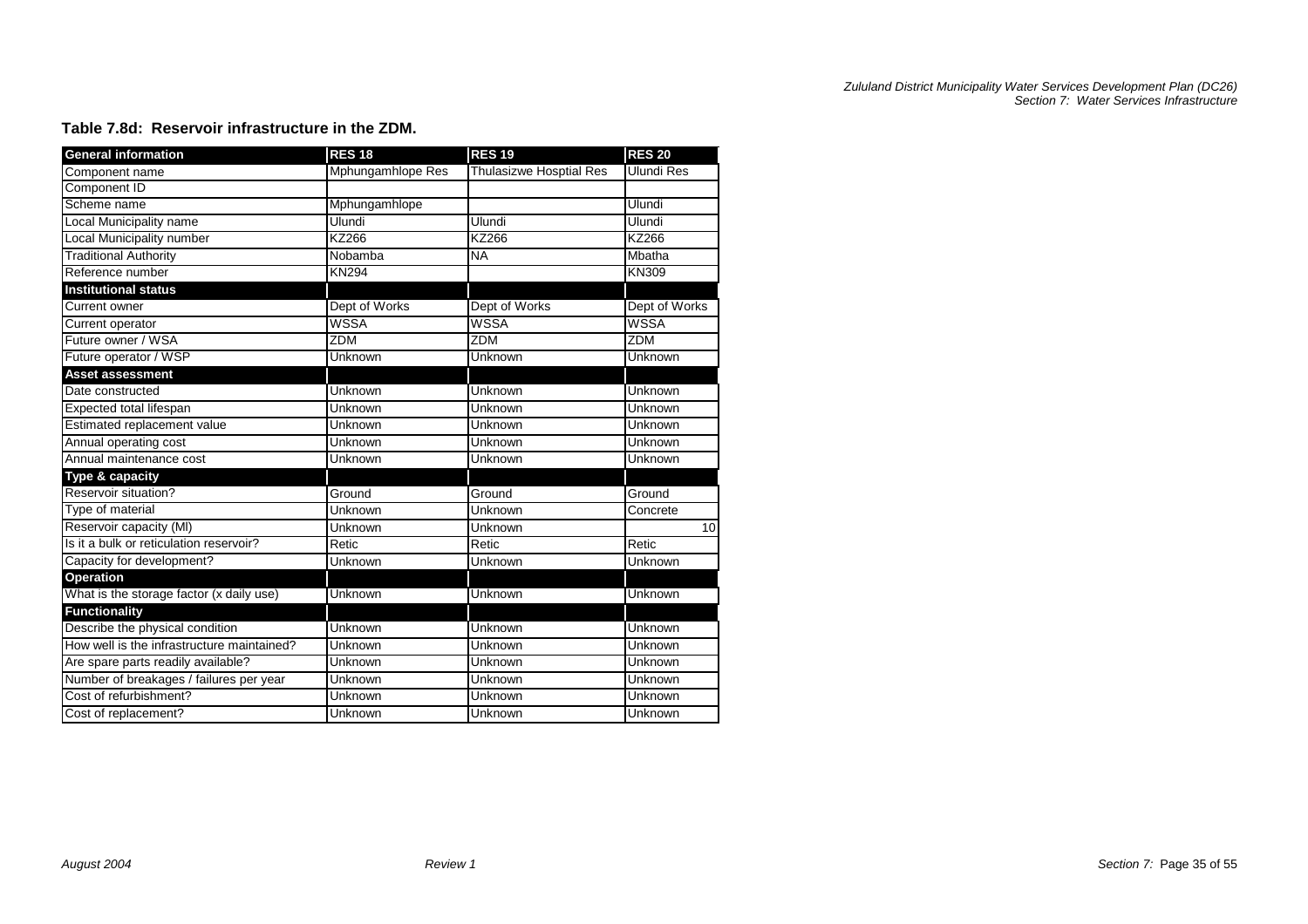# **7.9 Existing reticulation infrastructure (by supply zone)**

Known detail of the existing reticulation infrastructure for the ZDM is given in Table 7.9. However, this data is not complete and will be supplemented when the asset register database has been compiled and verified.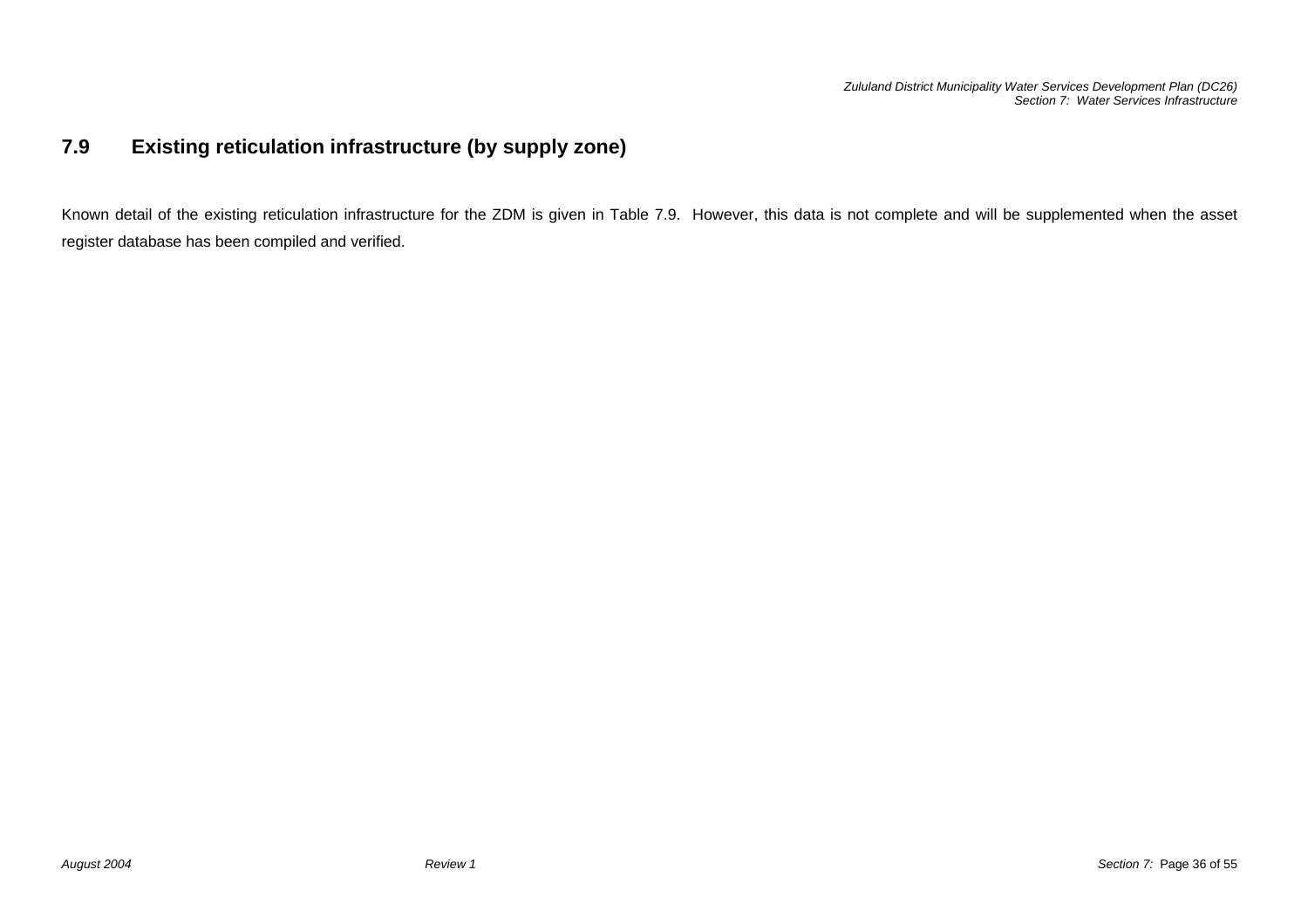### **Table 7.9a: Reticulation infrastructure in the ZDM.**

| <b>General information</b>                                 | Zone 1                | Zone <sub>2</sub>   | Zone 3                   | Zone 4               | Zone 5                | Zone 6          |
|------------------------------------------------------------|-----------------------|---------------------|--------------------------|----------------------|-----------------------|-----------------|
| Component name                                             | Paulpietersburg Retic | Frischgewaagd Retic | Balmoral/Vlakplaas Retic | Gwebu/Scothill Retic | <b>Ngibiswe Retic</b> | Ntungwini Retic |
| Component ID                                               |                       |                     |                          |                      |                       |                 |
| Scheme name                                                | Paulpietersburg       | Frischgewaagd       | Balmoral/Vlakplaas       | Gwebu/Scothill       | Ngibiswe              | Ntungwini       |
| Local Municipality name                                    | eDumbe                | eDumbe              | eDumbe                   | eDumbe               | eDumbe                | eDumbe          |
| Local Municipality number                                  | <b>KZ261</b>          | <b>KZ261</b>        | <b>KZ261</b>             | KZ261                | KZ261                 | <b>KZ261</b>    |
| <b>Traditional Authority</b>                               | <b>NA</b>             | Not declared        | Ndlangamandla            | Dlamini              | <b>Dlamini</b>        | Dlamini         |
| Reference number                                           |                       | <b>KN278</b>        |                          |                      |                       |                 |
| <b>Institutional status</b>                                |                       |                     |                          |                      |                       |                 |
| Current owner                                              | eDumbe LM             | Dept of Works       | <b>ZDM</b>               | <b>ZDM</b>           | <b>ZDM</b>            | <b>ZDM</b>      |
| <b>Current operator</b>                                    | eDumbe LM             | <b>ZDM</b>          | <b>ZDM</b>               | <b>ZDM</b>           | <b>ZDM</b>            | <b>ZDM</b>      |
| Future owner / WSA                                         | <b>ZDM</b>            | <b>ZDM</b>          | <b>ZDM</b>               | <b>ZDM</b>           | <b>ZDM</b>            | <b>ZDM</b>      |
| Future operator / WSP                                      | Unknown               | Unknown             | Jnknown                  | Unknown              | Unknown               | Unknown         |
| <b>Asset assessment</b>                                    |                       |                     |                          |                      |                       |                 |
| Date constructed                                           | Unknown               | Unknown             | Unknown                  | Unknown              | Unknown               | Unknown         |
| Expected total lifespan                                    | Unknown               | Unknown             | Unknown                  | Unknown              | Unknown               | Unknown         |
| Estimated replacement value                                | Unknown               | Unknown             | Unknown                  | Unknown              | <b>Unknown</b>        | Unknown         |
| Annual operating cost                                      | Unknown               | Unknown             | <b>Unknown</b>           | Unknown              | Unknown               | <b>Unknown</b>  |
| Annual maintenance cost                                    | Unknown               | Unknown             | Jnknown                  | Unknown              | Unknown               | Unknown         |
| Type & capacity                                            |                       |                     |                          |                      |                       |                 |
| Household density (dwelling/km <sup>2</sup> )              |                       |                     |                          |                      |                       |                 |
| Population served                                          | 15,200                | 10,000              | 5,356                    | 969                  | 3,024                 | 1,704           |
| Housing layout                                             | Formal                | Formal              | Formal                   | Unknown              | Unknown               | Unknown         |
| Level of service: Access                                   | Higher                |                     |                          |                      |                       |                 |
| Level of service: Consumption                              | Higher                |                     |                          |                      |                       |                 |
| Capacity available for development?                        | Unknown               | Unknown             | Unknown                  | Unknown              | Unknown               | Unknown         |
| <b>Operation</b>                                           |                       |                     |                          |                      |                       |                 |
| <b>Billing</b> system                                      | Yes                   | <b>No</b>           | Unknown                  | Unknown              | Unknown               | Unknown         |
| Tariff (Block definition)                                  | Unknown               | None                | Jnknown                  | Unknown              | Unknown               | Unknown         |
| Number of illegal connections to date                      | Unknown               | Unknown             | Unknown                  | Unknown              | Unknown               | <b>Unknown</b>  |
| Number of illegal connections formalised                   | Unknown               | Unknown             | Unknown                  | Unknown              | Unknown               | Unknown         |
| Number of vandalisms at service points or network controls | Unknown               | Unknown             | Unknown                  | Unknown              | Unknown               | Unknown         |
| <b>Functionality &amp; condition</b>                       |                       |                     |                          |                      |                       |                 |
| Describe the physical condition                            | Unknown               | Fair                | Unknown                  | Unknown              | Unknown               | Unknown         |
| How well is the infrastructure maintained?                 | Jnknown               | Demand              | Unknown                  | Unknown              | Unknown               | Unknown         |
| Are spare parts readily available?                         | Unknown               | Unknown             | Unknown                  | Unknown              | Unknown               | Unknown         |
| Number of breakages / failures per year                    | Unknown               | Unknown             | Unknown                  | Unknown              | Unknown               | Unknown         |
| Cost of refurbishment?                                     | Unknown               | Unknown             | Unknown                  | Unknown              | Unknown               | Unknown         |
| Cost of replacement?                                       | Unknown               | Unknown             | Unknown                  | Unknown              | Unknown               | Unknown         |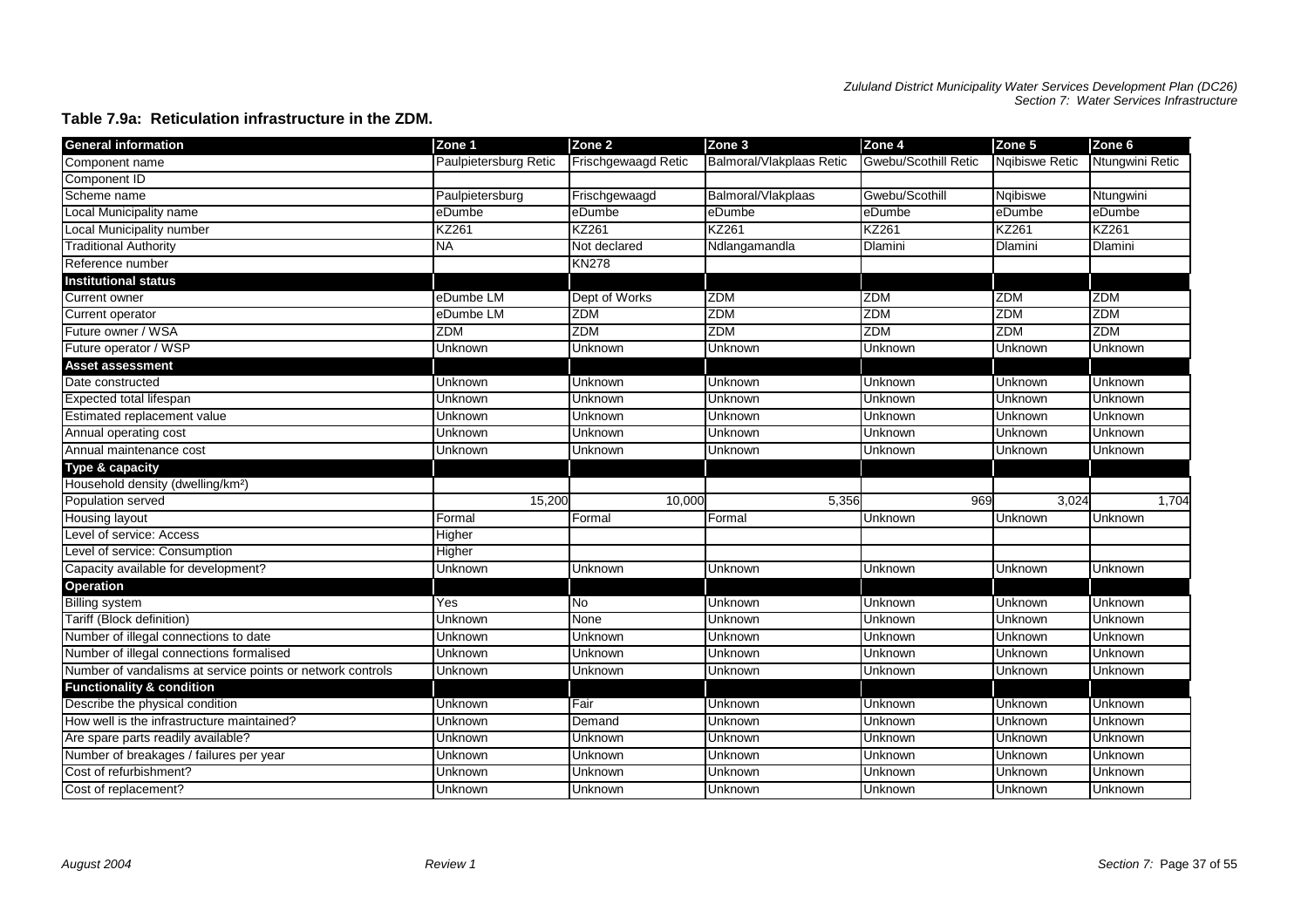#### **Table 7.9b: Reticulation infrastructure in the ZDM.**

| <b>General information</b>                                 | Zone 7               | Zone 8         | Zone <sub>9</sub>       | Zone 10        | Zone 11                    | Zone 12                    | Zone 13      |
|------------------------------------------------------------|----------------------|----------------|-------------------------|----------------|----------------------------|----------------------------|--------------|
| Component name                                             | <b>Obivane Retic</b> | Ophuzane Retic | Tholakela Dlamini Retic | Pongola Retic  | <b>Belgrade Retic</b>      | Itsjelejuba Hospital Retic | Magudu Retic |
| Component ID                                               |                      |                |                         |                |                            |                            |              |
| Scheme name                                                | Obivane              | Ophuzane       | Tholakela Dlamini       | Pongola        | Belgrade                   |                            | Magudu       |
| Local Municipality name                                    | eDumbe               | eDumbe         | eDumbe                  | uPhongola      | uPhongolo                  | uPhongolo                  | uPhongolo    |
| Local Municipality number                                  | KZ261                | KZ261          | <b>KZ261</b>            | KZ262          | KZ262                      | KZ262                      | KZ262        |
| <b>Traditional Authority</b>                               | Dlamini              | Dlamini        | <b>Dlamini</b>          | <b>NA</b>      | Ntshangase                 | <b>NA</b>                  | <b>NA</b>    |
| Reference number                                           |                      |                |                         |                | <b>KN269</b>               | Unknown                    |              |
| Institutional status                                       |                      |                |                         |                |                            |                            |              |
| Current owner                                              | <b>ZDM</b>           | <b>ZDM</b>     | <b>ZDM</b>              |                | uPhongola LM Dept of Works | Dept of Works              | <b>ZDM</b>   |
| Current operator                                           | <b>ZDM</b>           | <b>ZDM</b>     | <b>ZDM</b>              | uPhongola LM   | <b>WSSA</b>                | <b>WSSA</b>                | <b>ZDM</b>   |
| Future owner / WSA                                         | ZDM                  | <b>ZDM</b>     | <b>ZDM</b>              | <b>ZDM</b>     | <b>ZDM</b>                 | <b>ZDM</b>                 | ZDM          |
| Future operator / WSP                                      | Unknown              | Unknown        | Unknown                 | Unknown        | Unknown                    | Unknown                    | Unknown      |
| <b>Asset assessment</b>                                    |                      |                |                         |                |                            |                            |              |
| Date constructed                                           | Unknown              | Unknown        | Unknown                 | Unknown        | Unknown                    | <b>Unknown</b>             | Unknown      |
| Expected total lifespan                                    | Unknown              | Unknown        | <b>Unknown</b>          | Unknown        | <b>Unknown</b>             | Unknown                    | Unknown      |
| Estimated replacement value                                | Unknown              | Unknown        | Unknown                 | Unknown        | Unknown                    | Unknown                    | Unknown      |
| Annual operating cost                                      | Unknown              | Unknown        | Unknown                 | Unknown        | Unknown                    | Unknown                    | Unknown      |
| Annual maintenance cost                                    | Unknown              | Unknown        | Unknown                 | Unknown        | Unknown                    | Unknown                    | Unknown      |
| Type & capacity                                            |                      |                |                         |                |                            |                            |              |
| Household density (dwelling/km <sup>2</sup> )              |                      |                |                         |                |                            |                            |              |
| Population served                                          | 1,057                | 7,980          | 5,962                   | 20,000         | 5,359                      | 900                        | 380          |
| Housing layout                                             | Unknown              | Unknown        | Unknown                 | Formal         | Formal                     | Formal                     | Unknown      |
| Level of service: Access                                   |                      |                |                         | Higher         | Unknown                    |                            | Unknown      |
| Level of service: Consumption                              |                      |                |                         | Higher         | Unknown                    |                            | Unknown      |
| Capacity available for development?                        | Unknown              | Unknown        | Unknown                 | Unknown        | Unknown                    | Unknown                    | Unknown      |
| <b>Operation</b>                                           |                      |                |                         |                |                            |                            |              |
| <b>Billing system</b>                                      | Unknown              | Unknown        | Unknown                 | Yes            | <b>No</b>                  | <b>No</b>                  | Unknown      |
| Tariff (Block definition)                                  | Unknown              | Unknown        | <b>Unknown</b>          | Unknown        | <b>None</b>                | None                       | Unknown      |
| Number of illegal connections to date                      | Unknown              | Unknown        | Unknown                 | Unknown        | Unknown                    | Unknown                    | Unknown      |
| Number of illegal connections formalised                   | Unknown              | Unknown        | Unknown                 | Unknown        | Unknown                    | Unknown                    | Unknown      |
| Number of vandalisms at service points or network controls | Unknown              | Unknown        | Unknown                 | Unknown        | Unknown                    | Unknown                    | Unknown      |
| <b>Functionality &amp; condition</b>                       |                      |                |                         |                |                            |                            |              |
| Describe the physical condition                            | Unknown              | Unknown        | Unknown                 | Unknown        | Fair                       | Fair                       | Unknown      |
| How well is the infrastructure maintained?                 | Unknown              | Unknown        | <b>Unknown</b>          | <b>Unknown</b> | Demand                     | Demand                     | Unknown      |
| Are spare parts readily available?                         | Unknown              | Unknown        | Unknown                 | Unknown        | Unknown                    | Unknown                    | Unknown      |
| Number of breakages / failures per year                    | Unknown              | Unknown        | <b>Unknown</b>          | Unknown        | Unknown                    | Unknown                    | Unknown      |
| Cost of refurbishment?                                     | Unknown              | Unknown        | Unknown                 | Unknown        | Unknown                    | Unknown                    | Unknown      |
| Cost of replacement?                                       | Unknown              | Unknown        | Unknown                 | Unknown        | Unknown                    | Unknown                    | Unknown      |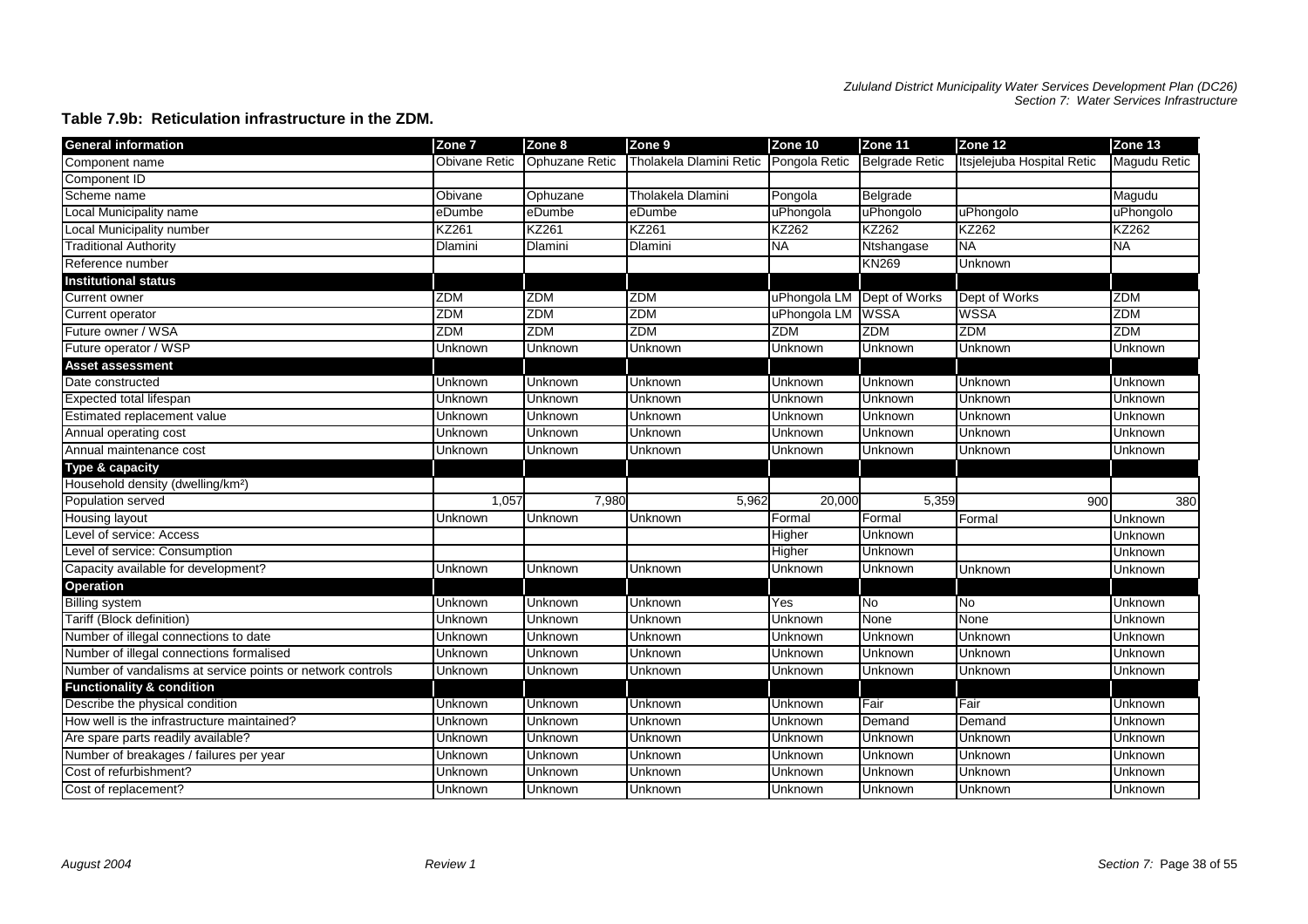#### **Table 7.9c: Reticulation infrastructure in the ZDM.**

| <b>General information</b>                                 | Zone 13             | Zone 14                | Zone 15                    | Zone 16                        | Zone 17      | Zone 18            |
|------------------------------------------------------------|---------------------|------------------------|----------------------------|--------------------------------|--------------|--------------------|
| Component name                                             | <b>Magudu Retic</b> | <b>Dwarsrand Retic</b> | Highlan-Ndlagamandla Retic | Khiphunyawo/Siyaphambili Retic | Mavuso Retic | <b>Msibi Retic</b> |
| Component ID                                               |                     |                        |                            |                                |              |                    |
| Scheme name                                                | Magudu              | Dwarsrand              | Highlan-Ndlagamandla       | Khiphunyawo/Siyaphambili       | Mavuso       | <b>Msibi</b>       |
| Local Municipality name                                    | uPhongolo           | uPhongolo              | uPhongolo                  | uPhongolo                      | uPhongolo    | uPhongolo          |
| Local Municipality number                                  | KZ262               | KZ262                  | KZ262                      | KZ262                          | KZ262        | KZ262              |
| <b>Traditional Authority</b>                               | <b>NA</b>           | <b>NA</b>              | Ndlagamandla               | Sibiya                         | Mavuso       | <b>Msibi</b>       |
| Reference number                                           |                     |                        |                            |                                |              |                    |
| <b>Institutional status</b>                                |                     |                        |                            |                                |              |                    |
| Current owner                                              | <b>ZDM</b>          | <b>ZDM</b>             | <b>ZDM</b>                 | ZDM                            | <b>ZDM</b>   | <b>ZDM</b>         |
| Current operator                                           | <b>ZDM</b>          | <b>ZDM</b>             | ZDM                        | <b>ZDM</b>                     | <b>ZDM</b>   | <b>ZDM</b>         |
| Future owner / WSA                                         | <b>ZDM</b>          | <b>ZDM</b>             | <b>ZDM</b>                 | <b>ZDM</b>                     | <b>ZDM</b>   | ZDM                |
| Future operator / WSP                                      | Unknown             | Unknown                | Unknown                    | Unknown                        | Unknown      | Unknown            |
| Asset assessment                                           |                     |                        |                            |                                |              |                    |
| Date constructed                                           | Unknown             | Unknown                | Unknown                    | Unknown                        | Unknown      | Unknown            |
| Expected total lifespan                                    | Unknown             | Unknown                | Unknown                    | Unknown                        | Unknown      | Unknown            |
| Estimated replacement value                                | Unknown             | Unknown                | Unknown                    | Unknown                        | Unknown      | Unknown            |
| Annual operating cost                                      | Unknown             | Unknown                | Unknown                    | Unknown                        | Unknown      | Unknown            |
| Annual maintenance cost                                    | Unknown             | Unknown                | Unknown                    | Unknown                        | Unknown      | Unknown            |
| Type & capacity                                            |                     |                        |                            |                                |              |                    |
| Household density (dwelling/km <sup>2</sup> )              |                     |                        |                            |                                |              |                    |
| Population served                                          | 380                 | 320                    | 1,157                      | 3,554                          | 3,000        | 1,099              |
| Housing layout                                             | Unknown             | Unknown                | Unknown                    | Unknown                        | Unknown      | Unknown            |
| Level of service: Access                                   | Unknown             | <b>Unknown</b>         | Unknown                    | Unknown                        | Unknown      | Unknown            |
| Level of service: Consumption                              | Unknown             | Unknown                | Unknown                    | Unknown                        | Unknown      | Unknown            |
| Capacity available for development?                        | Unknown             | Unknown                | Unknown                    | Unknown                        | Unknown      | Unknown            |
| <b>Operation</b>                                           |                     |                        |                            |                                |              |                    |
| <b>Billing system</b>                                      | Unknown             | Unknown                | Unknown                    | Unknown                        | Unknown      | Unknown            |
| Tariff (Block definition)                                  | Unknown             | Unknown                | Unknown                    | Unknown                        | Unknown      | Unknown            |
| Number of illegal connections to date                      | Unknown             | Unknown                | Unknown                    | Unknown                        | Unknown      | Unknown            |
| Number of illegal connections formalised                   | Unknown             | Unknown                | Unknown                    | Unknown                        | Unknown      | Unknown            |
|                                                            |                     |                        |                            |                                |              |                    |
| Number of vandalisms at service points or network controls | Unknown             | Unknown                | Unknown                    | Unknown                        | Unknown      | Unknown            |
| <b>Functionality &amp; condition</b>                       |                     |                        |                            |                                |              |                    |
| Describe the physical condition                            | Unknown             | Unknown                | Unknown                    | Unknown                        | Unknown      | Unknown            |
| How well is the infrastructure maintained?                 | Unknown             | Unknown                | Unknown                    | Unknown                        | Unknown      | Unknown            |
| Are spare parts readily available?                         | Unknown             | Unknown                | Unknown                    | Unknown                        | Unknown      | Unknown            |
| Number of breakages / failures per year                    | Unknown             | Unknown                | Unknown                    | Unknown                        | Unknown      | Unknown            |
| Cost of refurbishment?                                     | Unknown             | Unknown                | Unknown                    | Unknown                        | Unknown      | Unknown            |
| Cost of replacement?                                       | Unknown             | Unknown                | Unknown                    | Unknown                        | Unknown      | Unknown            |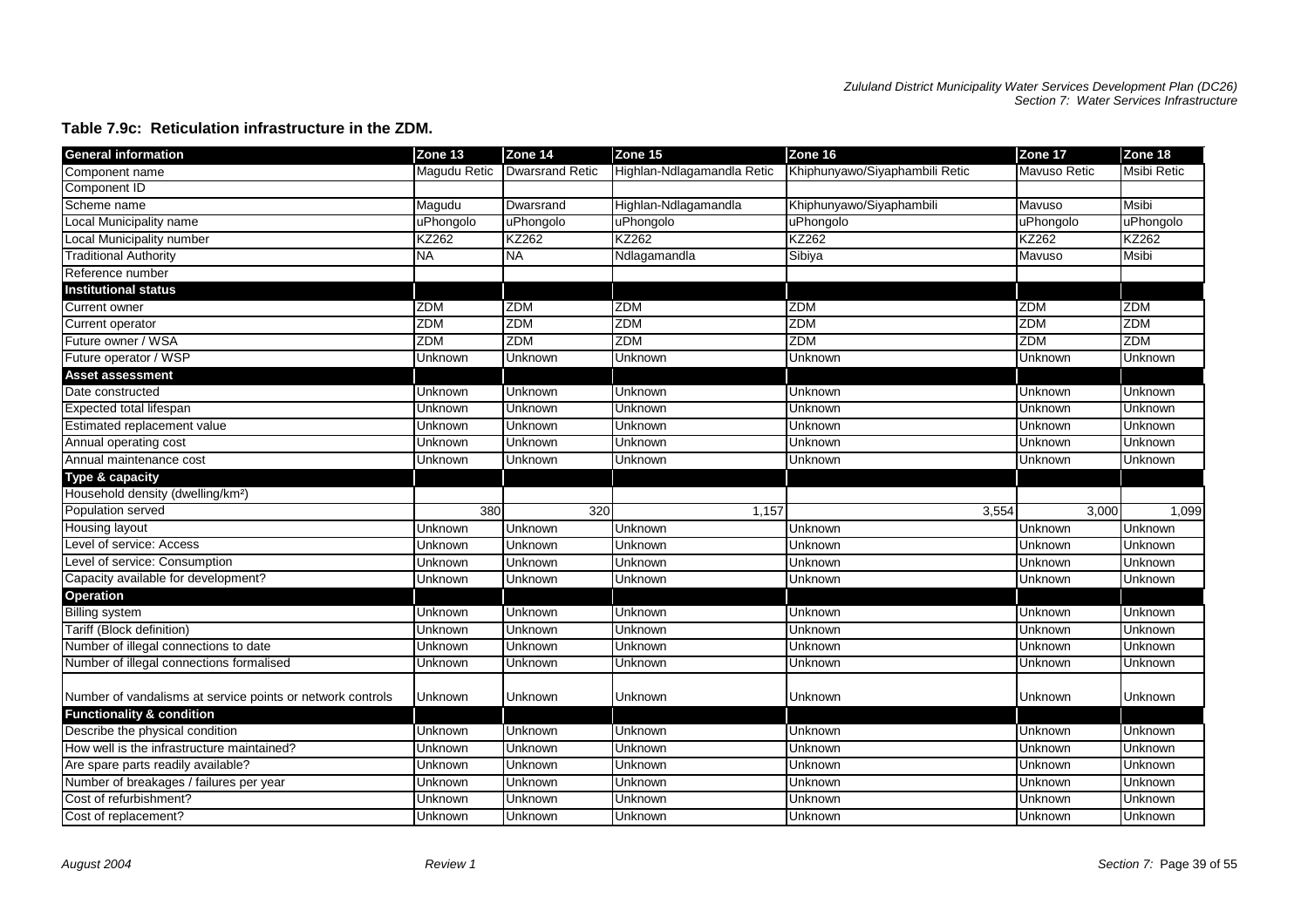### **Table 7.9d: Reticulation infrastructure in the ZDM.**

| <b>General information</b>                                 | Zone 19          | Zone 20         | Zone 21               | Zone 22              | Zone 23               | Zone 24              | Zone 25                 |
|------------------------------------------------------------|------------------|-----------------|-----------------------|----------------------|-----------------------|----------------------|-------------------------|
| Component name                                             | Nkosentsha Retic | Ombimbini Retic | Simdlangentsha Retic  | <b>Vryheid Retic</b> | <b>Mondlo Retic</b>   | <b>Hlobane Retic</b> | <b>Coronation Retic</b> |
| Component ID                                               |                  |                 |                       |                      |                       |                      |                         |
| Scheme name                                                | Nkosentsha       | Ombimbini       | Simdlangentsha        | Vryheid              | Vryheid               | <b>Hlobane</b>       | Coronation              |
| Local Municipality name                                    | uPhongolo        | uPhongolo       | uPhongolo             | Abaqulusi            | Abaqulusi             | Abaqulusi            | Abaqulusi               |
| Local Municipality number                                  | KZ262            | KZ262           | <b>KZ262</b>          | KZ263                | KZ263                 | KZ263                | KZ263                   |
| <b>Traditional Authority</b>                               | Mavuso           | Msibi           | Ntshangase & Mthethwa | <b>NA</b>            | Hlahlindlela (partly) | <b>NA</b>            | <b>NA</b>               |
| Reference number                                           |                  |                 |                       |                      | <b>KN292</b>          |                      |                         |
| <b>Institutional status</b>                                |                  |                 |                       |                      |                       |                      |                         |
| Current owner                                              | <b>ZDM</b>       | <b>ZDM</b>      | <b>ZDM</b>            | Abaqulusi LM         | Dept of Works         | Abaqulusi LM         | Abaqulusi LM            |
| Current operator                                           | <b>ZDM</b>       | ZDM             | <b>ZDM</b>            | Abaqulusi LM         | Aquafund              | Abaqulusi LM         | Abaqulusi LM            |
| Future owner / WSA                                         | ZDM              | ZDM             | <b>ZDM</b>            | <b>ZDM</b>           | <b>ZDM</b>            | <b>ZDM</b>           | <b>ZDM</b>              |
| Future operator / WSP                                      | Unknown          | Unknown         | Unknown               | Unknown              | Unknown               | Unknown              | Unknown                 |
| <b>Asset assessment</b>                                    |                  |                 |                       |                      |                       |                      |                         |
| Date constructed                                           | Unknown          | Unknown         | Unknown               | Unknown              | Unknown               | Unknown              | Unknown                 |
| Expected total lifespan                                    | Unknown          | Jnknown         | Unknown               | Unknown              | Unknown               | Unknown              | Jnknown                 |
| Estimated replacement value                                | Unknown          | <b>Unknown</b>  | Unknown               | Unknown              | Unknown               | Unknown              | Unknown                 |
| Annual operating cost                                      | Unknown          | Unknown         | Unknown               | Unknown              | Unknown               | Unknown              | Unknown                 |
| Annual maintenance cost                                    | Unknown          | Unknown         | Unknown               | Unknown              | Unknown               | Unknown              | Unknown                 |
| Type & capacity                                            |                  |                 |                       |                      |                       |                      |                         |
| Household density (dwelling/km <sup>2</sup> )              |                  |                 |                       |                      |                       |                      |                         |
| Population served                                          | 1,620            | 6,664           | 19,983                | 33,666               | 21,550                | 2,400                | 3,143                   |
| Housing layout                                             | Unknown          | Unknown         | Unknown               | Formal               | Formal                | Formal               | Formal                  |
| Level of service: Access                                   | Unknown          | Unknown         | Unknown               | Higher               | Higher                | Unknown              | Jnknown                 |
| Level of service: Consumption                              | Unknown          | Unknown         | Unknown               | Higher               | Unknown               | Unknown              | Unknown                 |
| Capacity available for development?                        | Unknown          | Unknown         | Unknown               | Unknown              | Unknown               | Unknown              | Unknown                 |
| <b>Operation</b>                                           |                  |                 |                       |                      |                       |                      |                         |
| <b>Billing system</b>                                      | Unknown          | Unknown         | Unknown               | Yes                  | <b>No</b>             | Unknown              | Unknown                 |
| Tariff (Block definition)                                  | Unknown          | Jnknown         | Unknown               | Unknown              | None                  | Unknown              | Jnknown                 |
| Number of illegal connections to date                      | Unknown          | Jnknown         | Unknown               | Unknown              | Unknown               | Unknown              | <b>Jnknown</b>          |
| Number of illegal connections formalised                   | Unknown          | Unknown         | Unknown               | Unknown              | Unknown               | Unknown              | Jnknown                 |
|                                                            |                  |                 |                       |                      |                       |                      |                         |
| Number of vandalisms at service points or network controls | Unknown          | Jnknown         | Unknown               | Unknown              | Unknown               | Unknown              | Unknown                 |
| <b>Functionality &amp; condition</b>                       |                  |                 |                       |                      |                       |                      |                         |
| Describe the physical condition                            | Unknown          | Unknown         | Unknown               | Unknown              | Poor                  | Unknown              | Unknown                 |
| How well is the infrastructure maintained?                 | Jnknown          | Unknown         | Unknown               | Unknown              | Demand                | Unknown              | Jnknown                 |
| Are spare parts readily available?                         | Unknown          | Unknown         | Unknown               | Unknown              | Unknown               | Unknown              | Jnknown                 |
| Number of breakages / failures per year                    | Unknown          | Unknown         | Unknown               | <b>Unknown</b>       | Unknown               | Unknown              | <b>Unknown</b>          |
| Cost of refurbishment?                                     | Unknown          | Unknown         | Unknown               | Unknown              | Unknown               | Unknown              | <b>Unknown</b>          |
| Cost of replacement?                                       | Unknown          | Unknown         | Unknown               | Unknown              | Unknown               | Unknown              | Unknown                 |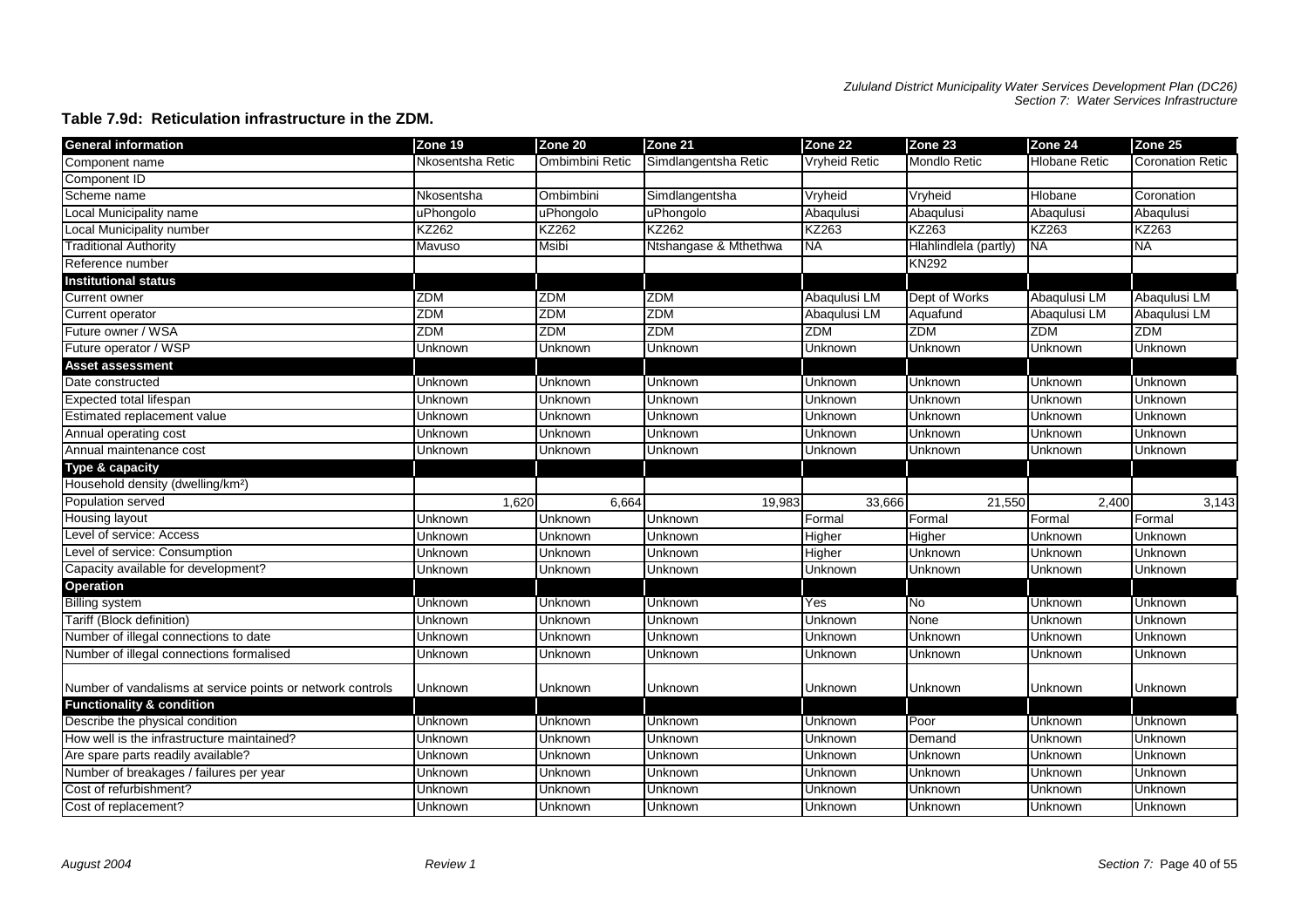#### **Table 7.9e: Reticulation infrastructure in the ZDM.**

| <b>General information</b>                                 | Zone 26             | Zone 27         | Zone 28                  | Zone 29                | Zone 30             | Zone 31               |
|------------------------------------------------------------|---------------------|-----------------|--------------------------|------------------------|---------------------|-----------------------|
| Component name                                             | <b>Envati Retic</b> | Louwsberg Retic | Nkongolwane Retic        | <b>Gluckstad Retic</b> | <b>Atdoro Retic</b> | <b>Bhekephi Retic</b> |
| Component ID                                               |                     |                 |                          |                        |                     |                       |
| Scheme name                                                | Enyati              | Louwsberg       | Nkongolwane (Coronation) | Gluckstad              | Atdoro              | Bhekephi              |
| Local Municipality name                                    | Abaqulusi           | Abaqulusi       | Abaqulusi                | Abaqulusi              | Abaqulusi           | Abaqulusi             |
| Local Municipality number                                  | KZ263               | KZ263           | KZ263                    | KZ263                  | KZ263               | KZ263                 |
| <b>Traditional Authority</b>                               | <b>NA</b>           | <b>NA</b>       |                          | <b>NA</b>              | <b>NA</b>           | Khambi                |
| Reference number                                           |                     |                 | <b>KN302</b>             | <b>KN302</b>           |                     |                       |
| <b>Institutional status</b>                                |                     |                 |                          |                        |                     |                       |
| Current owner                                              | Abaqulusi LM        | Abaqulusi LM    | Dept of Works            | Abaqulusi LM           | <b>ZDM</b>          | <b>ZDM</b>            |
| Current operator                                           | Abaqulusi LM        | Abaqulusi LM    | <b>WSSA</b>              | Abaqulusi LM           | <b>ZDM</b>          | <b>ZDM</b>            |
| Future owner / WSA                                         | <b>ZDM</b>          | <b>ZDM</b>      | <b>ZDM</b>               | <b>ZDM</b>             | <b>ZDM</b>          | <b>ZDM</b>            |
| Future operator / WSP                                      | <b>Unknown</b>      | Unknown         | Unknown                  | Unknown                | Unknown             | Unknown               |
| <b>Asset assessment</b>                                    |                     |                 |                          |                        |                     |                       |
| Date constructed                                           | Unknown             | Unknown         | Unknown                  | Unknown                | Unknown             | Unknown               |
| Expected total lifespan                                    | Unknown             | Unknown         | Unknown                  | Unknown                | Unknown             | Unknown               |
| Estimated replacement value                                | Unknown             | Unknown         | Unknown                  | Unknown                | Unknown             | Unknown               |
| Annual operating cost                                      | Unknown             | Unknown         | Unknown                  | Unknown                | Unknown             | Unknown               |
| Annual maintenance cost                                    | Unknown             | Unknown         | Unknown                  | Unknown                | Unknown             | Unknown               |
| Type & capacity                                            |                     |                 |                          |                        |                     |                       |
| Household density (dwelling/km <sup>2</sup> )              |                     |                 |                          |                        |                     |                       |
| Population served                                          | 734                 | 3.120           | 4000 or 6566             | 176                    | 910                 | 3.500                 |
| Housing layout                                             | Formal              | Formal          | Formal                   | Formal                 | Unknown             | Unknown               |
| Level of service: Access                                   | Unknown             | Unknown         | Unknown                  | Unknown                | Unknown             | Unknown               |
| Level of service: Consumption                              | Unknown             | Unknown         | Unknown                  | Unknown                | Unknown             | Unknown               |
| Capacity available for development?                        | Unknown             | Unknown         | Unknown                  | Unknown                | Unknown             | Unknown               |
| Operation                                                  |                     |                 |                          |                        |                     |                       |
| <b>Billing system</b>                                      | Unknown             | Unknown         | <b>No</b>                | Unknown                | Unknown             | Unknown               |
| Tariff (Block definition)                                  | Unknown             | Unknown         | None                     | Unknown                | Unknown             | Unknown               |
| Number of illegal connections to date                      | Unknown             | Unknown         | Unknown                  | Unknown                | Unknown             | Unknown               |
| Number of illegal connections formalised                   | Unknown             | Unknown         | Unknown                  | Unknown                | Unknown             | Unknown               |
|                                                            |                     |                 |                          |                        |                     |                       |
| Number of vandalisms at service points or network controls | Unknown             | Unknown         | Unknown                  | Unknown                | Unknown             | Unknown               |
| <b>Functionality &amp; condition</b>                       |                     |                 |                          |                        |                     |                       |
| Describe the physical condition                            | Unknown             | Unknown         | Good                     | Unknown                | Unknown             | Unknown               |
| How well is the infrastructure maintained?                 | Unknown             | Unknown         | Demand                   | Unknown                | Unknown             | Unknown               |
| Are spare parts readily available?                         | Unknown             | Unknown         | Unknown                  | Unknown                | Unknown             | Unknown               |
| Number of breakages / failures per year                    | Unknown             | Unknown         | Unknown                  | Unknown                | Unknown             | Unknown               |
| Cost of refurbishment?                                     | Unknown             | Unknown         | Unknown                  | Unknown                | Unknown             | Unknown               |
| Cost of replacement?                                       | Unknown             | Unknown         | Unknown                  | Unknown                | Unknown             | Unknown               |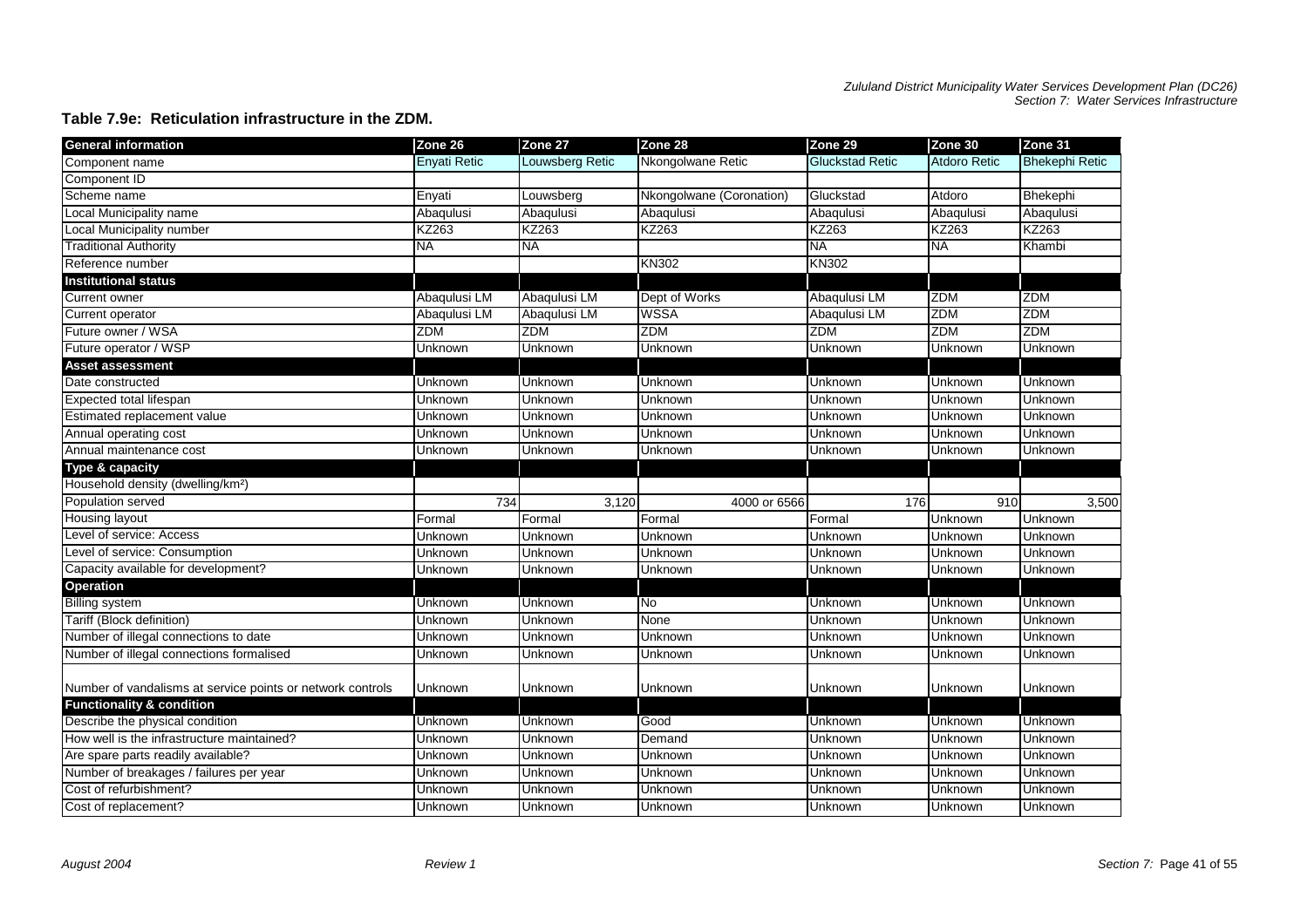### **Table 7.9f: Reticulation infrastructure in the ZDM.**

| <b>General information</b>                                 | Zone 32                   | Zone 33                 | Zone 34                 | Zone 35                 | Zone 36        | Zone 37       |
|------------------------------------------------------------|---------------------------|-------------------------|-------------------------|-------------------------|----------------|---------------|
| Component name                                             | Bhekumthetho Ph 1&2 Retic | Bhekumthetho Ph 3 Retic | Coronation Rural Retic  | <b>Dlomodlomo Retic</b> | Emvuzini Retic | Envathi Retic |
| Component ID                                               |                           |                         |                         |                         |                |               |
| Scheme name                                                | Bhekumthetho Ph 1&2       | Bhekumthetho Ph 3       | <b>Coronation Rural</b> | <b>Dlomodlomo</b>       | Emvuzini       | Enyathi       |
| Local Municipality name                                    | Abaqulusi                 | Abaqulusi               | Abaqulusi               | Abaqulusi               | Abaqulusi      | Abaqulusi     |
| Local Municipality number                                  | KZ263                     | KZ263                   | KZ263                   | KZ263                   | KZ263          | KZ263         |
| <b>Traditional Authority</b>                               | Disputed area             | Disputed area           | <b>NA</b>               | Khambi                  | Hlahlindlela   | <b>NA</b>     |
| Reference number                                           |                           |                         |                         |                         |                |               |
| <b>Institutional status</b>                                |                           |                         |                         |                         |                |               |
| Current owner                                              | <b>ZDM</b>                | <b>ZDM</b>              | <b>ZDM</b>              | <b>ZDM</b>              | <b>ZDM</b>     | <b>ZDM</b>    |
| Current operator                                           | <b>ZDM</b>                | <b>ZDM</b>              | <b>ZDM</b>              | <b>ZDM</b>              | ZDM            | <b>ZDM</b>    |
| Future owner / WSA                                         | <b>ZDM</b>                | <b>ZDM</b>              | <b>ZDM</b>              | ZDM                     | <b>ZDM</b>     | <b>ZDM</b>    |
| Future operator / WSP                                      | Unknown                   | Unknown                 | Unknown                 | Unknown                 | Unknown        | Unknown       |
| <b>Asset assessment</b>                                    |                           |                         |                         |                         |                |               |
| Date constructed                                           | Unknown                   | Unknown                 | Unknown                 | Unknown                 | Unknown        | Unknown       |
| Expected total lifespan                                    | Unknown                   | Unknown                 | Unknown                 | Unknown                 | Unknown        | Unknown       |
| Estimated replacement value                                | Unknown                   | Unknown                 | Unknown                 | Unknown                 | Unknown        | Unknown       |
| Annual operating cost                                      | Unknown                   | Unknown                 | Unknown                 | Unknown                 | Unknown        | Unknown       |
| Annual maintenance cost                                    | Unknown                   | Unknown                 | Unknown                 | Unknown                 | Unknown        | Unknown       |
| Type & capacity                                            |                           |                         |                         |                         |                |               |
| Household density (dwelling/km <sup>2</sup> )              |                           |                         |                         |                         |                |               |
| Population served                                          | 4,765                     | 3,434                   | 12,000                  | 684                     | 2,500          | 734           |
| Housing layout                                             | Unknown                   | Unknown                 | Unknown                 | Unknown                 | Unknown        | Unknown       |
| Level of service: Access                                   | Unknown                   | Unknown                 | Unknown                 | Unknown                 | Unknown        | Unknown       |
| Level of service: Consumption                              | Unknown                   | Unknown                 | Unknown                 | Unknown                 | Unknown        | Unknown       |
| Capacity available for development?                        | Unknown                   | Unknown                 | Unknown                 | Unknown                 | Unknown        | Unknown       |
| <b>Operation</b>                                           |                           |                         |                         |                         |                |               |
| <b>Billing system</b>                                      | Unknown                   | Unknown                 | Unknown                 | Unknown                 | Unknown        | Unknown       |
| Tariff (Block definition)                                  | Unknown                   | Unknown                 | Unknown                 | Unknown                 | Unknown        | Unknown       |
| Number of illegal connections to date                      | Unknown                   | Unknown                 | Unknown                 | Unknown                 | Unknown        | Unknown       |
| Number of illegal connections formalised                   | Unknown                   | Unknown                 | Unknown                 | Unknown                 | Unknown        | Unknown       |
|                                                            |                           |                         |                         |                         |                |               |
| Number of vandalisms at service points or network controls | Unknown                   | Unknown                 | Unknown                 | Unknown                 | Unknown        | Unknown       |
| <b>Functionality &amp; condition</b>                       |                           |                         |                         |                         |                |               |
| Describe the physical condition                            | Unknown                   | Unknown                 | Unknown                 | Unknown                 | Unknown        | Unknown       |
| How well is the infrastructure maintained?                 | Unknown                   | Unknown                 | Unknown                 | Unknown                 | Unknown        | Unknown       |
| Are spare parts readily available?                         | Unknown                   | Unknown                 | Unknown                 | Unknown                 | Unknown        | Unknown       |
| Number of breakages / failures per year                    | Unknown                   | Unknown                 | Unknown                 | Unknown                 | Unknown        | Unknown       |
| Cost of refurbishment?                                     | Unknown                   | Unknown                 | Unknown                 | Unknown                 | Unknown        | Unknown       |
| Cost of replacement?                                       | Unknown                   | Unknown                 | Unknown                 | Unknown                 | Unknown        | Unknown       |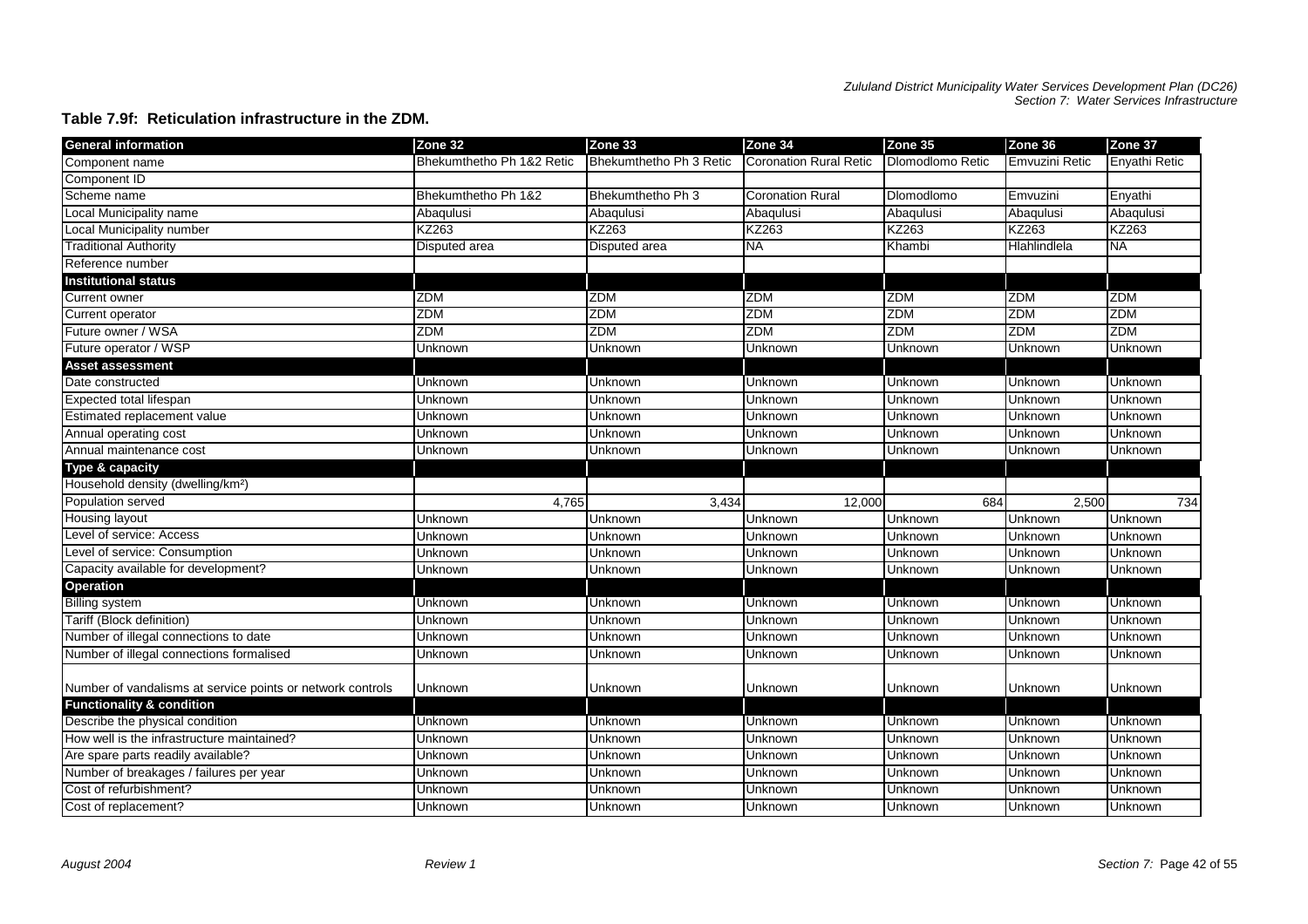## **Table 7.9g: Reticulation infrastructure in the ZDM.**

| <b>General information</b>                                 | Zone 38                   | Zone 39                   | Zone 40                      | Zone 41               | Zone 42              |
|------------------------------------------------------------|---------------------------|---------------------------|------------------------------|-----------------------|----------------------|
| Component name                                             | Isulabasha Mvunyane Retic | Kromellenboog/Gwebu Retic | Mountain View Mission Retic  | Enyokeni Palace Retic | Kangela Palace Retic |
| <b>Component ID</b>                                        |                           |                           |                              |                       |                      |
| Scheme name                                                | Isulabasha Mvunyane       | Kromellenboog/Gwebu       | <b>Mountain View Mission</b> |                       |                      |
| Local Municipality name                                    | Abaqulusi                 | Abaqulusi                 | Abaqulusi                    | Nongoma               | Nongoma              |
| Local Municipality number                                  | <b>KZ263</b>              | KZ263                     | <b>KZ263</b>                 | <b>KZ265</b>          | KZ265                |
| <b>Traditional Authority</b>                               | Hlahlindlela              | Othaka                    | <b>NA</b>                    | <b>NA</b>             | <b>NA</b>            |
| Reference number                                           |                           |                           |                              | <b>Unknown</b>        | Unknown              |
| <b>Institutional status</b>                                |                           |                           |                              |                       |                      |
| Current owner                                              | ZDM                       | <b>ZDM</b>                | <b>ZDM</b>                   | Dept of Works         | Dept of Works        |
| Current operator                                           | <b>ZDM</b>                | <b>ZDM</b>                | <b>ZDM</b>                   | <b>WSSA</b>           | <b>WSSA</b>          |
| Future owner / WSA                                         | <b>ZDM</b>                | <b>ZDM</b>                | <b>ZDM</b>                   | <b>ZDM</b>            | <b>ZDM</b>           |
| Future operator / WSP                                      | Unknown                   | Unknown                   | Unknown                      | Unknown               | Unknown              |
| <b>Asset assessment</b>                                    |                           |                           |                              |                       |                      |
| Date constructed                                           | Unknown                   | Unknown                   | Unknown                      | Unknown               | Unknown              |
| Expected total lifespan                                    | Unknown                   | Unknown                   | Unknown                      | Unknown               | Unknown              |
| Estimated replacement value                                | <b>Unknown</b>            | Unknown                   | Unknown                      | Unknown               | Unknown              |
| Annual operating cost                                      | Unknown                   | Unknown                   | Unknown                      | Unknown               | Unknown              |
| Annual maintenance cost                                    | Unknown                   | Unknown                   | <b>Unknown</b>               | Unknown               | Unknown              |
| Type & capacity                                            |                           |                           |                              |                       |                      |
| Household density (dwelling/km <sup>2</sup> )              |                           |                           |                              | NA - hospital         | NA - hospital        |
| Population served                                          | 10,000                    | 1,305                     | 1,700                        | 50                    | 100                  |
| Housing layout                                             | Unknown                   | <b>Unknown</b>            | Unknown                      | Formal                | Formal               |
| Level of service: Access                                   | Unknown                   | Unknown                   | Unknown                      | Higher                | Higher               |
| Level of service: Consumption                              | Unknown                   | Unknown                   | Unknown                      | Higher                | Higher               |
| Capacity available for development?                        | Unknown                   | Unknown                   | Unknown                      | Unknown               | Unknown              |
| <b>Operation</b>                                           |                           |                           |                              |                       |                      |
| <b>Billing system</b>                                      | Unknown                   | Unknown                   | Unknown                      | <b>No</b>             | No                   |
| Tariff (Block definition)                                  | Unknown                   | Unknown                   | Unknown                      | None                  | None                 |
| Number of illegal connections to date                      | Unknown                   | Unknown                   | Unknown                      | Unknown               | Unknown              |
| Number of illegal connections formalised                   | Unknown                   | Unknown                   | Unknown                      | Unknown               | Unknown              |
|                                                            |                           |                           |                              |                       |                      |
| Number of vandalisms at service points or network controls | Unknown                   | Unknown                   | Unknown                      | Unknown               | Unknown              |
| <b>Functionality &amp; condition</b>                       |                           |                           |                              |                       |                      |
| Describe the physical condition                            | Unknown                   | Unknown                   | Unknown                      | Good                  | Good                 |
| How well is the infrastructure maintained?                 | Unknown                   | Unknown                   | Unknown                      | Demand                | Demand               |
| Are spare parts readily available?                         | Unknown                   | Unknown                   | Unknown                      | Unknown               | Unknown              |
| Number of breakages / failures per year                    | Unknown                   | <b>Unknown</b>            | Unknown                      | Unknown               | Unknown              |
| Cost of refurbishment?                                     | <b>Unknown</b>            | Unknown                   | Unknown                      | Unknown               | Unknown              |
| Cost of replacement?                                       | Unknown                   | Unknown                   | Unknown                      | Unknown               | <b>Unknown</b>       |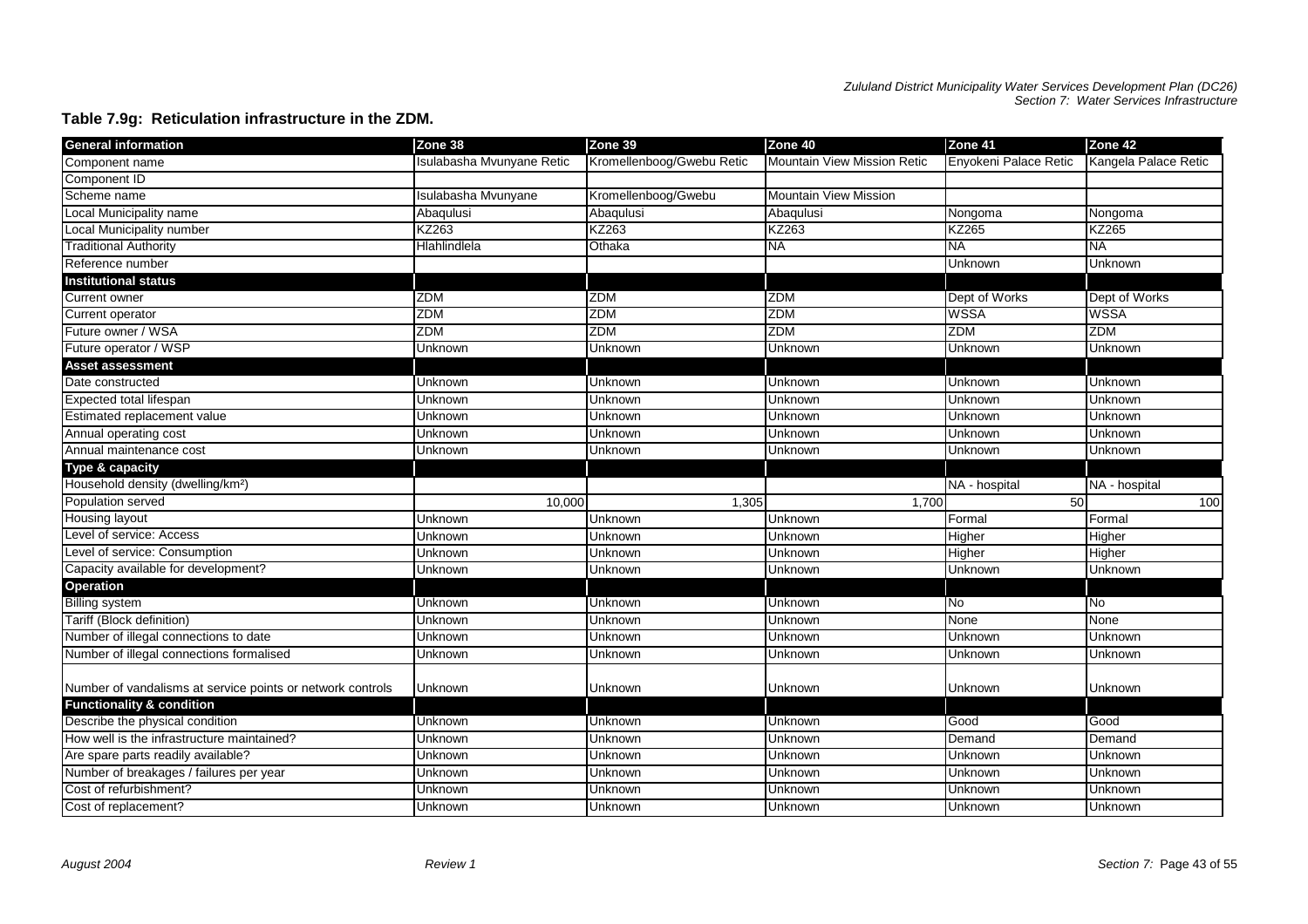#### **Table 7.9h: Reticulation infrastructure in the ZDM.**

| <b>General information</b>                                 | Zone 43               | Zone 44              | Zone 45               | Zone 46              | Zone 47          | Zone 48            |
|------------------------------------------------------------|-----------------------|----------------------|-----------------------|----------------------|------------------|--------------------|
| Component name                                             | Kwakheta Palace Retic | Nongoma (Vuna) Retic | <b>Buxedeni Retic</b> | Esiphambanweni Retic | Gobamagagu Retic | <b>Gwebu Retic</b> |
| Component ID                                               |                       |                      |                       |                      |                  |                    |
| Scheme name                                                |                       | Nongoma              | <b>Buxedeni</b>       | Esiphambanweni       | Gobamagagu       | Gwebu              |
| Local Municipality name                                    | Nongoma               | Nongoma              | Nongoma               | Nongoma              | Nongoma          | Nongoma            |
| Local Municipality number                                  | KZ265                 | KZ265                | KZ265                 | KZ265                | <b>KZ265</b>     | <b>KZ265</b>       |
| <b>Traditional Authority</b>                               | NĀ                    | Not declared         | Mandhlakazi           | Mandhlakazi          | Matheni          | Mandhlakazi        |
| Reference number                                           | Unknown               | <b>KN304</b>         |                       |                      |                  |                    |
| <b>Institutional status</b>                                |                       |                      |                       |                      |                  |                    |
| Current owner                                              | Dept of Works         | Dept of Works        | <b>ZDM</b>            | <b>ZDM</b>           | <b>ZDM</b>       | <b>ZDM</b>         |
| Current operator                                           | Unknown               | <b>WSSA</b>          | <b>ZDM</b>            | ZDM                  | <b>ZDM</b>       | <b>ZDM</b>         |
| Future owner / WSA                                         | <b>ZDM</b>            | ZDM                  | <b>ZDM</b>            | ZDM                  | <b>ZDM</b>       | <b>ZDM</b>         |
| Future operator / WSP                                      | Unknown               | Unknown              | Unknown               | <b>Unknown</b>       | Unknown          | Unknown            |
| <b>Asset assessment</b>                                    |                       |                      |                       |                      |                  |                    |
| Date constructed                                           | Unknown               | Unknown              | Unknown               | Unknown              | Unknown          | Unknown            |
| Expected total lifespan                                    | Unknown               | Unknown              | Unknown               | Unknown              | Unknown          | Unknown            |
| Estimated replacement value                                | Unknown               | Unknown              | Unknown               | Unknown              | Unknown          | Unknown            |
| Annual operating cost                                      | Unknown               | Unknown              | Unknown               | Unknown              | Unknown          | Unknown            |
| Annual maintenance cost                                    | Unknown               | Unknown              | Unknown               | Unknown              | Unknown          | Unknown            |
| Type & capacity                                            |                       |                      |                       |                      |                  |                    |
| Household density (dwelling/km <sup>2</sup> )              | NA - hospital         |                      |                       |                      |                  |                    |
| Population served                                          | 100                   | 30,500               | 3,050                 | 3,731                | 1,150            | 2,000              |
| Housing layout                                             | Formal                | Formal               | Unknown               | Unknown              | Unknown          | Unknown            |
| Level of service: Access                                   | Higher                | Higher               | Unknown               | Unknown              | Unknown          | Unknown            |
| Level of service: Consumption                              | Higher                | Higher               | Unknown               | Unknown              | Unknown          | Unknown            |
| Capacity available for development?                        | Unknown               | Unknown              | Unknown               | Unknown              | Unknown          | Unknown            |
| <b>Operation</b>                                           |                       |                      |                       |                      |                  |                    |
| <b>Billing system</b>                                      | <b>No</b>             | Yes                  | Unknown               | Unknown              | Unknown          | Unknown            |
| Tariff (Block definition)                                  | None                  | Unknown              | Unknown               | Unknown              | Unknown          | Unknown            |
| Number of illegal connections to date                      | Unknown               | Unknown              | Unknown               | Unknown              | Unknown          | Unknown            |
| Number of illegal connections formalised                   | Unknown               | Unknown              | Unknown               | Unknown              | Unknown          | Unknown            |
|                                                            |                       |                      |                       |                      |                  |                    |
| Number of vandalisms at service points or network controls | Unknown               | Unknown              | Unknown               | Unknown              | Unknown          | Unknown            |
| <b>Functionality &amp; condition</b>                       |                       |                      |                       |                      |                  |                    |
| Describe the physical condition                            | Unknown               | Poor                 | Unknown               | Unknown              | Unknown          | Unknown            |
| How well is the infrastructure maintained?                 | Unknown               | Planned              | Unknown               | Unknown              | Unknown          | Unknown            |
| Are spare parts readily available?                         | Unknown               | Unknown              | Unknown               | Unknown              | Unknown          | Unknown            |
| Number of breakages / failures per year                    | Unknown               | Unknown              | Unknown               | Unknown              | Unknown          | Unknown            |
| Cost of refurbishment?                                     | Unknown               | Unknown              | Unknown               | Unknown              | Unknown          | Unknown            |
| Cost of replacement?                                       | Unknown               | Unknown              | Unknown               | Unknown              | Unknown          | Unknown            |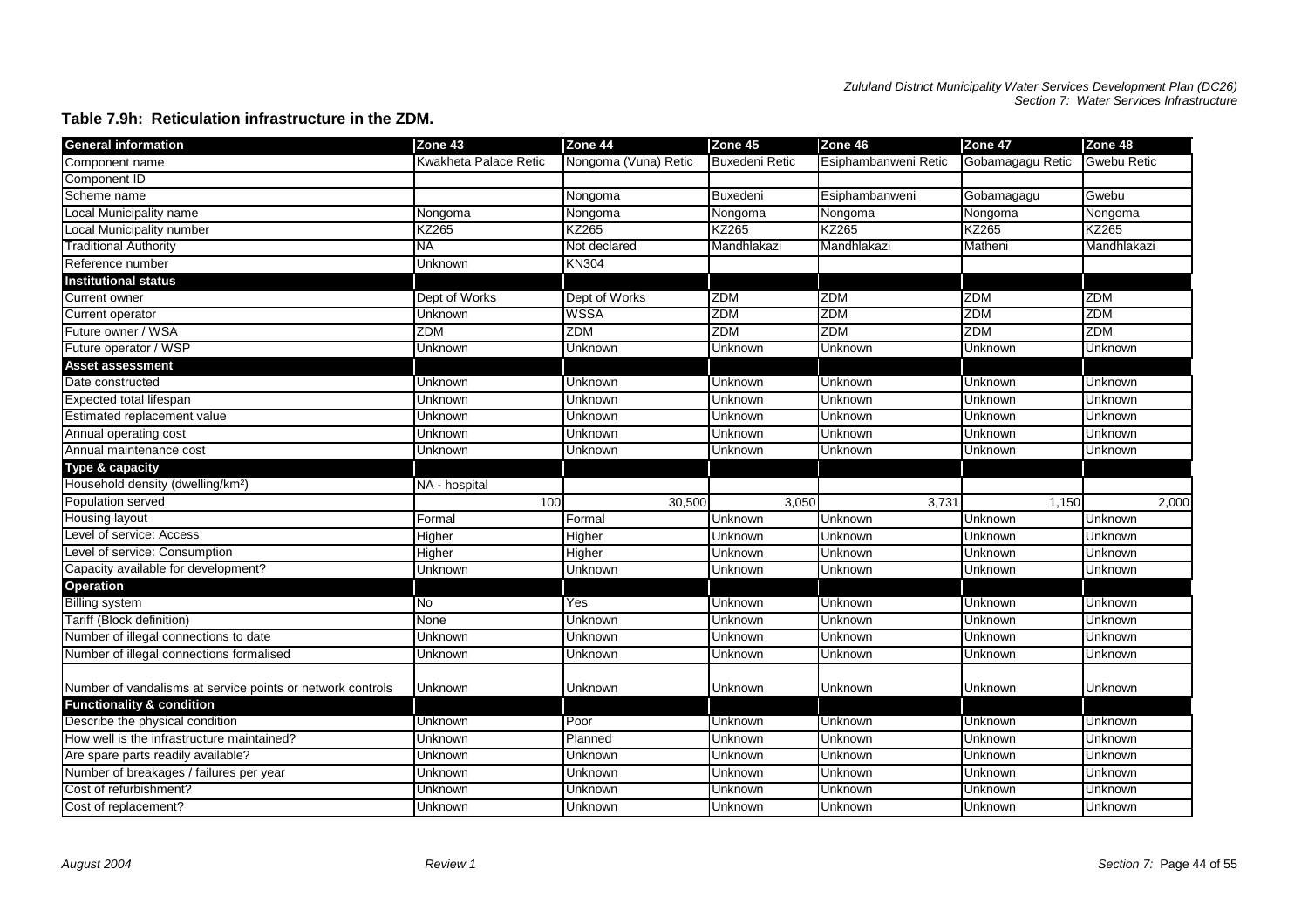#### **Table 7.9i: Reticulation infrastructure in the ZDM.**

| <b>General information</b>                                 | Zone 49             | Zone 50            | Zone 51       | Zone 52             | Zone 53                 | Zone 54             |
|------------------------------------------------------------|---------------------|--------------------|---------------|---------------------|-------------------------|---------------------|
| Component name                                             | Kwashoshamasa Retic | Matshemhlope Retic | Sidinsi Retic | Ceza Hospital Retic | Nkonjeni Hospital Retic | Mphungamhlope Retic |
| Component ID                                               |                     |                    |               |                     |                         |                     |
| Scheme name                                                | Kwashoshamasa       | Matshemhlope       | Sidinsi       |                     |                         | Mphungamhlope       |
| Local Municipality name                                    | Nongoma             | Nongoma            | Nongoma       | Ulundi              | Ulundi                  | Ulundi              |
| Local Municipality number                                  | <b>KZ265</b>        | KZ265              | <b>KZ265</b>  | <b>KZ266</b>        | <b>KZ266</b>            | KZ266               |
| <b>Traditional Authority</b>                               | Usuthu              | Matheni            | Mandhlakazi   | <b>NA</b>           | <b>NA</b>               | Nobamba             |
| Reference number                                           |                     |                    |               |                     |                         | <b>KN294</b>        |
| <b>Institutional status</b>                                |                     |                    |               |                     |                         |                     |
| Current owner                                              | <b>ZDM</b>          | <b>ZDM</b>         | <b>ZDM</b>    | Dept of Works       | Dept of Works           | Dept of Works       |
| <b>Current operator</b>                                    | <b>ZDM</b>          | <b>ZDM</b>         | <b>ZDM</b>    | <b>WSSA</b>         | <b>WSSA</b>             | <b>WSSA</b>         |
| Future owner / WSA                                         | <b>ZDM</b>          | <b>ZDM</b>         | <b>ZDM</b>    | ZDM                 | <b>ZDM</b>              | <b>ZDM</b>          |
| Future operator / WSP                                      | Unknown             | Unknown            | Unknown       | Unknown             | Unknown                 | Unknown             |
| <b>Asset assessment</b>                                    |                     |                    |               |                     |                         |                     |
| Date constructed                                           | Unknown             | Unknown            | Unknown       | Unknown             | Unknown                 | Unknown             |
| Expected total lifespan                                    | Unknown             | Unknown            | Unknown       | Unknown             | Unknown                 | Unknown             |
| Estimated replacement value                                | Unknown             | Unknown            | Unknown       | Unknown             | Unknown                 | Unknown             |
| Annual operating cost                                      | Unknown             | Unknown            | Unknown       | Unknown             | Unknown                 | Unknown             |
| Annual maintenance cost                                    | Unknown             | Unknown            | Unknown       | Unknown             | Unknown                 | Unknown             |
| Type & capacity                                            |                     |                    |               |                     |                         |                     |
| Household density (dwelling/km <sup>2</sup> )              |                     |                    |               |                     | NA - hospital           |                     |
| Population served                                          | 1,510               | 1.560              | 2,320         | 2,400               | 120                     | 6000 or 2650        |
| Housing layout                                             | Unknown             | Unknown            | Unknown       | Formal              | Formal                  | Formal              |
| Level of service: Access                                   | Unknown             | <b>Unknown</b>     | Unknown       | Higher              | Higher                  | Higher              |
| Level of service: Consumption                              | Unknown             | Unknown            | Unknown       | Higher              | Higher                  | Higher              |
| Capacity available for development?                        | Unknown             | Unknown            | Unknown       | Unknown             | Unknown                 | Unknown             |
| <b>Operation</b>                                           |                     |                    |               |                     |                         |                     |
| <b>Billing system</b>                                      | Unknown             | Unknown            | Unknown       | No                  | No                      | Ю                   |
| Tariff (Block definition)                                  | Unknown             | Jnknown            | Unknown       | None                | None                    | None                |
| Number of illegal connections to date                      | Unknown             | Unknown            | Unknown       | Unknown             | Unknown                 | Unknown             |
| Number of illegal connections formalised                   | Unknown             | Unknown            | Unknown       | Unknown             | Unknown                 | Unknown             |
|                                                            |                     |                    |               |                     |                         |                     |
| Number of vandalisms at service points or network controls | Unknown             | Unknown            | Unknown       | Unknown             | Unknown                 | Unknown             |
| <b>Functionality &amp; condition</b>                       |                     |                    |               |                     |                         |                     |
| Describe the physical condition                            | Unknown             | Unknown            | Unknown       | Good                | Fair                    | Poor                |
| How well is the infrastructure maintained?                 | Jnknown             | Jnknown            | Unknown       | Planned             | Planned                 | Planned             |
| Are spare parts readily available?                         | Unknown             | Unknown            | Unknown       | Unknown             | Unknown                 | Unknown             |
| Number of breakages / failures per year                    | Unknown             | Unknown            | Unknown       | Unknown             | Unknown                 | Unknown             |
| Cost of refurbishment?                                     | Unknown             | <b>Unknown</b>     | Unknown       | Unknown             | Unknown                 | Unknown             |
| Cost of replacement?                                       | Unknown             | Unknown            | Unknown       | Unknown             | Unknown                 | Unknown             |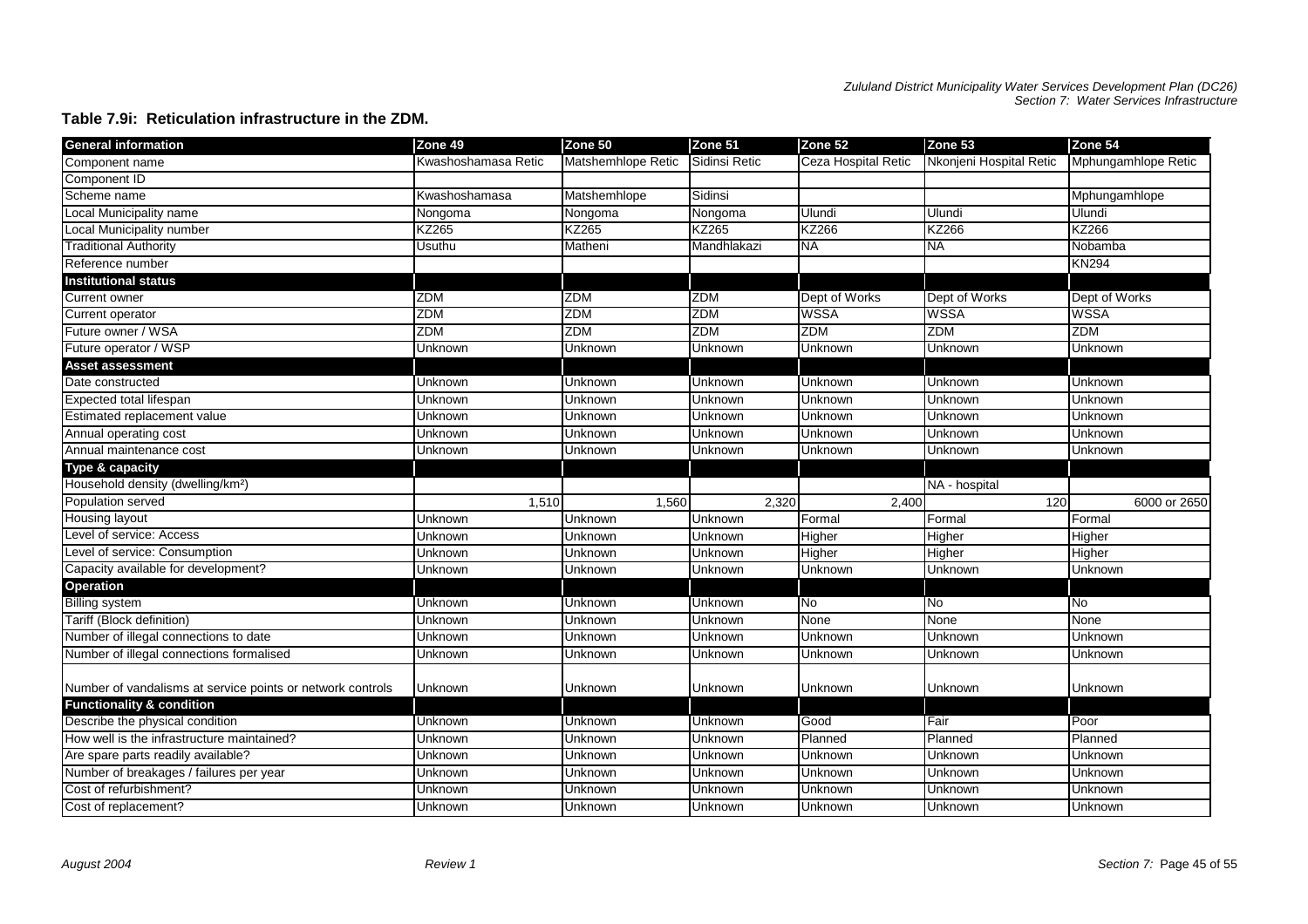#### **Table 7.9j: Reticulation infrastructure in the ZDM.**

| <b>General information</b>                                 | Zone 54             | Zone 55                          | Zone 56             | Zone 57         | Zone 58           | Zone 59          | Zone 60        |
|------------------------------------------------------------|---------------------|----------------------------------|---------------------|-----------------|-------------------|------------------|----------------|
| Component name                                             | Mphungamhlope Retic | <b>Thulasizwe Hosptial Retic</b> | <b>Ulundi Retic</b> | Babanango Retic | Mahlabatini Retic | Emakhosini Retic | Ezembeni Retic |
| Component ID                                               |                     |                                  |                     |                 |                   |                  |                |
| Scheme name                                                | Mphungamhlope       |                                  | Ulundi              | Babanango       | Mahlabatini       | Emakhosini       | Ezembeni       |
| Local Municipality name                                    | Ulundi              | Ulundi                           | Ulundi              | Ulundi          | Ulundi            | Ulundi           | Ulundi         |
| Local Municipality number                                  | <b>KZ266</b>        | KZ266                            | <b>KZ266</b>        | <b>KZ266</b>    | <b>KZ266</b>      | KZ266            | KZ266          |
| <b>Traditional Authority</b>                               | Nobamba             | <b>NA</b>                        | Mbatha              | <b>NA</b>       | <b>NA</b>         | NΑ               | Ndebele        |
| Reference number                                           | <b>KN294</b>        |                                  | <b>KN309</b>        |                 |                   |                  |                |
| <b>Institutional status</b>                                |                     |                                  |                     |                 |                   |                  |                |
| Current owner                                              | Dept of Works       | Dept of Works                    | Dept of Works       | Ulundi LM       | <b>ZDM</b>        | <b>ZDM</b>       | <b>ZDM</b>     |
| Current operator                                           | <b>WSSA</b>         | <b>WSSA</b>                      | <b>WSSA</b>         | Ulundi LM       | <b>ZDM</b>        | ZDM              | <b>ZDM</b>     |
| Future owner / WSA                                         | <b>ZDM</b>          | <b>ZDM</b>                       | <b>ZDM</b>          | <b>ZDM</b>      | <b>ZDM</b>        | <b>ZDM</b>       | <b>ZDM</b>     |
| Future operator / WSP                                      | Unknown             | Unknown                          | Unknown             | Unknown         | Unknown           | Unknown          | Unknown        |
| <b>Asset assessment</b>                                    |                     |                                  |                     |                 |                   |                  |                |
| Date constructed                                           | Unknown             | Unknown                          | Unknown             | Unknown         | Unknown           | Unknown          | Unknown        |
| Expected total lifespan                                    | Unknown             | Unknown                          | Unknown             | Unknown         | Unknown           | Unknown          | Unknown        |
| Estimated replacement value                                | Unknown             | Unknown                          | Unknown             | Unknown         | Unknown           | Unknown          | Unknown        |
| Annual operating cost                                      | Unknown             | Unknown                          | Unknown             | Unknown         | Unknown           | Unknown          | Unknown        |
| Annual maintenance cost                                    | Unknown             | Unknown                          | Unknown             | Unknown         | Unknown           | Unknown          | Unknown        |
| Type & capacity                                            |                     |                                  |                     |                 |                   |                  |                |
| Household density (dwelling/km <sup>2</sup> )              |                     |                                  |                     |                 |                   |                  |                |
| Population served                                          | 6000 or 2650        | 4,500                            | 55,000              | 3,000           | 370               | 4,992            | 9,170          |
| Housing layout                                             | Formal              | Formal                           | Formal              | <b>Unknown</b>  | Unknown           | Unknown          | Unknown        |
| Level of service: Access                                   | Higher              | Higher                           | Higher              | Unknown         | Unknown           | Unknown          | Unknown        |
| Level of service: Consumption                              | Higher              | Unknown                          | Higher              | Unknown         | Unknown           | Unknown          | Unknown        |
| Capacity available for development?                        | Unknown             | Unknown                          | Unknown             | Unknown         | Unknown           | Unknown          | Unknown        |
| <b>Operation</b>                                           |                     |                                  |                     |                 |                   |                  |                |
| <b>Billing system</b>                                      | Ю                   | No                               | Yes                 | Yes             | Unknown           | Unknown          | Unknown        |
| Tariff (Block definition)                                  | None                | None                             | Unknown             | Unknown         | Unknown           | Unknown          | Unknown        |
| Number of illegal connections to date                      | Unknown             | Unknown                          | Unknown             | Unknown         | Unknown           | Unknown          | Unknown        |
| Number of illegal connections formalised                   | Unknown             | Unknown                          | Unknown             | Unknown         | Unknown           | Unknown          | Unknown        |
|                                                            |                     |                                  |                     |                 |                   |                  |                |
| Number of vandalisms at service points or network controls | Unknown             | Unknown                          | Unknown             | Unknown         | Unknown           | Unknown          | Unknown        |
| <b>Functionality &amp; condition</b>                       |                     |                                  |                     |                 |                   |                  |                |
| Describe the physical condition                            | Poor                | Good                             | Poor                | Unknown         | Unknown           | Unknown          | Unknown        |
| How well is the infrastructure maintained?                 | Planned             | Planned                          | Planned             | Unknown         | Unknown           | Unknown          | Unknown        |
| Are spare parts readily available?                         | Unknown             | Unknown                          | Unknown             | Unknown         | Unknown           | Unknown          | Unknown        |
| Number of breakages / failures per year                    | Unknown             | Unknown                          | Unknown             | Unknown         | Unknown           | Unknown          | Unknown        |
| Cost of refurbishment?                                     | Unknown             | Unknown                          | Unknown             | Unknown         | Unknown           | Unknown          | Unknown        |
| Cost of replacement?                                       | Unknown             | Unknown                          | Unknown             | <b>Unknown</b>  | Unknown           | Unknown          | Unknown        |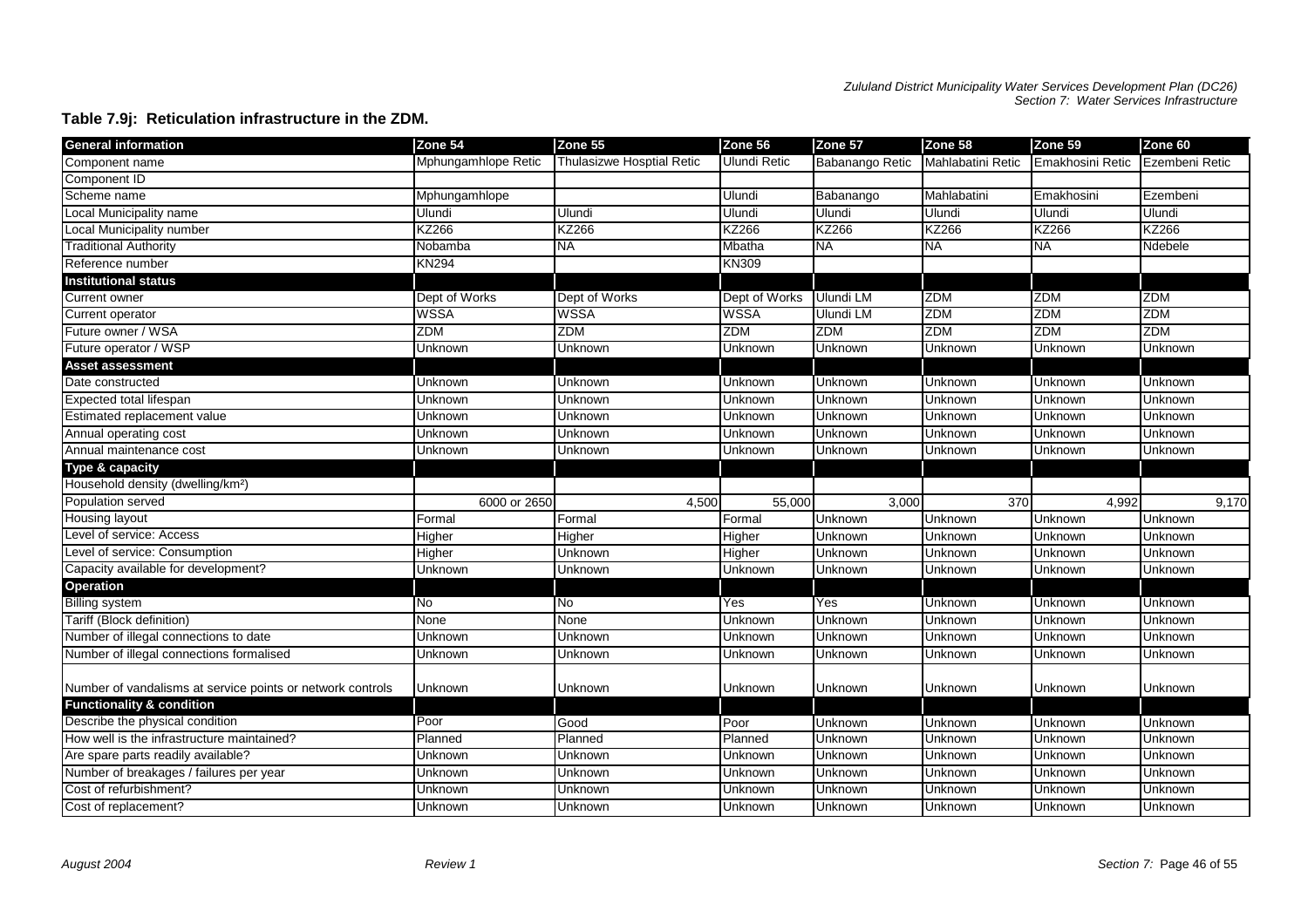#### **Table 7.9k: Reticulation infrastructure in the ZDM.**

| <b>General information</b>                                 | Zone 61                  | Zone 62            | Zone 63            | Zone 64         | Zone 65           | Zone 66          | Zone 67        |
|------------------------------------------------------------|--------------------------|--------------------|--------------------|-----------------|-------------------|------------------|----------------|
| Component name                                             | <b>Hlungulwane Retic</b> | Isangoyane 1 Retic | Isangoyane 2 Retic | Mabedlane Retic | Mvula Water Retic | Njomelwani Retic | Nodwengu Retic |
| Component ID                                               |                          |                    |                    |                 |                   |                  |                |
| Scheme name                                                | Hlungulwane              | Isangoyane         | Isangoyane         | Mabedlane       | Mvula Water       | Njomelwani       | Nodwengu       |
| <b>Local Municipality name</b>                             | Ulundi                   | Ulundi             | Ulundi             | Ulundi          | Ulundi            | Ulundi           | Ulundi         |
| Local Municipality number                                  | KZ266                    | KZ266              | KZ266              | <b>KZ266</b>    | KZ266             | <b>KZ266</b>     | <b>KZ266</b>   |
| <b>Traditional Authority</b>                               | Nobamba                  | Mpungose           | Mpungose           | Mpungose        | Mlaba             | Mlaba            | Mbatha         |
| Reference number                                           |                          |                    |                    |                 |                   |                  |                |
| <b>Institutional status</b>                                |                          |                    |                    |                 |                   |                  |                |
| Current owner                                              | <b>ZDM</b>               | ZDM                | <b>ZDM</b>         | <b>ZDM</b>      | <b>ZDM</b>        | <b>ZDM</b>       | <b>ZDM</b>     |
| Current operator                                           | <b>ZDM</b>               | <b>ZDM</b>         | <b>ZDM</b>         | <b>ZDM</b>      | <b>ZDM</b>        | <b>ZDM</b>       | <b>ZDM</b>     |
| Future owner / WSA                                         | <b>ZDM</b>               | <b>ZDM</b>         | <b>ZDM</b>         | ZDM             | <b>ZDM</b>        | <b>ZDM</b>       | <b>ZDM</b>     |
| Future operator / WSP                                      | Unknown                  | Unknown            | Unknown            | Unknown         | Unknown           | Unknown          | Unknown        |
| <b>Asset assessment</b>                                    |                          |                    |                    |                 |                   |                  |                |
| Date constructed                                           | Unknown                  | Unknown            | Unknown            | Unknown         | Unknown           | Unknown          | Unknown        |
| Expected total lifespan                                    | Unknown                  | Unknown            | Unknown            | Unknown         | Unknown           | Unknown          | Unknown        |
| Estimated replacement value                                | Unknown                  | Unknown            | Unknown            | Unknown         | Unknown           | Unknown          | Unknown        |
| Annual operating cost                                      | Unknown                  | Unknown            | Unknown            | Unknown         | Unknown           | Unknown          | <b>Unknown</b> |
| Annual maintenance cost                                    | Unknown                  | Unknown            | Unknown            | Unknown         | Unknown           | Unknown          | Unknown        |
| Type & capacity                                            |                          |                    |                    |                 |                   |                  |                |
| Household density (dwelling/km <sup>2</sup> )              |                          |                    |                    |                 |                   |                  |                |
| Population served                                          | 794                      | 2,586              | 2,849              | 7,139           | 4,275             | 2,673            | 1,500          |
| Housing layout                                             | Unknown                  | Unknown            | Unknown            | Unknown         | Unknown           | Unknown          | <b>Unknown</b> |
| Level of service: Access                                   | Unknown                  | Unknown            | Unknown            | Unknown         | Unknown           | Unknown          | Unknown        |
| Level of service: Consumption                              | Unknown                  | Unknown            | Unknown            | Unknown         | Unknown           | Unknown          | Unknown        |
| Capacity available for development?                        | Unknown                  | Unknown            | Unknown            | Unknown         | Unknown           | Unknown          | Unknown        |
| <b>Operation</b>                                           |                          |                    |                    |                 |                   |                  |                |
| <b>Billing system</b>                                      | Unknown                  | Unknown            | Unknown            | Unknown         | Unknown           | Unknown          | <b>Unknown</b> |
| Tariff (Block definition)                                  | Unknown                  | Unknown            | Unknown            | Unknown         | Unknown           | Unknown          | Unknown        |
| Number of illegal connections to date                      | Jnknown                  | Unknown            | Unknown            | Unknown         | Unknown           | Unknown          | Unknown        |
| Number of illegal connections formalised                   | Unknown                  | Unknown            | Unknown            | Unknown         | Unknown           | Unknown          | Unknown        |
|                                                            |                          |                    |                    |                 |                   |                  |                |
| Number of vandalisms at service points or network controls | Unknown                  | Unknown            | Unknown            | Unknown         | Unknown           | Unknown          | Unknown        |
| <b>Functionality &amp; condition</b>                       |                          |                    |                    |                 |                   |                  |                |
| Describe the physical condition                            | Unknown                  | Unknown            | Unknown            | Unknown         | Unknown           | Unknown          | <b>Unknown</b> |
| How well is the infrastructure maintained?                 | Jnknown                  | Jnknown            | Unknown            | Unknown         | Unknown           | Unknown          | Unknown        |
| Are spare parts readily available?                         | Jnknown                  | Unknown            | Unknown            | Unknown         | Unknown           | Unknown          | Unknown        |
| Number of breakages / failures per year                    | Unknown                  | Unknown            | Unknown            | Unknown         | Unknown           | Unknown          | Unknown        |
| Cost of refurbishment?                                     | Unknown                  | Jnknown            | Unknown            | Unknown         | Unknown           | Unknown          | Unknown        |
| Cost of replacement?                                       | Unknown                  | Unknown            | Unknown            | Unknown         | Unknown           | Unknown          | Unknown        |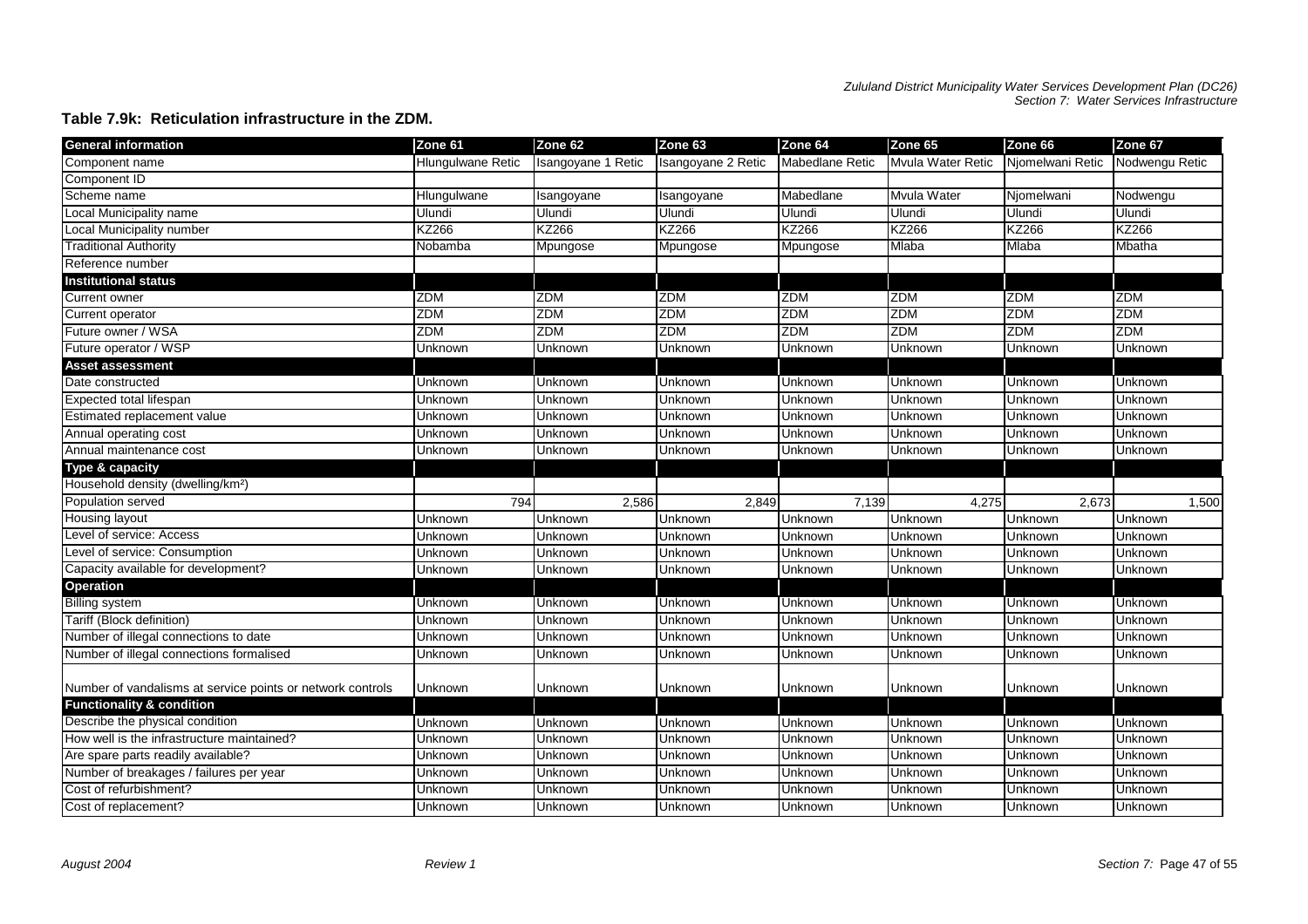### **Table 7.9l: Reticulation infrastructure in the ZDM.**

| <b>General information</b>                                 | Zone 68               | Zone 69          | Zone 70          |
|------------------------------------------------------------|-----------------------|------------------|------------------|
| Component name                                             | Nsukazi/Mfabeni Retic | Sikhwebezi Retic | Thuthukani Retic |
| Component ID                                               |                       |                  |                  |
| Scheme name                                                | Nsukazi/Mfabeni       | Sikhwebezi       | Thuthukani       |
| Local Municipality name                                    | Ulundi                | Ulundi           | Ulundi           |
| Local Municipality number                                  | <b>KZ266</b>          | <b>KZ266</b>     | <b>KZ266</b>     |
| <b>Traditional Authority</b>                               | <b>Buthelezi</b>      | Ndebele          | Mlaba            |
| Reference number                                           |                       |                  |                  |
| <b>Institutional status</b>                                |                       |                  |                  |
| Current owner                                              | <b>ZDM</b>            | <b>ZDM</b>       | <b>ZDM</b>       |
| Current operator                                           | <b>ZDM</b>            | <b>ZDM</b>       | <b>ZDM</b>       |
| Future owner / WSA                                         | <b>ZDM</b>            | ZDM              | <b>ZDM</b>       |
| Future operator / WSP                                      | Unknown               | Unknown          | Unknown          |
| Asset assessment                                           |                       |                  |                  |
| Date constructed                                           | Unknown               | Unknown          | Unknown          |
| Expected total lifespan                                    | Unknown               | Unknown          | Unknown          |
| Estimated replacement value                                | Unknown               | Unknown          | Unknown          |
| Annual operating cost                                      | Unknown               | Unknown          | Unknown          |
| Annual maintenance cost                                    | Unknown               | Unknown          | Unknown          |
| Type & capacity                                            |                       |                  |                  |
| Household density (dwelling/km <sup>2</sup> )              |                       |                  |                  |
| Population served                                          | 8.330                 | 3.500            | 3.429            |
| <b>Housing layout</b>                                      | Unknown               | Unknown          | Unknown          |
| Level of service: Access                                   | Unknown               | Unknown          | Unknown          |
| Level of service: Consumption                              | Unknown               | Unknown          | Unknown          |
| Capacity available for development?                        | Unknown               | Unknown          | Unknown          |
| <b>Operation</b>                                           |                       |                  |                  |
| <b>Billing system</b>                                      | <b>Unknown</b>        | Unknown          | Unknown          |
| Tariff (Block definition)                                  | Unknown               | Unknown          | Unknown          |
| Number of illegal connections to date                      | Unknown               | Unknown          | <b>Unknown</b>   |
| Number of illegal connections formalised                   | Unknown               | Unknown          | Unknown          |
|                                                            |                       |                  |                  |
| Number of vandalisms at service points or network controls | Unknown               | Unknown          | Unknown          |
| <b>Functionality &amp; condition</b>                       |                       |                  |                  |
| Describe the physical condition                            | Unknown               | Unknown          | Unknown          |
| How well is the infrastructure maintained?                 | Unknown               | Unknown          | Unknown          |
| Are spare parts readily available?                         | Unknown               | Unknown          | Unknown          |
| Number of breakages / failures per year                    | Unknown               | Unknown          | Unknown          |
| Cost of refurbishment?                                     | Unknown               | Unknown          | Unknown          |
| Cost of replacement?                                       | Unknown               | Unknown          | Unknown          |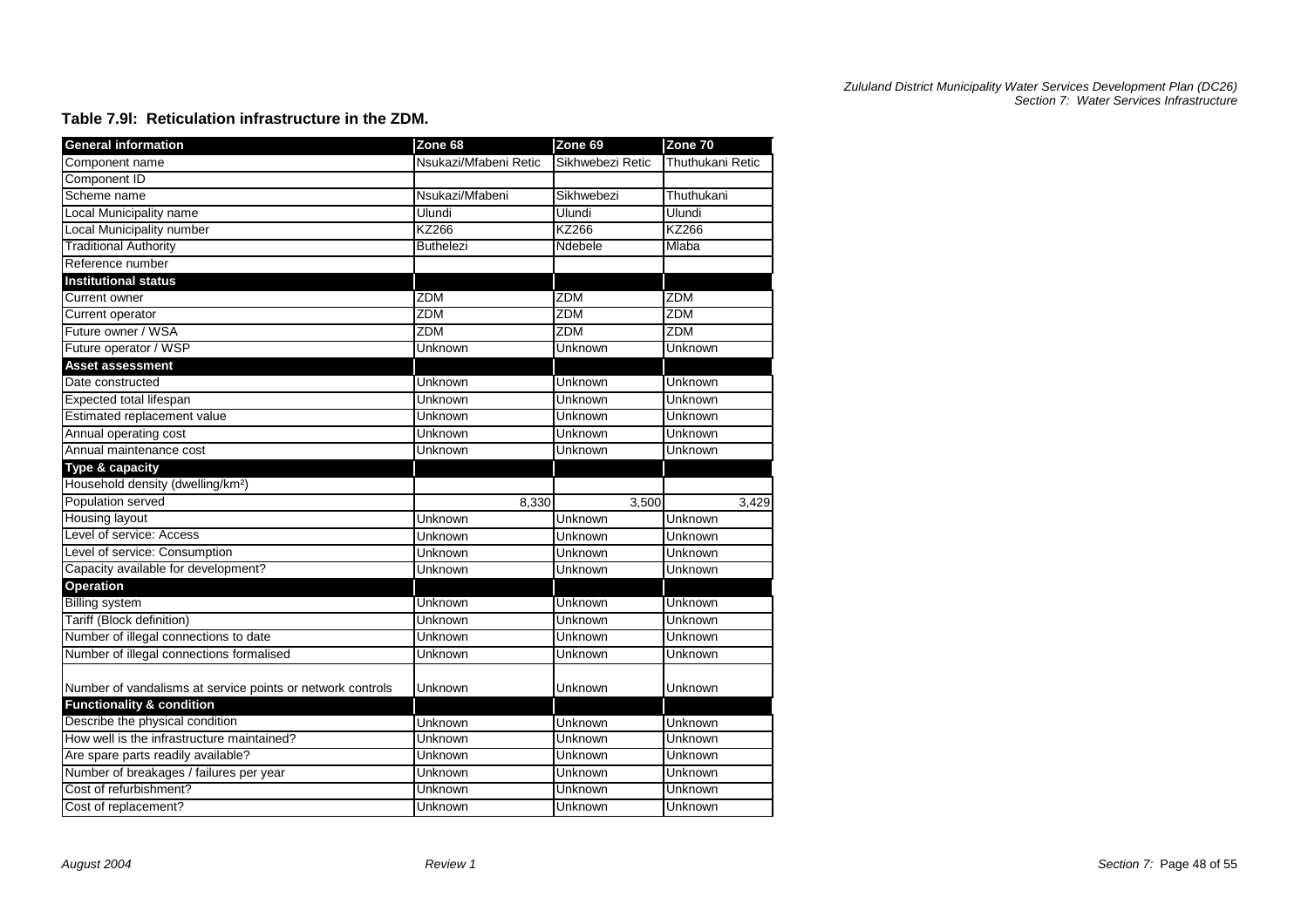## **7.10 Schemes to be transferred: water**

The current situation with regard to the status of each of the identified WTWs is primarily based on information as provided by the DWAF Transfer Business Plan for the DWAF owned infrastructure and the "Transfer of Non Core Function Water and Sewage Plants" Business Plan, dated May 2001, for the Department of Works' owned infrastructure. Additional information has been obtained from various role-players with knowledge on the *status quo3* of the infrastructure. There are 17 WTWs that have been identified for transfer from the Department of Works to the ZDM, as indicated in Table 7.10a, with a summary of the number of WTWs per LM being given in Table 7.10b.

| Description | Name                 | Settlement type | Transferring from | Transferring to | Proposed date for transfer |
|-------------|----------------------|-----------------|-------------------|-----------------|----------------------------|
| <b>WTW</b>  | eMondlo              | Urban           | Dept. of Works    | <b>ZDM</b>      | <b>June 2003</b>           |
| <b>WTW</b>  | Nkongolwane          | Urban           | Dept. of Works    | <b>ZDM</b>      | <b>June 2003</b>           |
| <b>WTW</b>  | Frischgewaagd        | Urban           | Dept. of Works    | <b>ZDM</b>      | <b>June 2003</b>           |
| <b>WTW</b>  | Enyokeni Palace      | Rural           | Dept. of Works    | <b>ZDM</b>      | <b>June 2003</b>           |
| <b>WTW</b>  | Kangela Palace       | Rural           | Dept. of Works    | <b>ZDM</b>      | June 2003                  |
| <b>WTW</b>  | Kwakheta Palace      | Rural           | Dept. of Works    | <b>ZDM</b>      | June 2003                  |
| <b>WTW</b>  | Nongoma (Vuna)       | Urban           | Dept. of Works    | <b>ZDM</b>      | June 2003                  |
| <b>WTW</b>  | Ceza Hospital        | <b>NA</b>       | Dept. of Works    | <b>ZDM</b>      | <b>June 2003</b>           |
| <b>WTW</b>  | Excelsior            | Rural           | Dept. of Works    | <b>ZDM</b>      | <b>June 2003</b>           |
| <b>WTW</b>  | Nkonjeni Hospital    | <b>NA</b>       | Dept. of Works    | <b>ZDM</b>      | <b>June 2003</b>           |
| <b>WTW</b>  | Mphungamhlope        | Urban           | Dept. of Works    | <b>ZDM</b>      | <b>June 2003</b>           |
| <b>WTW</b>  | Silutshane           | Rural           | Dept. of Works    | <b>ZDM</b>      | June 2003                  |
| <b>WTW</b>  | Thulasizwe Hospital  | <b>NA</b>       | Dept. of Works    | <b>ZDM</b>      | <b>June 2003</b>           |
| <b>WTW</b>  | Ulundi               | Urban           | Dept. of Works    | <b>ZDM</b>      | June 2003                  |
| <b>WTW</b>  | Witkop               | Rural           | Dept. of Works    | ZDM             | June 2003                  |
| <b>WTW</b>  | Belgrade             | Urban           | Dept. of Works    | <b>ZDM</b>      | June 2003                  |
| <b>WTW</b>  | Itsielejuba Hospital | <b>NA</b>       | Dept. of Works    | ZDM             | <b>June 2003</b>           |

**Table 7.10a: Water supply schemes and components requiring ownership transfer.** 

**Table 7.10b: Summary of the WTWs to be transferred per LM.** 

| <b>Local Municipality</b> | <b>Number of Schemes</b> |
|---------------------------|--------------------------|
| Abaqulusi                 | 2                        |
| eDumbe                    | 1                        |
| Nongoma                   | 4                        |
| Ulundi                    | 8                        |
| uPhongolo                 | 2                        |
| <b>Total</b>              | 17                       |

<sup>3</sup> *Status quo* is based on year 1999.

l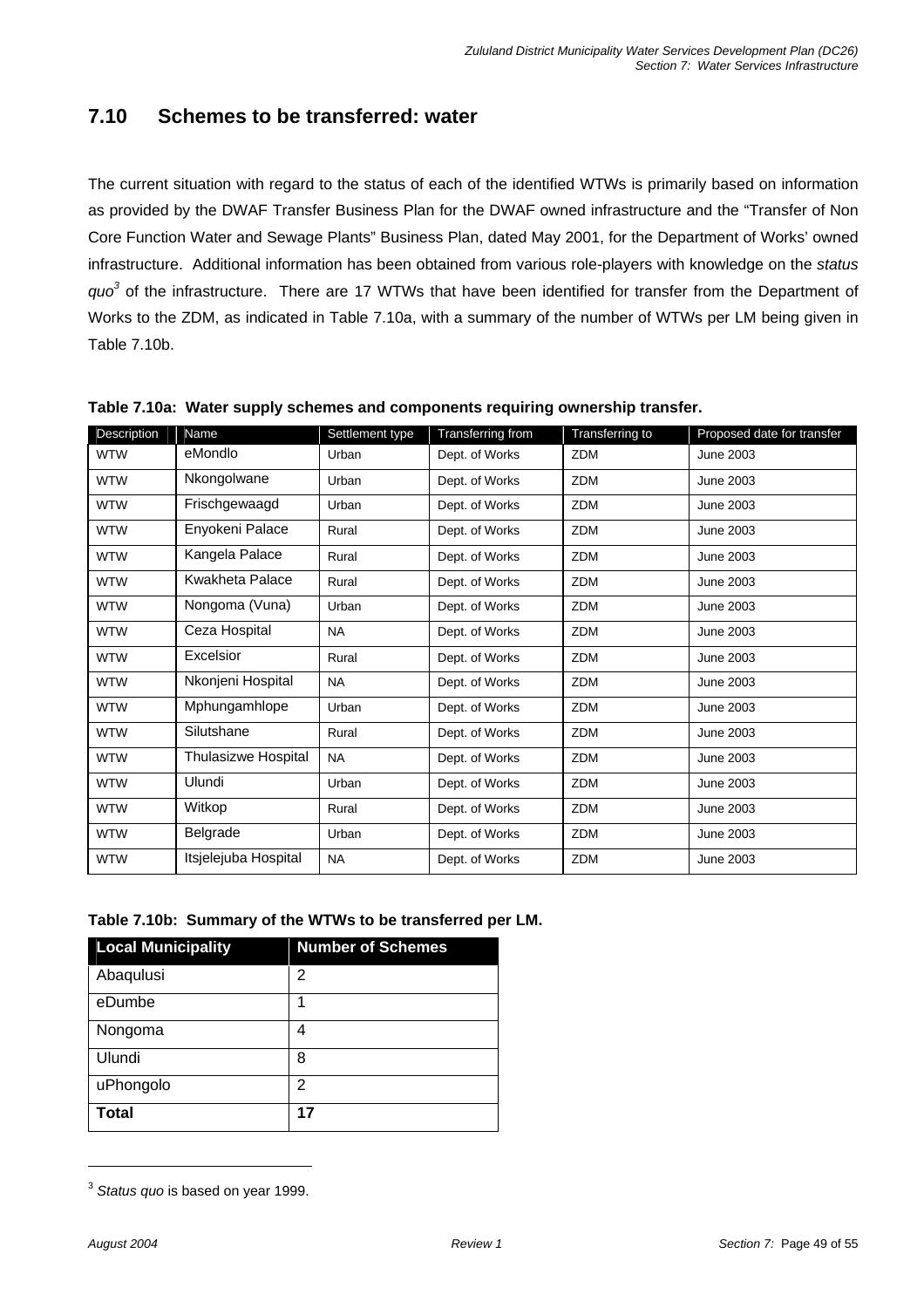# **7.11 Schemes to be transferred: sanitation**

The current situation with regard to the status of each of the identified WTWs is primarily based on information as provided by the DWAF Transfer Business Plan for the DWAF owned infrastructure and the "Transfer of Non Core Function Water and Sewage Plants" Business Plan, dated May 2001, for the Department of Works' owned infrastructure. Additional information has been obtained from various role-players with knowledge on the *status quo4* of the infrastructure. There are 9 WWTWs that have been identified for transfer from the Department of Works to the ZDM, as indicated in Table 7.11a, with a summary of the number of WWTWs per LM being given in Table 7.11b.

Table 7.11a: Sanitation provision schemes and components requiring ownership transfer.

| Description | Name                 | Settlement type | Transferring from | Transferring to | Proposed date for transfer |
|-------------|----------------------|-----------------|-------------------|-----------------|----------------------------|
| <b>WWTW</b> | eMondlo              | Urban           | Dept. of Works    | <b>ZDM</b>      | June 2003                  |
| <b>WWTW</b> | Frischgewaagd        | Urban           | Dept. of Works    | <b>ZDM</b>      | June 2003                  |
| <b>WWTW</b> | Ceza Hospital        | <b>NA</b>       | Dept. of Works    | <b>ZDM</b>      | June 2003                  |
| <b>WWTW</b> | James Nxumalo        | Rural           | Dept. of Works    | <b>ZDM</b>      | June 2003                  |
| <b>WWTW</b> | Nkonjeni Hospital    | <b>NA</b>       | Dept. of Works    | <b>ZDM</b>      | June 2003                  |
| <b>WWTW</b> | St. Francis          | Rural           | Dept. of Works    | <b>ZDM</b>      | June 2003                  |
| <b>WWTW</b> | Thulasizwe           | Rural           | Dept. of Works    | <b>ZDM</b>      | June 2003                  |
| <b>WWTW</b> | Ulundi               | Urban           | Dept. of Works    | <b>ZDM</b>      | June 2003                  |
| <b>WWTW</b> | Itsjelejuba Hospital | <b>NA</b>       | Dept. of Works    | <b>ZDM</b>      | June 2003                  |

**Table 7.11b: Summary of the WWTWs to be transferred per LM.** 

| <b>Local Municipality</b> | <b>Number of Schemes</b> |
|---------------------------|--------------------------|
| Abaqulusi                 | 1                        |
| eDumbe                    | 1                        |
| Nongoma                   | 0                        |
| Ulundi                    | 6                        |
| uPhongolo                 | 1                        |
| Total                     | 9                        |

l

<sup>4</sup> *Status quo* is based on year 1999.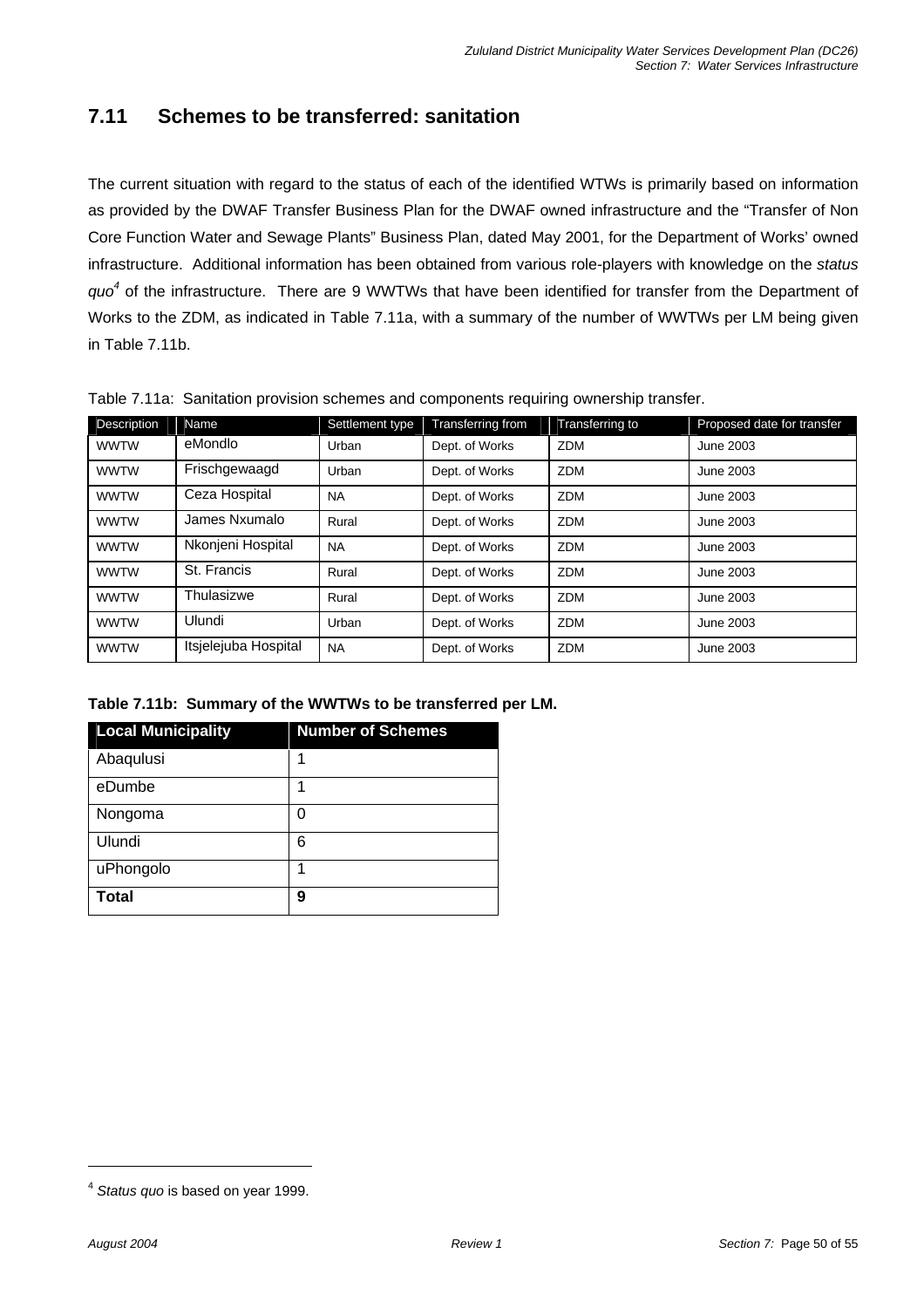# **7.12 Schemes to be rehabilitated**

The schemes to be rehabilitated will be assessed in a future review of the document (Table 7.12), once the asset register has been verified. Rehabilitation of schemes will form part of the overall operations and maintenance strategy for water services within the ZDM that will be based on an active database drafted around the asset register.

## **Figure 7.12: Schemes to be rehabilitated.**

| Scheme Name | Component name | Refurbishment needs   Feasibility checked (Y/N)   Scheduled date | <b>Estimated cost</b> |
|-------------|----------------|------------------------------------------------------------------|-----------------------|
|             |                |                                                                  |                       |
|             |                |                                                                  |                       |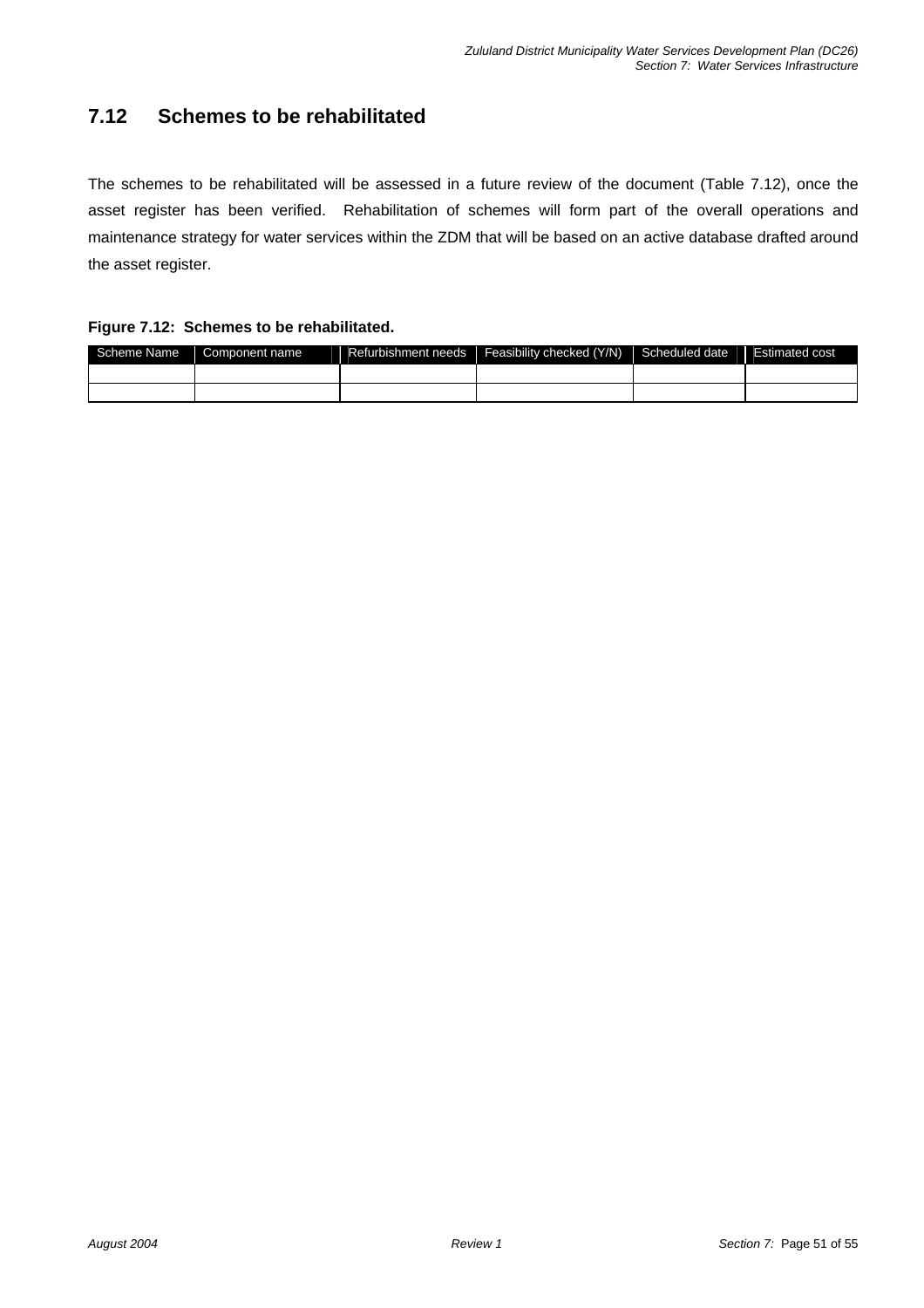# **7.13 New infrastructure to be built**

New infrastructure to be built generally relates to new schemes as listed in Table 7.13. Details relating to these water and sanitation projects are discussed under Section 12.

|           |                                              | Settle       |                 |               |                              | Number of |
|-----------|----------------------------------------------|--------------|-----------------|---------------|------------------------------|-----------|
| <b>LM</b> | <b>Scheme</b>                                | type         | <b>Function</b> | <b>Status</b> | <b>Traditional Authority</b> | people    |
| eDumbe    | <b>Frischgewaagd Reticulation</b>            | Rural        | Water           | Planning      | ΝA                           | <b>NA</b> |
| eDumbe    | Frischgewaagd Intake Works                   | Rural        | Water           | Construction  | <b>NA</b>                    | 24,600    |
| eDumbe    | Mangosuthu                                   | Rural        | Water           | Construction  | ΝA                           | 8,100     |
| eDumbe    | eDumbe Bulk Sewer                            | Rural        | Sanitation      | Construction  | NA - Paulpietersburg         | 15,200    |
| eDumbe    | eDumbe Rural                                 | Rural        | Sanitation      | Construction  | Dlamini Mthethwa             | 27,600    |
| eDumbe    | Ezibomvu                                     | Rural        | Sanitation      | Planning      | $\overline{0}$               | 840       |
| eDumbe    | Frischgewaagd                                | Rural        | Sanitation      | Planning      | ΝA                           | TBD       |
| eDumbe    | Mangosuthu                                   | Rural        | Sanitation      | Planning      | Not applicable               | 4,500     |
| eDumbe    | Ophuzane                                     | Rural        | Sanitation      | Construction  | <b>Dlamini</b>               | 5,859     |
| uPhongolo | Belgrade                                     | Rural        | Water           | Construction  | Ndlangamandla                | 5,359     |
| uPhongolo | Saphumula                                    | Rural        | Water           | Planning      | Ntshangase                   | NA        |
| uPhongolo | Simdlangentsha 2                             | Rural        | Water           | Construction  | Msibi & Disputed area        | 9,663     |
| uPhongolo | <b>Belgrade New Sewage Reticulation</b>      | Rural        | Sanitation      | Planning      | Ndlangamandla                | ΝA        |
| uPhongolo | Dwarsrand                                    | Rural        | Sanitation      | Construction  | Not applicable               | 700       |
| uPhongolo | Kortnek                                      | Rural        | Sanitation      | Construction  | Mavuso                       | 2,348     |
| uPhongolo | <b>Ncotshane Bulk Sewer</b>                  | Rural        | Sanitation      | Construction  | Ntshangase                   | 12.000    |
| uPhongolo | Simdlangentsha 2                             | Rural        | Sanitation      | Construction  | <b>Dlamini</b>               | 6,307     |
| uPhongolo | UPhongola Rural                              | Rural        | Sanitation      | Construction  | Various                      | 5,580     |
| uPhongolo | UPhongola VIPs for Ward 1_3-9 and 11         | Rural        | Sanitation      | Construction  | Simelane                     | 12,200    |
| Abaqulusi | Hlahlindlela                                 | Rural        | Water           | Construction  | Hlahlindlela                 | 13,599    |
| Abaqulusi | Abaqulusi Rural                              | Rural        | Sanitation      | Construction  | Various                      | 7,200     |
| Abaqulusi | Bhekuzulu Phase 6 Bulk Services              | Rural        | Sanitation      | Planning      | Not applicable               | 3,470     |
| Abaqulusi | Hlahlindlela                                 | Rural        | Sanitation      | Planning      | Hlahlindlela                 | 38,574    |
| Abaqulusi | Isulabasha Mvunyane                          | Rural        | Sanitation      | Construction  | Hlahlindlela                 | 7,000     |
| Abaqulusi | Mkhwela/Mountain View                        | Rural        | Sanitation      | Planning      | NA                           | 1,700     |
| Abaqulusi | Nkongolwane Bulk Sewer                       | Rural        | Sanitation      | Construction  | NA - Nkongolwane Township    | 1,366     |
| Abaqulusi | Reseb/Mandleni/Sigangani/Madamu/MagamarRural |              | Sanitation      | Planning      | Unknown                      | TBD       |
| Abaqulusi | Vryheid - Upgrade Sewer                      | Rural        | Sanitation      | Construction  | ΝA                           | 60,000    |
| Nongoma   | <b>Bukhalini</b>                             | Rural        | Water           | Planning      | Mandhlakazi                  | ΝA        |
| Nongoma   | Kombuzi                                      | Rural        | Water           | Construction  | Mandhlakazi                  | 2,200     |
| Nongoma   | Kwamajamelo                                  | Rural        | Water           | Planning      | Usuthu                       | NA        |
| Nongoma   | Nioko/Msebe                                  | Rural        | Water           | Construction  | Mandhlakazi                  | 8,795     |
| Nongoma   | Ofankomo                                     | Rural        | Water           | Planning      | Usuthu                       | ΝA        |
| Nongoma   | Osingisingini                                | Rural        | Water           | Planning      | Mandhlakazi                  | 1,291     |
| Nongoma   | Thandokuhle                                  | Rural        | Water           | Planning      | Usuthu                       | ΝA        |
| Nongoma   | Ekubungazeleni                               | Rural        | Sanitation      | Construction  | Mandhlakazi                  | 3,420     |
| Nongoma   | Mahlanhle                                    | Rural        | Sanitation      | Planning      | Matheni                      | 820       |
| Nongoma   | Ndema                                        | Rural        | Sanitation      | Construction  | Mandhlakazi                  | 2,080     |
| Nongoma   | Nongoma Rural                                | Rural        | Sanitation      | Construction  | Various                      | 7,020     |
| Ulundi    | Esigodiphola                                 | Rural        | Water           | Construction  | Nobamba                      | 2,174     |
| Ulundi    | Kwaxolo                                      | Rural        | Water           | Planning      | Zungu                        | <b>NA</b> |
| Ulundi    | Mbilane                                      | Rural        | Water           | Construction  | Mpungose                     | 8,340     |
| Ulundi    | Mpungamhlope                                 | Rural        | Water           | Construction  | Nobamba                      | 19,780    |
| Ulundi    | Nkonjeni                                     | Rural        | Water           | Construction  | <b>Buthelezi</b>             | 578       |
| Ulundi    | Nondayana                                    | Rural        | Water           | Construction  | <b>Buthelezi</b>             | 1,801     |
| Ulundi    | Thokoza/Mtikini                              | <b>Rural</b> | Water           | Construction  | Mpungose                     | 6,397     |
| Ulundi    | Ezembeni                                     | Rural        | Sanitation      | Construction  | Ndebele                      | 3,598     |
| Ulundi    | Ndelu                                        | Rural        | Sanitation      | Construction  | Zungu                        | 1,511     |
| Ulundi    | Nkonjeni                                     | Rural        | Sanitation      | Planning      | Mbatha                       | 2,000     |
| Ulundi    | Nsabekhuluma                                 | Rural        | Sanitation      | Construction  | NА                           | 5,873     |
| Ulundi    | Thokoza/Mtikini                              | Rural        | Sanitation      | Construction  | Mpungose                     | 6,050     |
| Ulundi    | Ulundi Rural                                 | Rural        | Sanitation      | Construction  | Mpungose                     | 17,802    |

**anitation projects within the ZDM. 7.13: Water and s**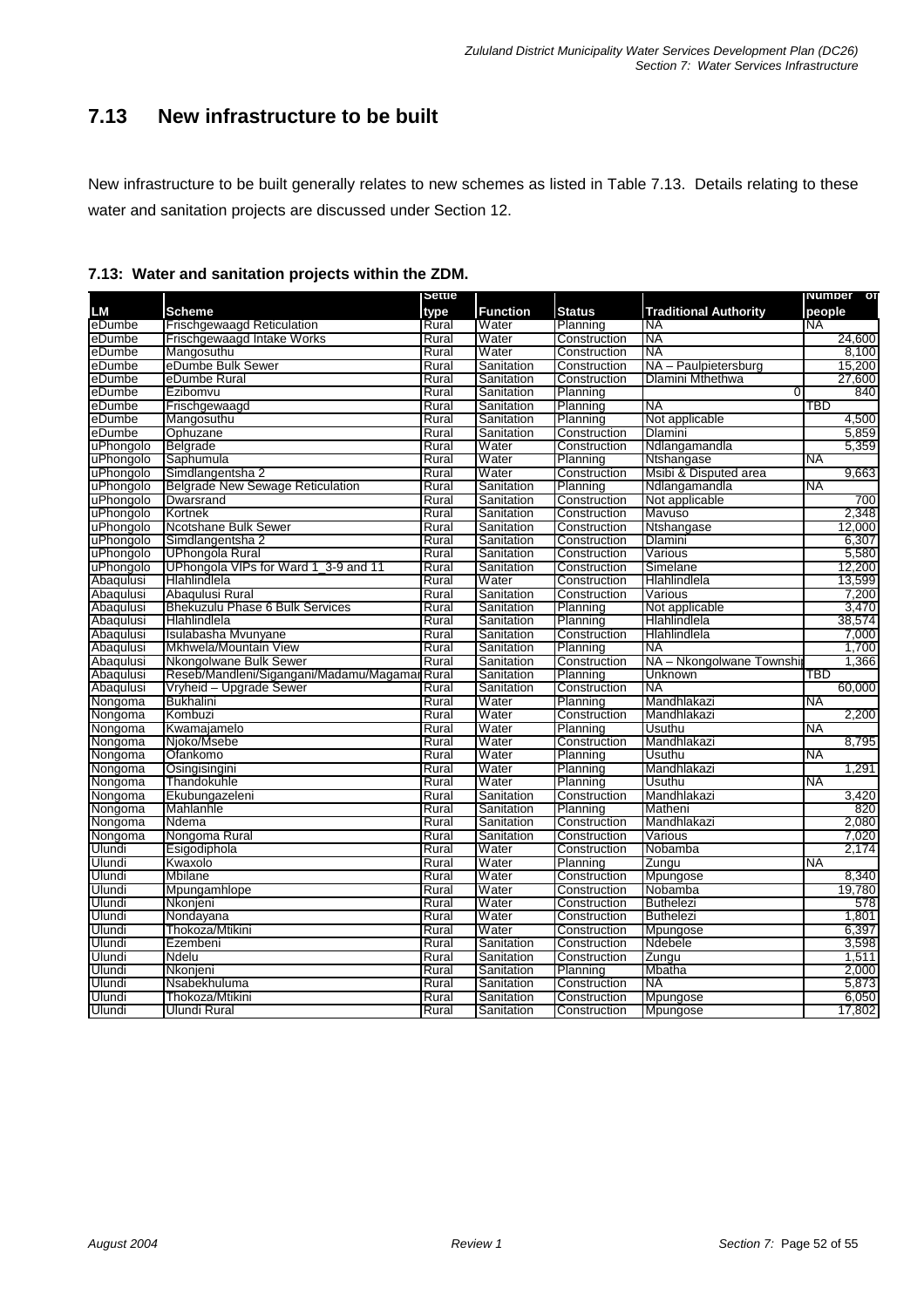# **7.14 Future internal and connector infrastructure**

planning in the ZDM. However, detailed data to complete Table 7.14 will be assessed in a future review of the document. The asset register database that is currently being compiled and verified will inform this section as The future internal and connector infrastructure is discussed in Section 12 as part of the overall water services part of an active database.

### **Table 7.14: Future internal and connector infrastructure.**

| Type of scheme | Component <sup>.</sup> | Short description | Feasibility checked (Y/N) Scheduled date | <b>Estimated cost</b> |
|----------------|------------------------|-------------------|------------------------------------------|-----------------------|
|                |                        |                   |                                          |                       |
|                |                        |                   |                                          |                       |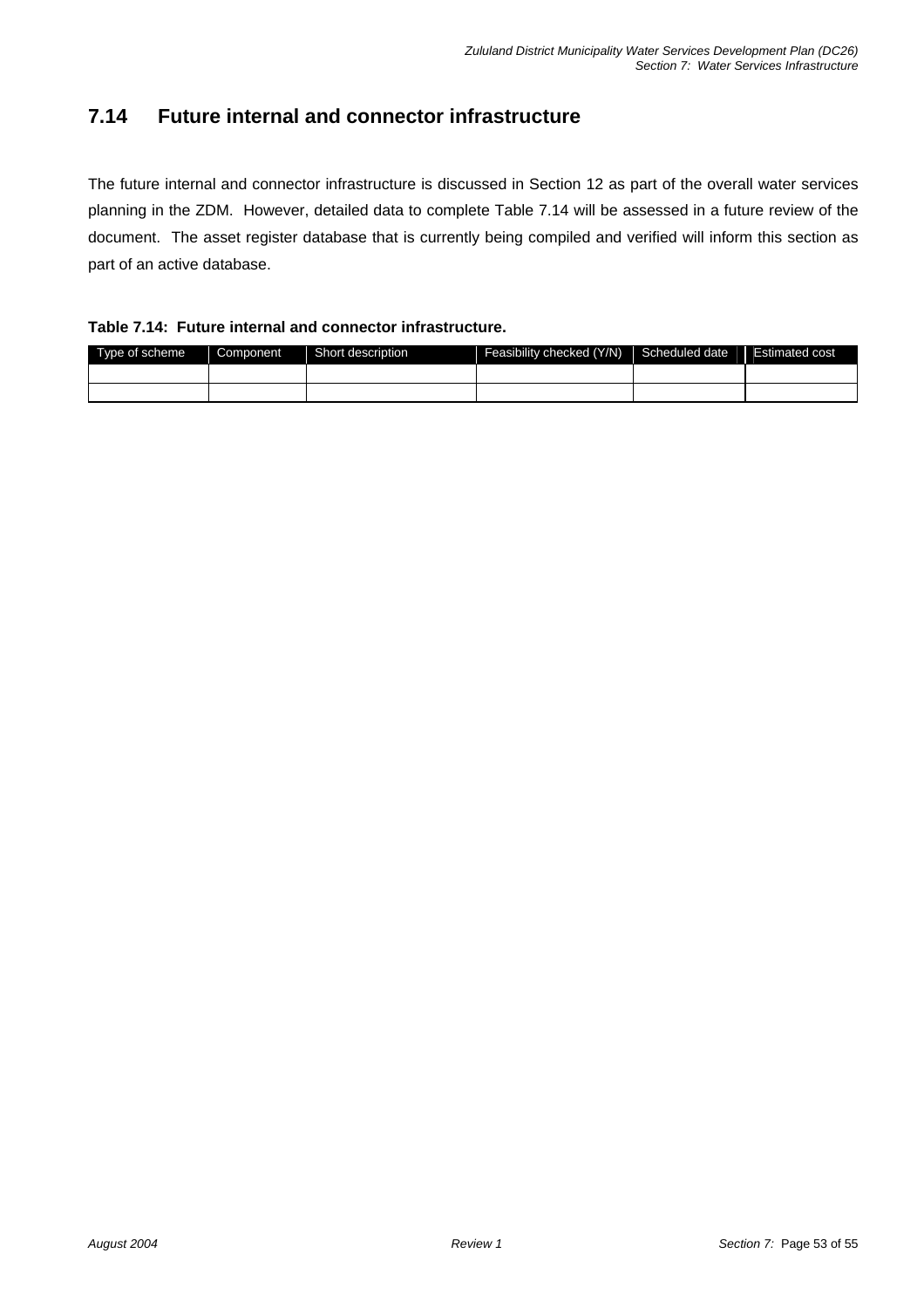# **7.15 Future bulk water supply infrastructure**

The future bulk water infrastructure is discussed in Section 12 as part of the overall water services planning in the ZDM. Detailed data to complete Table 7.15 will be assessed in a future review of the document. The asset register database that is currently being compiled and verified will inform this section as part of an active database.

### **Table 7.15: Future bulk water infrastructure.**

| Type of scheme | Component | Short description | Feasibility checked (Y/N) | Scheduled date | <b>Estimated cost</b> |
|----------------|-----------|-------------------|---------------------------|----------------|-----------------------|
|                |           |                   |                           |                |                       |
|                |           |                   |                           |                |                       |